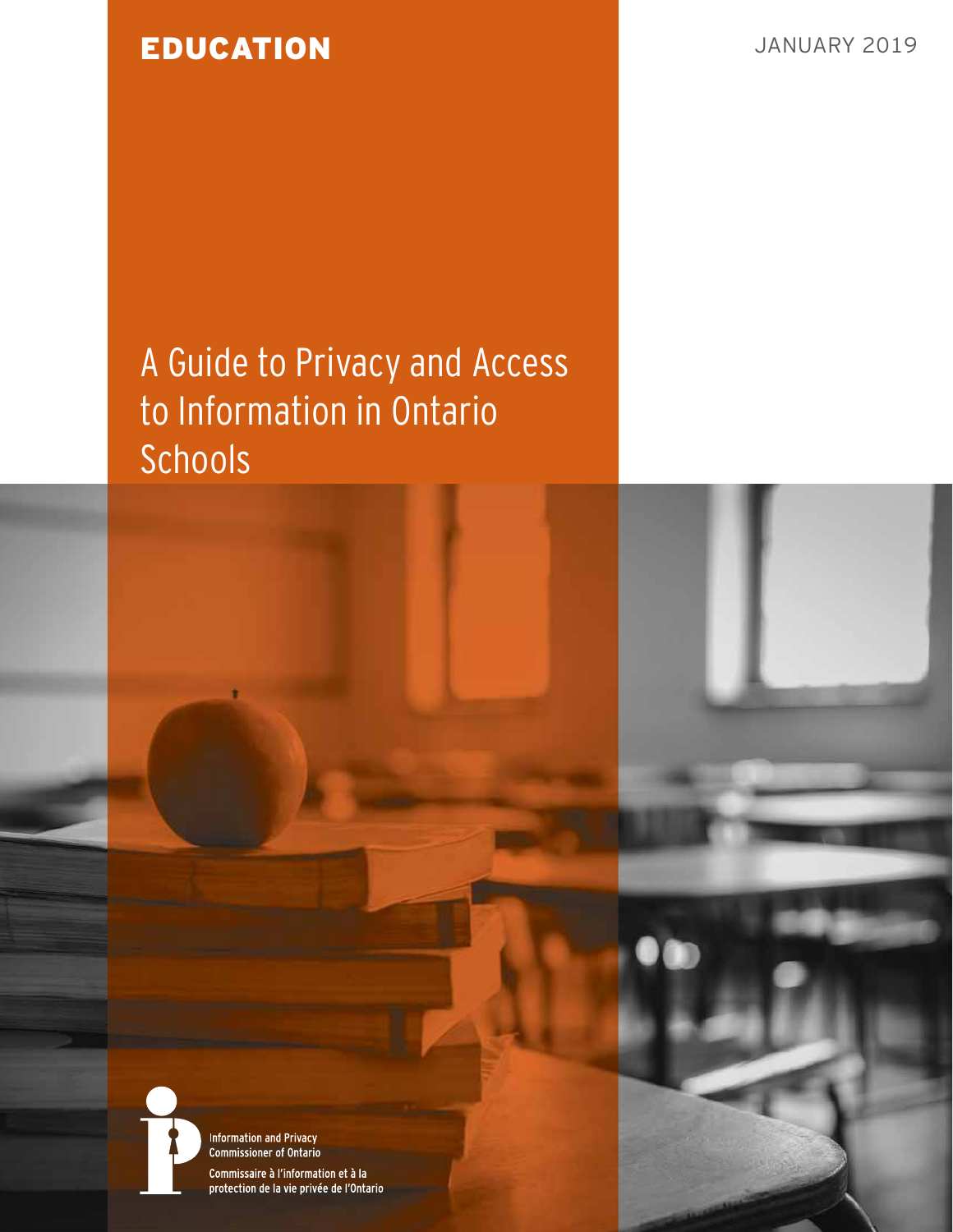## **Acknowledgements**

The IPC gratefully acknowledges the contributions of staff at Dufferin-Peel Catholic District School Board and Ontario's Ministry of Education, who assisted with the preparation of this guide.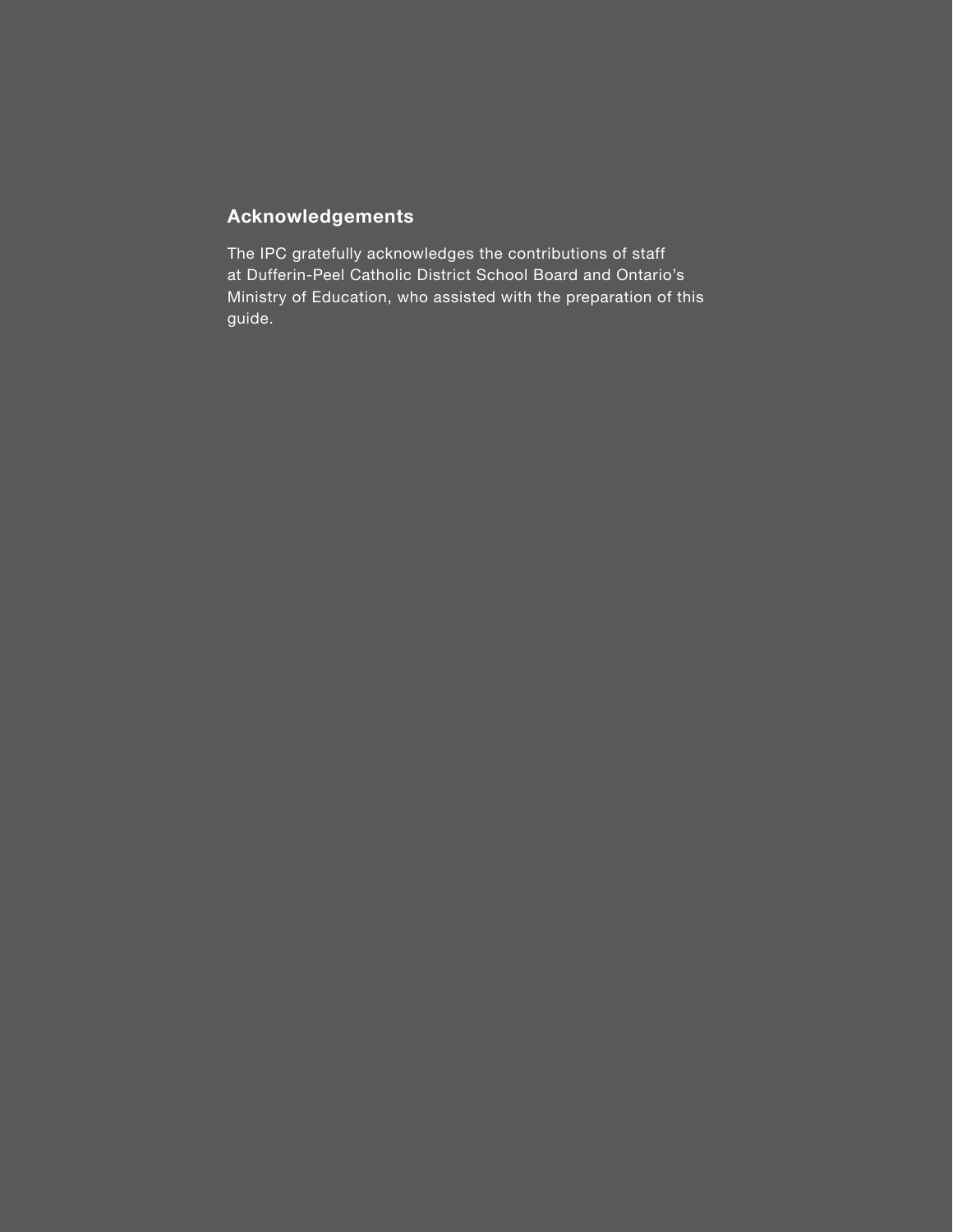# CONTENTS

| <b>ONTARIO'S ACCESS AND PRIVACY</b>                                              |
|----------------------------------------------------------------------------------|
| <b>COLLECTING PERSONAL</b>                                                       |
| USING AND DISCLOSING PERSONAL                                                    |
| <b>CONSENT TO COLLECT, USE</b><br>AND DISCLOSE PERSONAL<br><b>INFORMATION</b> 14 |

| SAFEGUARDING AND RETAINING    |  |
|-------------------------------|--|
| ACCESS TO INFORMATION 17      |  |
| <b>CORRECTION OF PERSONAL</b> |  |
| SPECIAL TOPICS <del></del> 23 |  |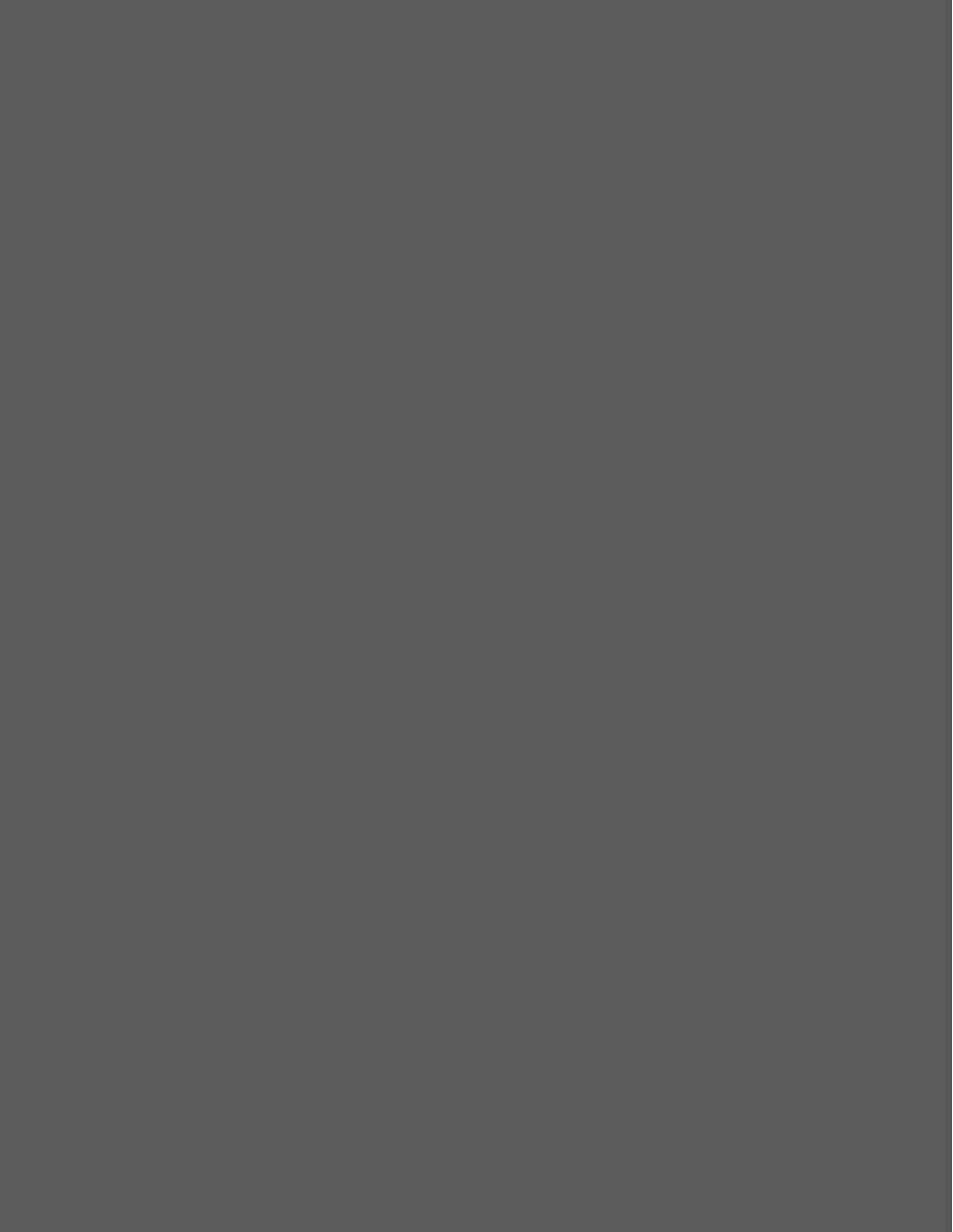## <span id="page-4-0"></span>INTRODUCTION

Ontario schools collect, use and disclose a large amount of personal information about students. Understanding how to provide appropriate access to this information and protect personal privacy is not always straightforward, especially in a complex legal environment and era of technological change.

This guide provides answers to common questions about privacy and access to information in the school system. The goal is to provide Ontario's school board officials and education professionals with an understanding of their rights and obligations in relation to the privacy of, and access to, students' personal information.

## ROLE OF THE IPC

The Information and Privacy Commissioner (IPC) is appointed by and reports to the Legislative Assembly of Ontario, and is independent of the government of the day. The IPC upholds and promotes open government and the protection of personal privacy.

The mandate of the IPC is set out in Ontario's privacy and access to information laws. The IPC oversees these acts and serves both the government and public through:

- resolving appeals when there is a refusal to grant access to information
- investigating privacy complaints related to personal information
- ensuring compliance with the laws
- reviewing privacy policies and information practices
- conducting research on access and privacy issues and commenting on proposed government legislation and programs
- educating the public, media and other stakeholders about Ontario's access to information and privacy laws and issues affecting access and privacy

## Introduction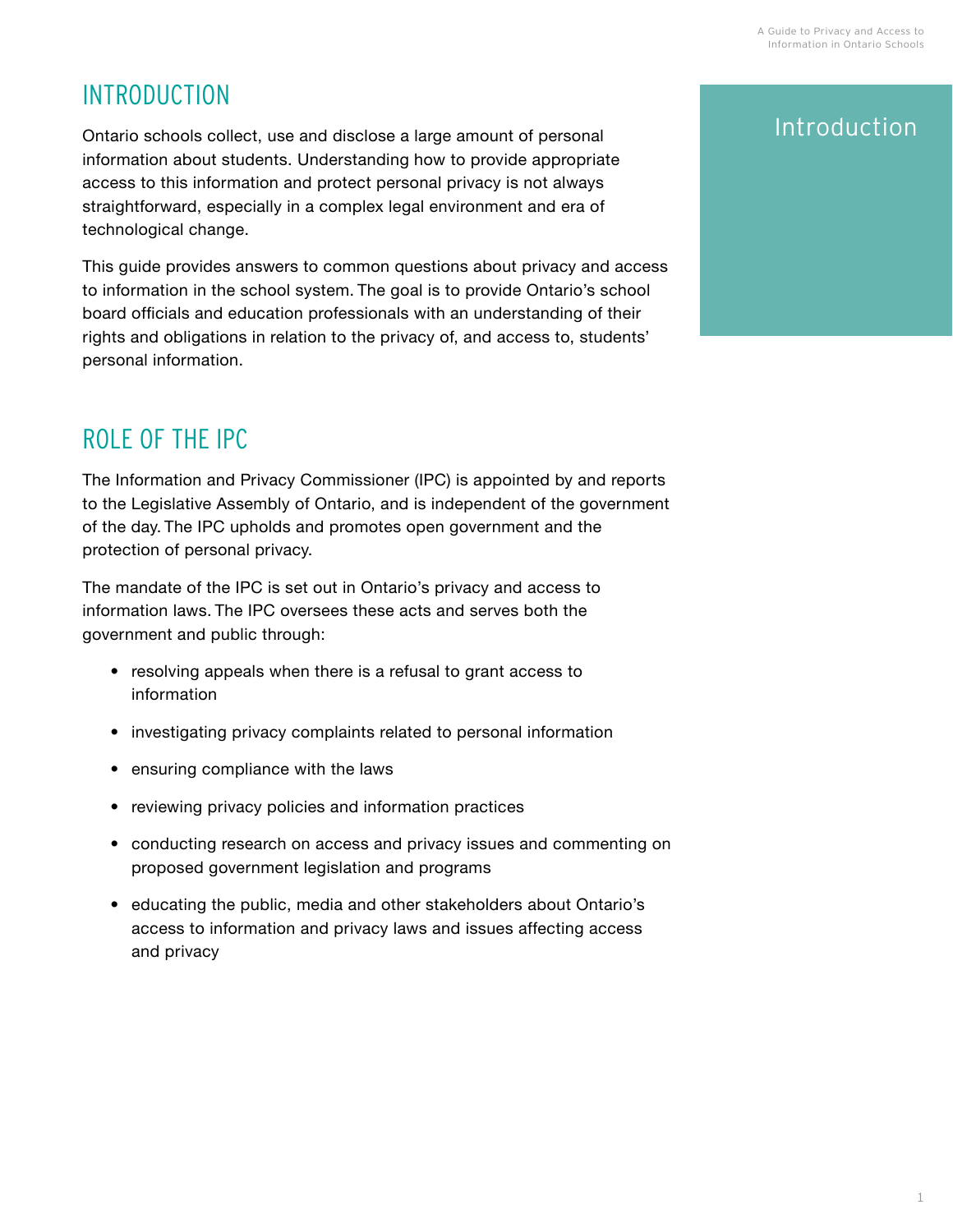## <span id="page-5-0"></span>Ontario's Access and Privacy Legislation

## ONTARIO'S ACCESS AND PRIVACY LEGISLATION

### WHAT LEGISLATION APPLIES TO THE PRIVACY OF, AND ACCESS TO, STUDENTS' PERSONAL INFORMATION?

#### **The** *Municipal Freedom of Information and Protection of Privacy Act (MFIPPA):*

*MFIPPA* sets out the rules that school boards and other municipal institutions must follow regarding the collection, use, retention and disclosure of personal information.1 *MFIPPA* also establishes a right for individuals to access and request corrections to their personal information, as well as to access general records held by school boards.

While the focus of this guide is on access to and privacy of **students'**  personal information, it is important to note that the rights and obligations set out in *MFIPPA* apply to **any** individual's personal information. For example, where a school collects, uses or discloses information about a student's parents, it must protect the privacy of this information.

#### **The** *Education Act:*

The *Education Act* is the main law under which schools and school boards operate. It governs how education is delivered to students in Ontario's publicly funded school system.2 The *Education Act* contains a number of sections relevant to access and privacy, including rules about access to and the collection, use and disclosure of information contained in the Ontario Student Record (OSR).

#### **Other legislation:**

*MFIPPA* and the *Education Act* are the two main laws that guide access to information and privacy in Ontario's public and separate schools. This guide also references other pieces of legislation, such as the *Personal Health Information Protection Act (PHIPA),* the *Child, Youth and Family Services Act,* and the *Occupational Health and Safety Act*. These laws also permit or require school boards to disclose limited personal information about students in certain situations. *PHIPA* sets out the rules for collection, use and disclosure of health information, and may apply when students receive health care in school, such as from a school psychologist or speech-language pathologist (See **[Collection, use and disclosure of health information](#page-30-0)**, page 27).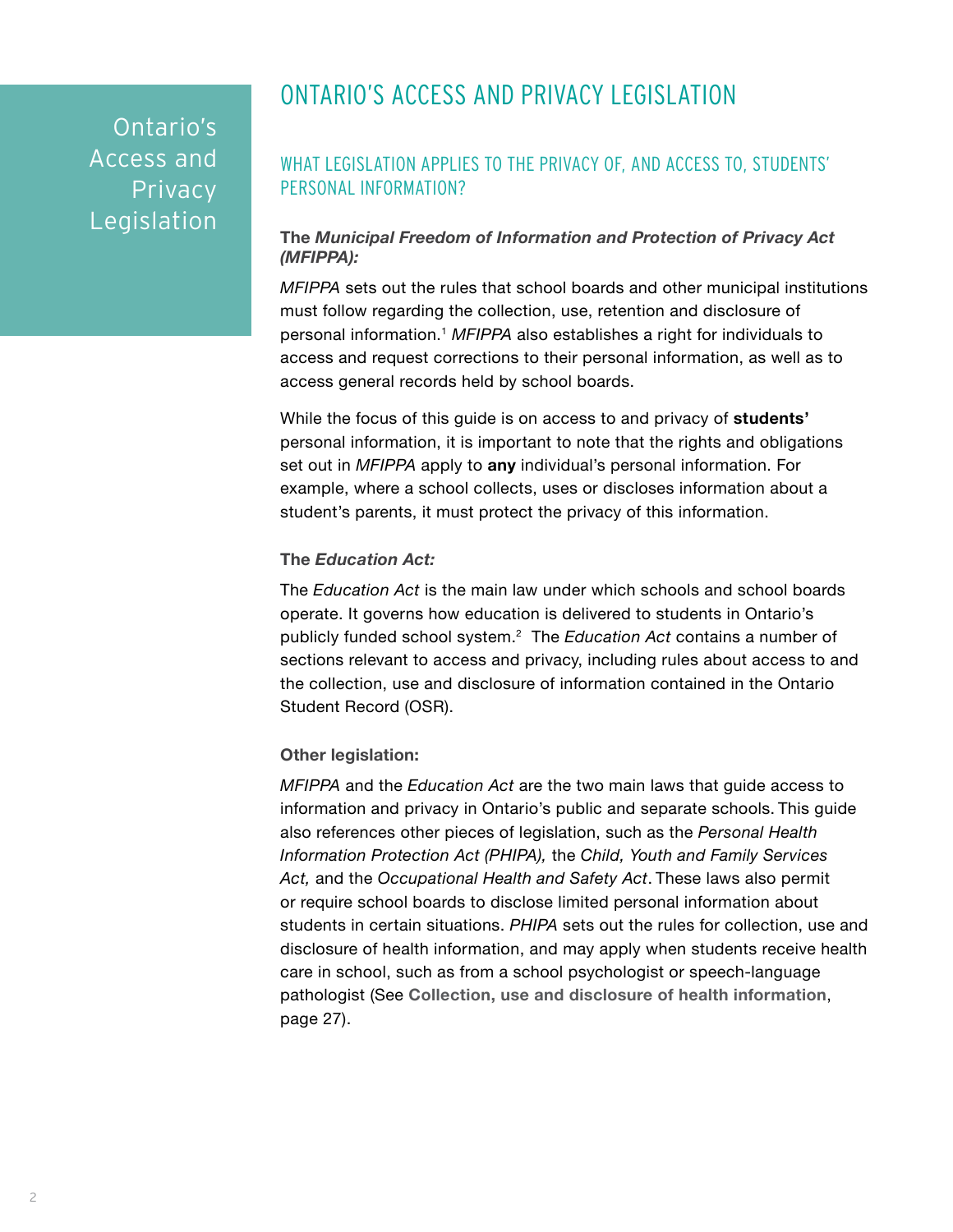## WHAT IS PERSONAL INFORMATION?

Personal information held by school boards is subject to *MFIPPA's* access and privacy provisions*. MFIPPA* defines personal information as **recorded information about an identifiable individual**. 3 It includes information such as name, address, and phone number. Other examples include:

- school photos and videos
- health information
- student records

A record may contain personal information even if it does not include a name. For example, if a teacher posts students' grades or test scores in a way that the identity of the students could be determined, even without their names, this could be a disclosure of personal information.

Personal information can be recorded in **any** format. In a school board setting, this may include:

- paper records, such as report cards, class lists, or printed special education records, including individual education plans, safety plans, or behaviour plans
- electronic records, such as electronic student attendance records
- photographs, including yearbook images
- video footage, including from surveillance cameras located in schools, or from video collected for professional development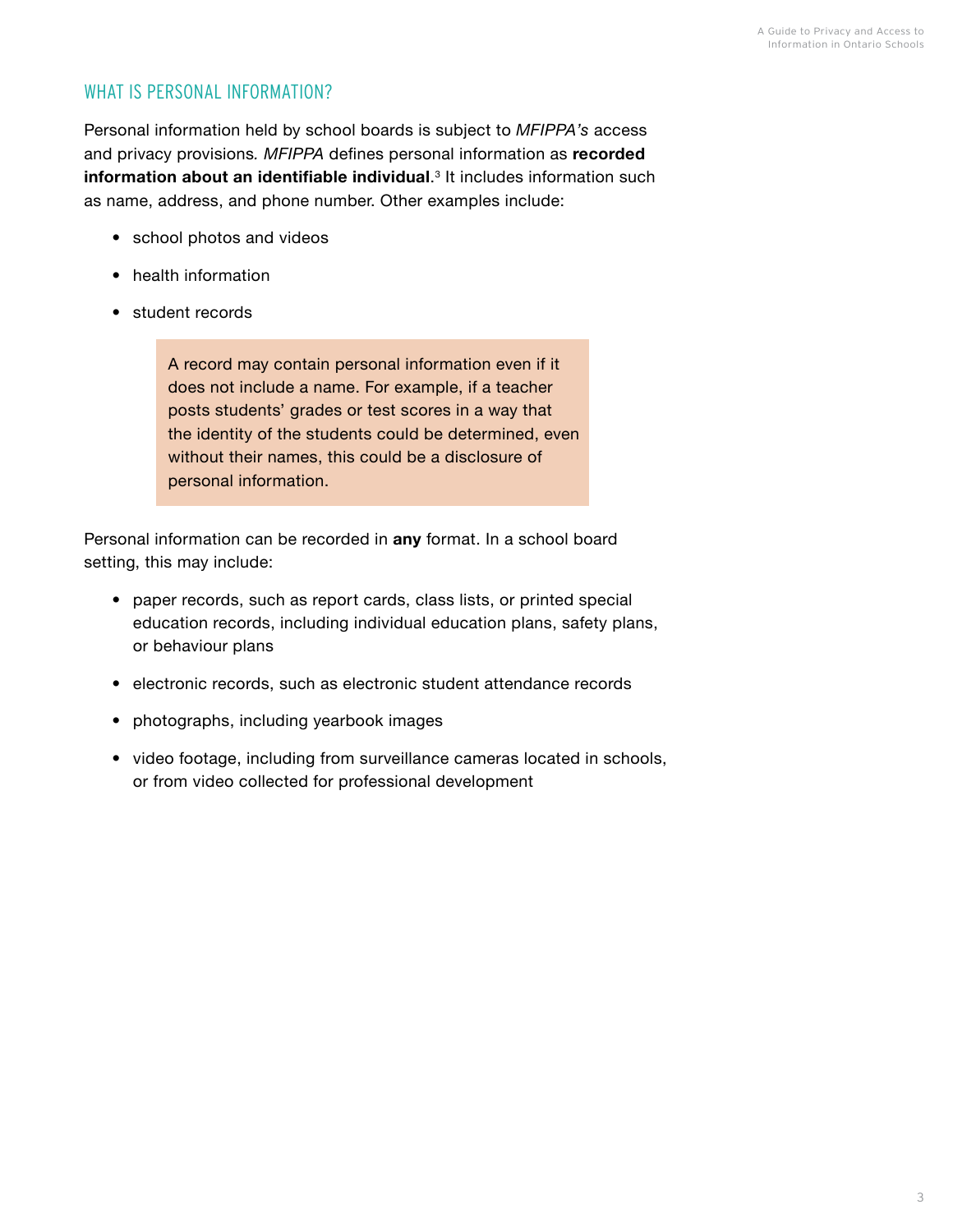## <span id="page-7-0"></span>Collecting Personal Information

## COLLECTING PERSONAL INFORMATION

*MFIPPA* protects privacy by setting rules for the collection, use and disclosure of personal information. In this guide, we consider these three topics in turn, beginning with the rules for how school boards collect personal information.

## WHAT TYPES OF PERSONAL INFORMATION DO SCHOOL BOARDS COLLECT?

School boards collect personal information that falls into one of two main categories:

- information that forms part of the Ontario Student Record (OSR)
- information that does not form part of the OSR

#### **The Ontario Student Record (OSR)**

The OSR is an ongoing record of a student's progress through the school system in Ontario. All public and separate school boards are required to create an OSR for each student. Other schools, including private and First Nations schools, may choose to create OSRs.<sup>4</sup> Any school that establishes OSRs for its students must do so in accordance with the Ministry of Education's "Ontario Student Record (OSR) Guideline, 2000" (the OSR Guideline).

The OSR Guideline identifies the types of records that are to be contained in a student's OSR, such as:

- an OSR folder containing information such as:
	- o biographical data
	- o schools attended
	- o names of parents
	- o special health information
- student report cards
- an Ontario Student Transcript, where applicable
- a documentation file with additional information, such as custody orders or special education records
- an office index card with basic information such as student name, contact information and enrollment dates<sup>5</sup>
- other information identified by the principal as "conducive to the improvement of the instruction of the student"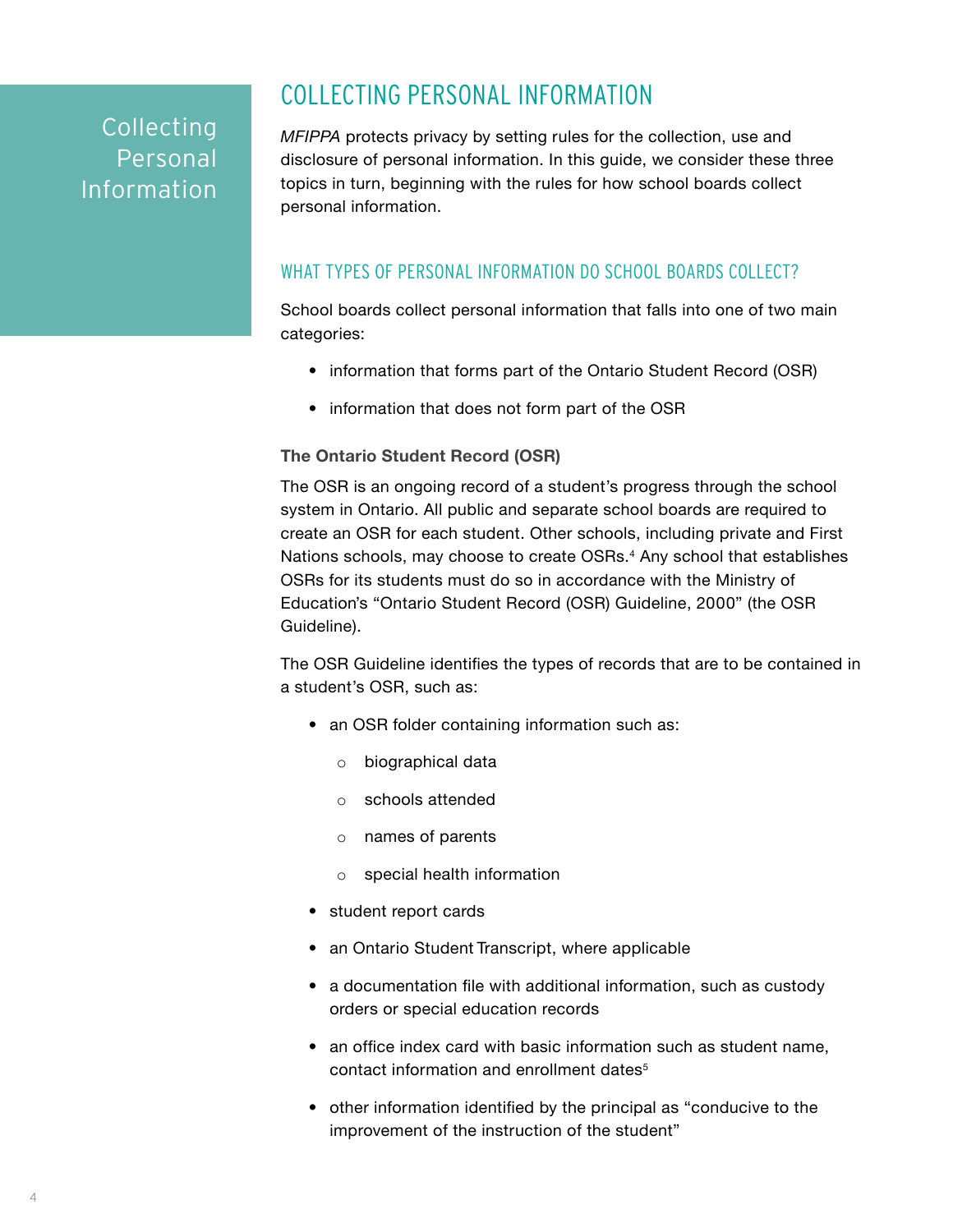School boards must keep student records confidential.<sup>6</sup> They may only be disclosed in specific situations described in the *Education Act* or *MFIPPA*. An OSR follows a student when he or she transfers to another elementary or secondary school in Ontario (see **[What happens to the OSR when a](#page-18-0)  [student changes schools?](#page-18-0)**, page 15).

#### **Other information collected by school boards:**

School boards may also collect other types of personal information which are not part of the OSR such as*:*

- permission slips to attend field trips
- class lists
- records of marks for tests and assignments
- photographs of students with their names
- honour roll status
- some types of progressive discipline records

There may be some overlap between the nature of the information kept as part of the OSR and outside of it. For example, daily attendance records are generally not filed in the OSR, but a summary of attendance is included in report cards, which form part of the OSR. This guide highlights the distinction between OSR and non-OSR records to explain the different legal rules that apply specifically to the OSR.

## ARE SCHOOL BOARDS LIMITED IN THE AMOUNT OR KIND OF PERSONAL INFORMATION THEY MAY COLLECT?

Yes. A school board may not collect personal information unless the collection is:

- expressly authorized by law, or
- necessary to the proper administration of a lawfully authorized activity<sup>7</sup>

This applies to all collections of personal information. It includes information that is not recorded, such as information collected orally, perhaps through an interview with the student or parents.<sup>8</sup>

Consent is absent from this list because under *MFIPPA*, consent is not a source of authority for the collection of personal information. This means that, even with consent from a student or their parents, school boards can only collect personal information if one of the above two situations applies.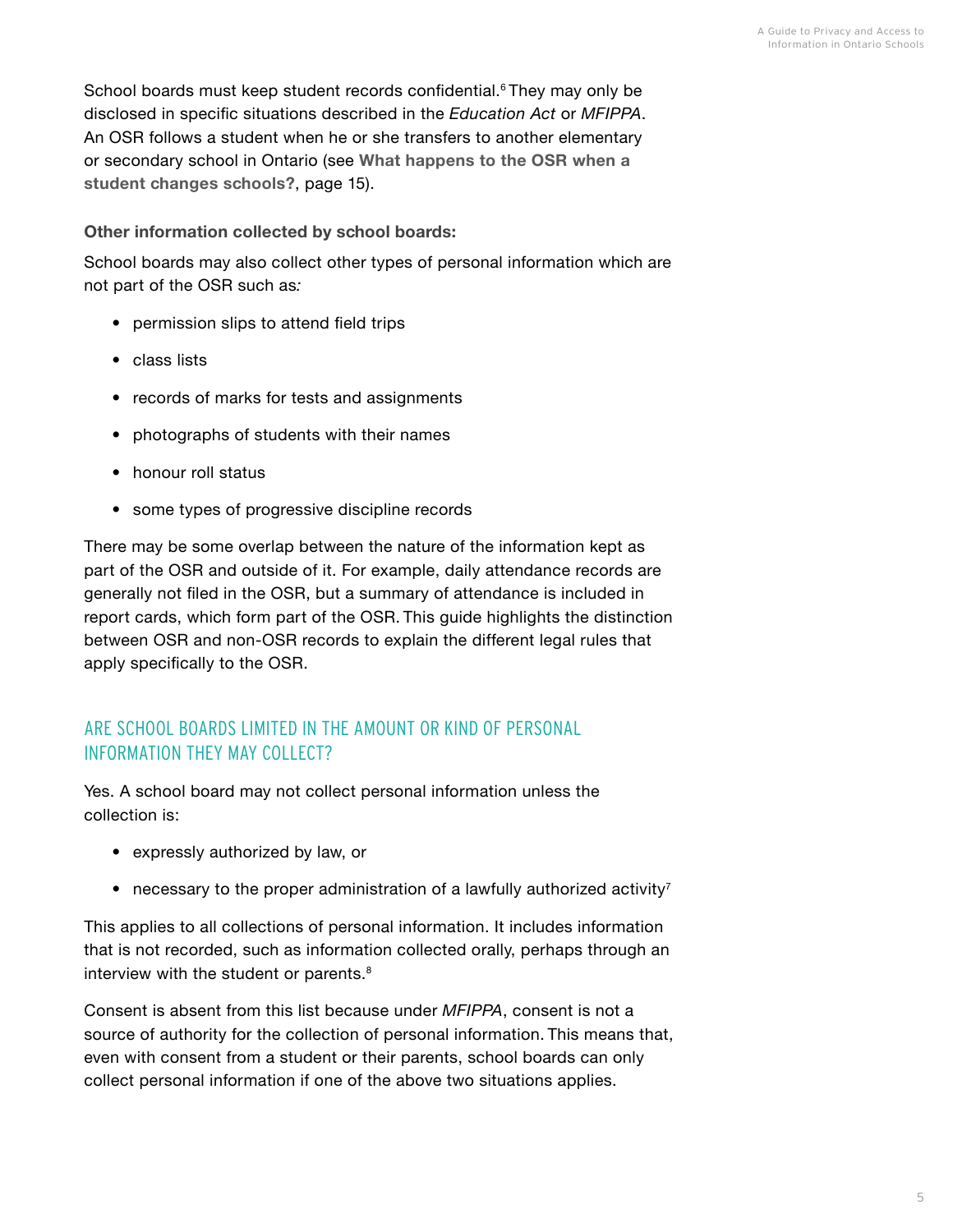#### **Expressly authorized by law**

The *Education Act* requires principals to collect information for inclusion in a record about the student.<sup>9</sup> The information must be collected in accordance with the regulations and guidelines made under the *Education Act*.

Generally, the OSR Guideline permits the collection of information for purposes of educating students. Therefore, a collection of personal information for other purposes would not be authorized under the *Education Act*.

Other laws, such as the *Anti-Racism Act*, may expressly authorize a school board to collect personal information for other purposes.<sup>10</sup>

#### **Necessary to the proper administration of a lawfully authorized activity**

Even if a collection of personal information is not expressly authorized under the *Education Act* or other laws, it may be permitted if it is necessary to properly administer a lawfully authorized activity.

In order to satisfy this condition, the collection must be **necessary**—which means more than merely helpful—to the administration of an **authorized activity***.*

For example, under the *Education Act,* school boards are responsible for promoting student achievement and well-being.<sup>11</sup> If a board wants to collect personal information for the purpose of promoting student well-being through a student survey about bullying, the collection of personal information through the survey must be **necessary** to achieve this goal. Justification must be provided for all personal information that is collected.<sup>12</sup>

> In IPC privacy report **[MC13-60](https://decisions.ipc.on.ca/ipc-cipvp/privacy/en/item/134788/index.do)**, a person living next to a school complained to the IPC after the school installed a number of internal and external security cameras. The complainant was concerned the cameras were recording his personal information.

> The IPC noted that the operation of a school is lawfully authorized under the *Education Act*, and this includes responsibility for the safety and security of students and property.

> Given the theft and vandalism which had been occurring on school property, the IPC found that video surveillance inside school property was **necessary** for the proper administration of this lawfully authorized activity. However, the security cameras recording *outside* of the school property were **not** found to be **necessary** for this purpose.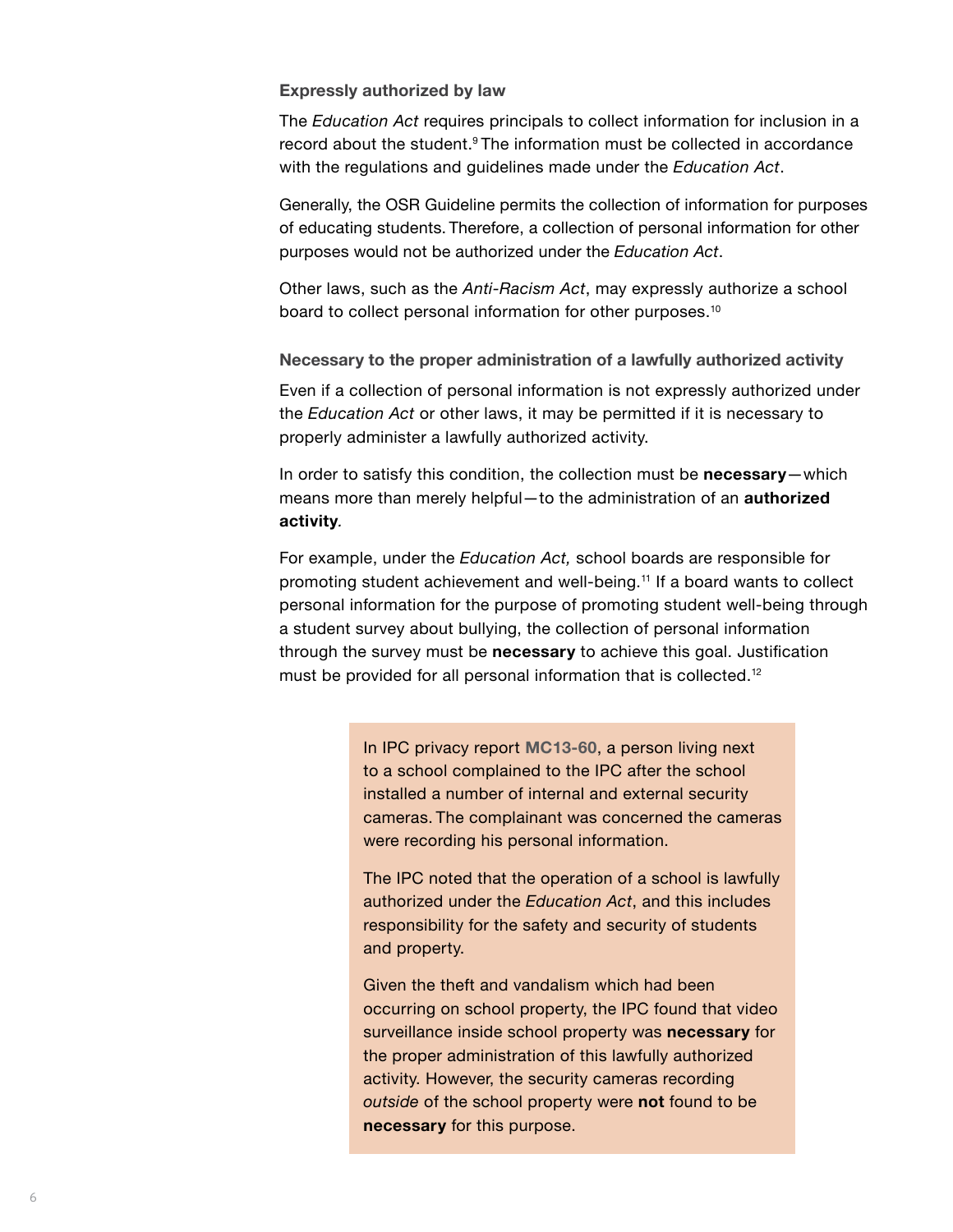## <span id="page-10-0"></span>DOES A SCHOOL BOARD NEED CONSENT TO COLLECT PERSONAL INFORMATION ABOUT A STUDENT?

If a school board has the legal authority to collect personal information, and it is collecting the information directly from the student, or their parents or guardians, then the school board does not require consent.

Even though consent is not **required** for a direct collection of information to be authorized, a school board may still decide to get consent. For example, a school board may design a student survey that it believes is necessary to meet its obligations under the *Education Act* to promote student achievement and well-being. It may decide to make this survey consent-based by clearly indicating the survey is voluntary and providing information on how to opt out and withhold consent.<sup>13</sup>

## WHEN CAN A SCHOOL BOARD COLLECT PERSONAL INFORMATION INDIRECTLY?

A collection of personal information from a source other than the student—or the student's parent or guardian– is called an **indirect** collection. As with direct collection, the school board must have the legal authority to collect it.

Indirect collections of personal information are permitted in some cases.14 The most common situation is where the individual **consents** to the indirect collection (for example, where a parent consents to a school board obtaining a report directly from a psychologist who will be assessing the learning abilities of their elementary-age child).

If a school board wishes to indirectly collect a student's personal information without consent, then one of the other conditions set out in *MFIPPA*<sup>15</sup> must apply—for example, where another law, such as the *Education Act,* authorizes the indirect collection.

For more information, see **[Consent to collect, use and disclose personal](#page-17-0)  [information](#page-17-0)** on page 14.

## DOES A SCHOOL BOARD NEED TO GIVE NOTICE THAT IT IS COLLECTING PERSONAL INFORMATION?

Yes. With very limited exceptions, a school board must provide a notice of collection and inform the individual of:

- the legal authority for the collection (for example, a particular section of the *Education Act*)
- the purpose(s) for which the personal information is intended to be used and
- contact information for a school board officer or employee who can answer questions about the collection<sup>16</sup>

Collection of personal information from a source other than the student—or the student's parent or guardian—is called an **indirect** collection.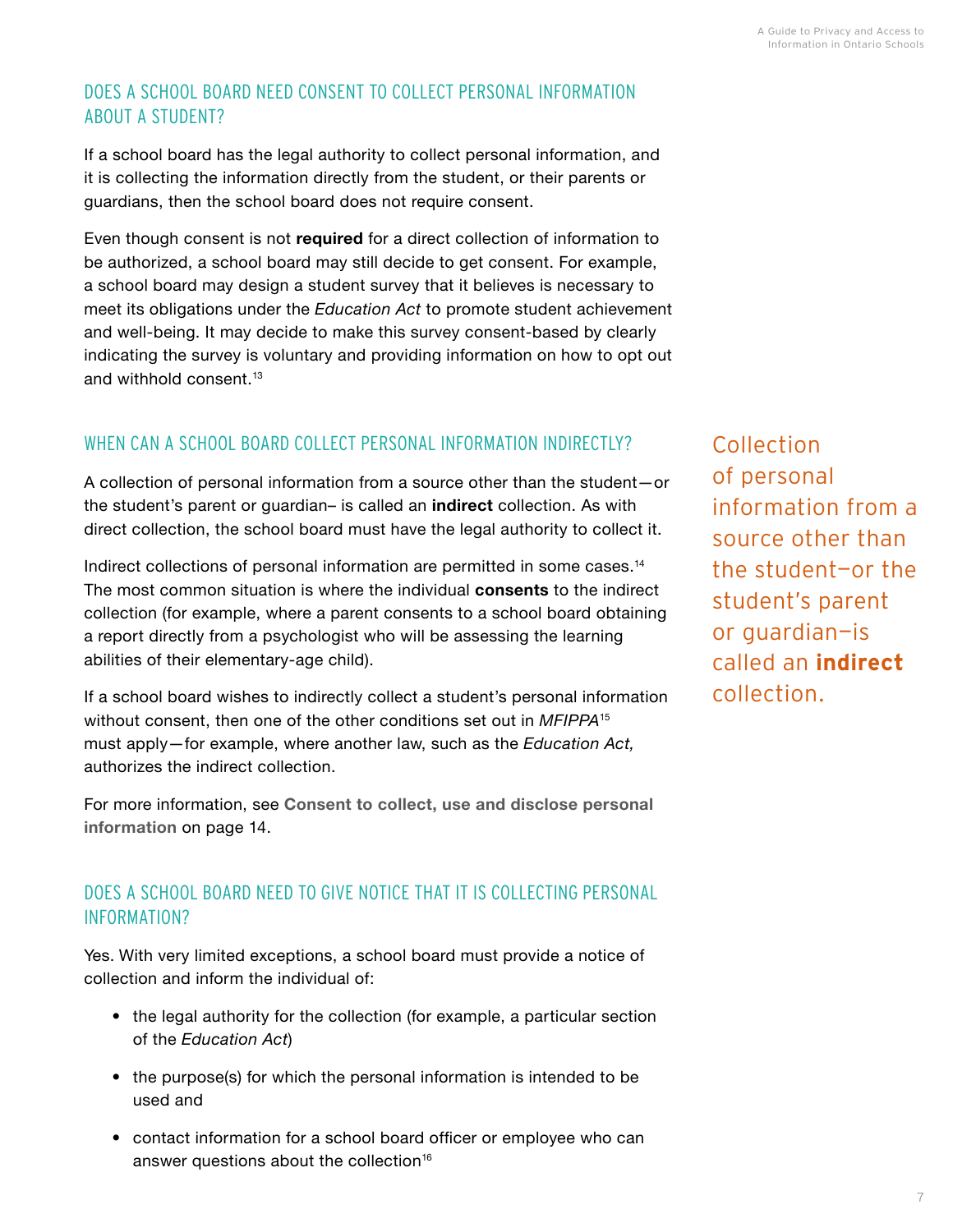School boards can provide a notice of collection by printing it on the form that is used to collect the information, including it in student handbooks, or posting it on the school board's public website.

> In IPC privacy report **[MC06-63](https://decisions.ipc.on.ca/ipc-cipvp/privacy/en/item/132998/index.do?r=AAAAAQAMc2Nob29sIGJvYXJkAQ)**, the IPC found that a school board did not provide adequate notice regarding the collection of personal information through a "student census." The board provided parents and students with information about the census and its purposes, and invited them to contact the child's school with any questions. However, the board did not provide contact information for a specific officer or employee who could answer questions about the census, and did not describe the legal authority for the collection.

There are a few limited situations where a school board is not required to provide a notice of collection;<sup>17</sup> for example, if the information will determine eligibility for an award or honour. In this case, the school board must make a statement available to the public, on its website or elsewhere, describing the purpose of the collection and why notice has not been given.

In general, school boards should make their information practices as transparent as possible. If a board posts a collection notice on its website, for example, it should consider linking it to a general description of the board's information practices and any associated policies and procedures.

## WHAT ARE THE RULES FOR COLLECTING, USING, DISCLOSING AND REQUIRING THE PRODUCTION OF ONTARIO EDUCATION NUMBERS?

The Ontario Education Number (OEN) is a unique identification number assigned to each student or potential student of prescribed institutions, including school boards, schools under the jurisdiction of a school board or the Ministry of Education, and all private schools in Ontario. In some cases, this also includes First Nation education authorities.18

Institutions that are prescribed under the *Education Act* are permitted to collect—directly or indirectly—and use and disclose personal information for the purposes of assigning an OEN to a student.<sup>19</sup> A student's OEN will follow the student through their elementary and secondary (and, in some cases, post-secondary) education. OENs may be collected, used, disclosed or produced for purposes of:

- providing educational services
- education administration, funding, planning or research
- providing financial assistance to students $20$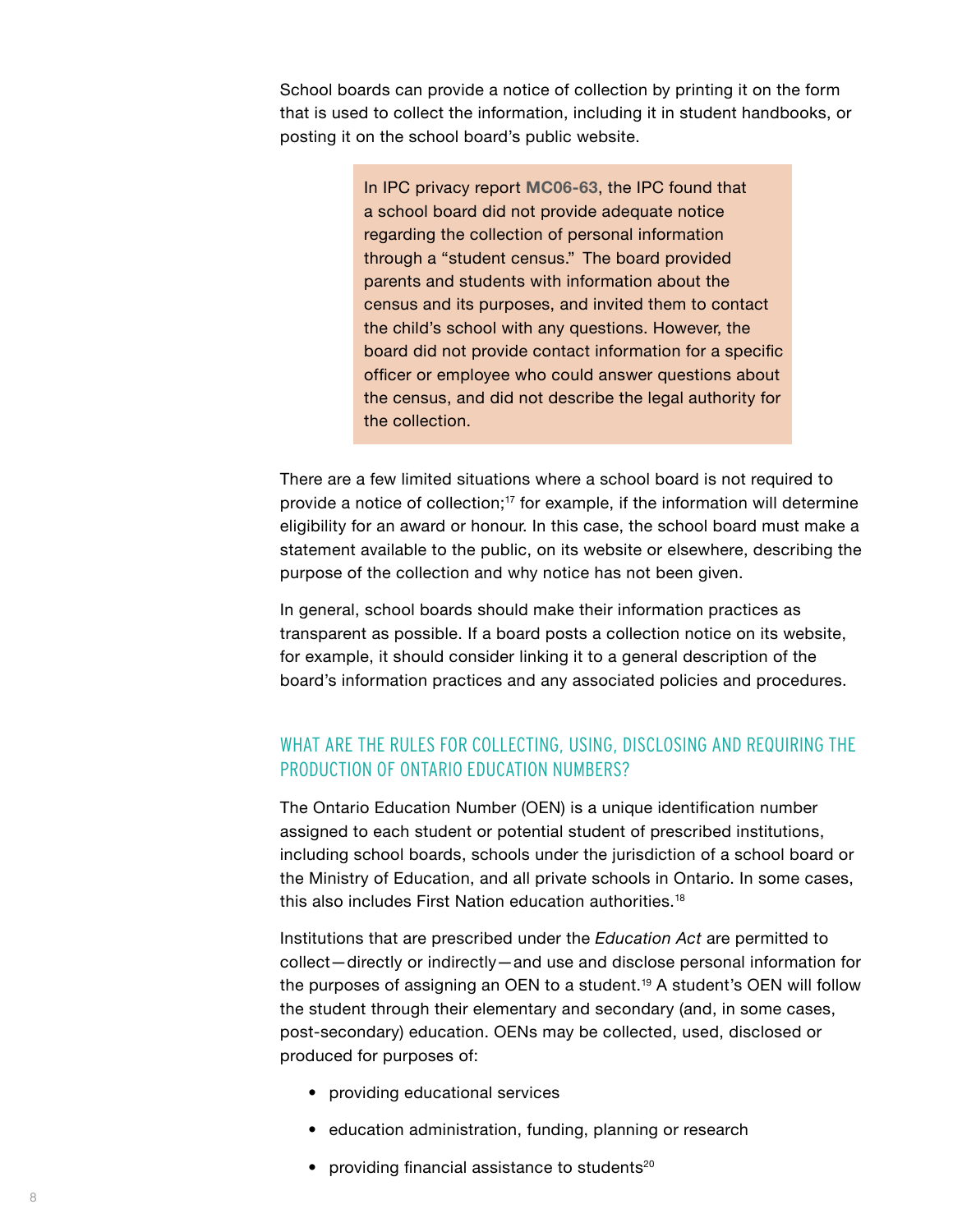<span id="page-12-0"></span>Prescribed institutions are required to use an individual's OEN in:

- records compiled and maintained in accordance with the *Education Act*
- applications for enrolment in an educational program
- student assessments, tests and evaluations<sup>21</sup>

No one is permitted to use, disclose or require the production of another person's OEN, except as provided by the *Education Act*, 22 and to do so is an offence under that act.<sup>23</sup>

## USING AND DISCLOSING PERSONAL INFORMATION

#### WHEN CAN A SCHOOL BOARD USE A STUDENT'S PERSONAL INFORMATION?

School boards are not permitted to *use* a student's personal information unless certain conditions apply.24 Under *MFIPPA*, school boards may only use personal information:

- for the purpose for which it was collected, or for a **consistent purpose**
	- $\circ$  a consistent purpose is one which the parent or student would **reasonably expect**, such as using the information for the improvement of instruction of the student
- with consent
- for a purpose for which the information may be disclosed to the school board under *MFIPPA*. For example, if another institution disclosed information to the school board in a situation affecting an individual's safety, the school board may use the information for this purpose<sup>25</sup>

In IPC privacy report **[MI16-3](https://decisions.ipc.on.ca/ipc-cipvp/privacy/en/item/310656/index.do?r=AAAAAQADaWVwAQ)**, the IPC considered a teacher's use of information regarding the identity of students who had Individual Education Plans, to solicit investment business through the sale of Registered Disability Savings Plans.

The information was originally collected by the school board for the purpose of educating students. The IPC found that the teacher's use of the information to solicit investment business was not consistent with the purpose of educating students, and did not comply with *MFIPPA.*

Using and Disclosing Personal Information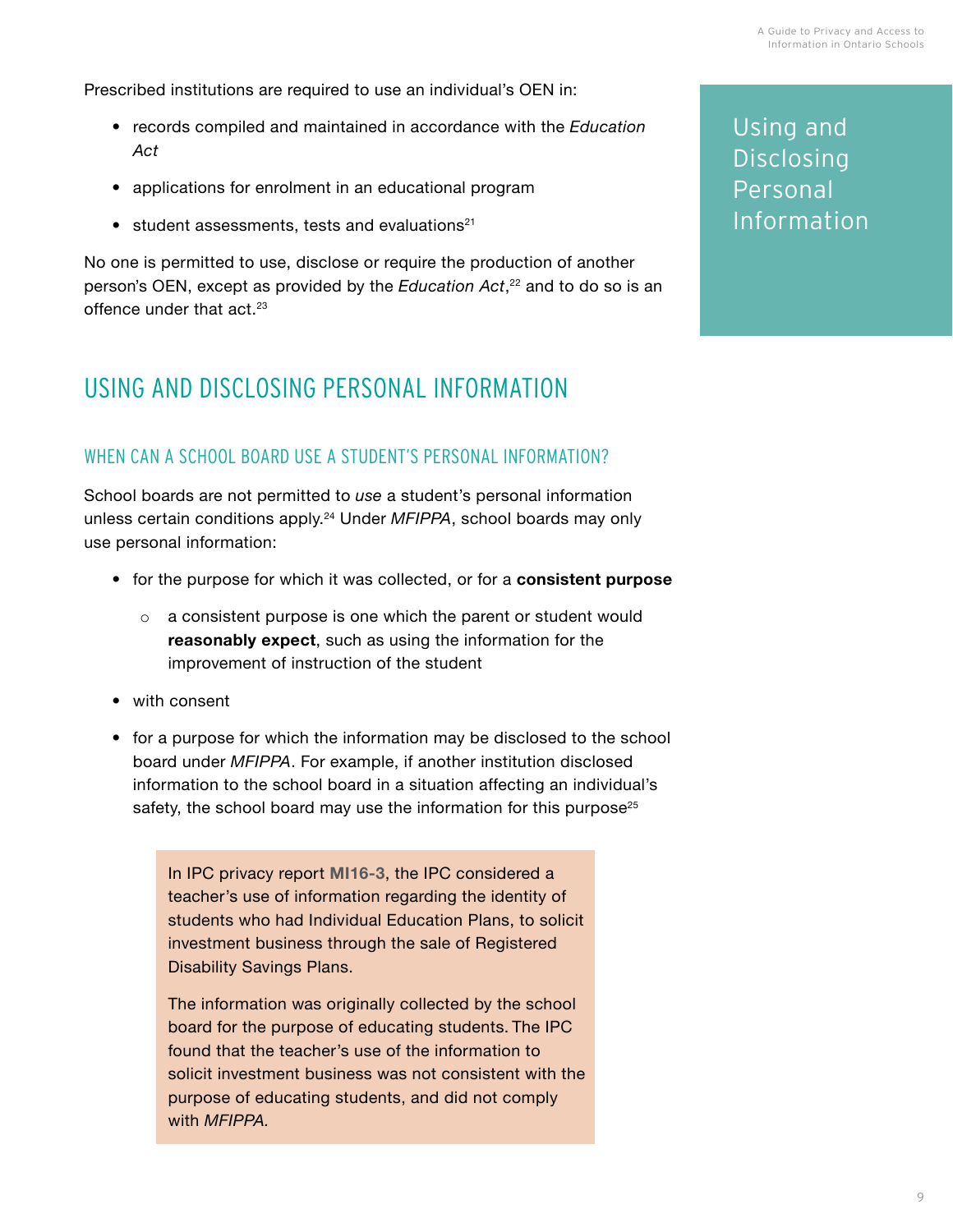The *Education Act* states that the OSR is available only for the information and use of supervisory officers and for principals, teachers and designated early childhood educators of the school, to improve the instruction and other education of the student. The act sets out a few additional circumstances in which principals and others may use the OSR, which include:

- to respond to requests from students and parents to correct or remove information from the OSR26 (see **[Correction of personal information](#page-24-0)**, page 21)
- to enable students and parents to examine the student's OSR (see **[Access to information](#page-20-0)**, page 17)
- $\bullet$  for disciplinary proceedings<sup>27</sup>
- to prepare reports required by the *Education Act*, or, on request by a student's parents (or an adult student), a report related to an application for education or employment<sup>28</sup>

### WHEN CAN A SCHOOL BOARD DISCLOSE A STUDENT'S PERSONAL INFORMATION?

Under the *Education Act,* supervisory officers, principals, teachers and designated early childhood educators may disclose information in the OSR to improve the instruction and other education of the student. With limited exceptions, the OSR may not be disclosed to any other person without the written permission of the student's parent, guardian or the adult student (age 18 years or over). The exceptions include:

- disclosures required by the Ministry of Education or school board<sup>29</sup>
- disclosures of certain limited information about students to a medical officer of health<sup>30</sup> (see Collection, use and disclosure of health **[information](#page-30-0)**, page 27)
- access by the student to his or her own records, and by his or her parent or guardian where the student is under 18 years of age<sup>31</sup> (see **[Access to information](#page-20-0)**, page 17)

The *Education Act* also states that the OSR is not admissible at a trial without the consent of the parent or adult student.<sup>32</sup> However, it is important to note that *MFIPPA* prevails over the confidentiality provisions in the *Education Act*, including those related to OSRs.33 This means that school boards may disclose a student's personal information, including the OSR, if *MFIPPA* permits it. *MFIPPA* does not impose limitations on information otherwise available to a party to litigation and does not affect the power of a court or tribunal to compel the production of a document.<sup>34</sup>

School boards also have discretion to disclose a student's personal information, including from the OSR, in some situations, $35$  including: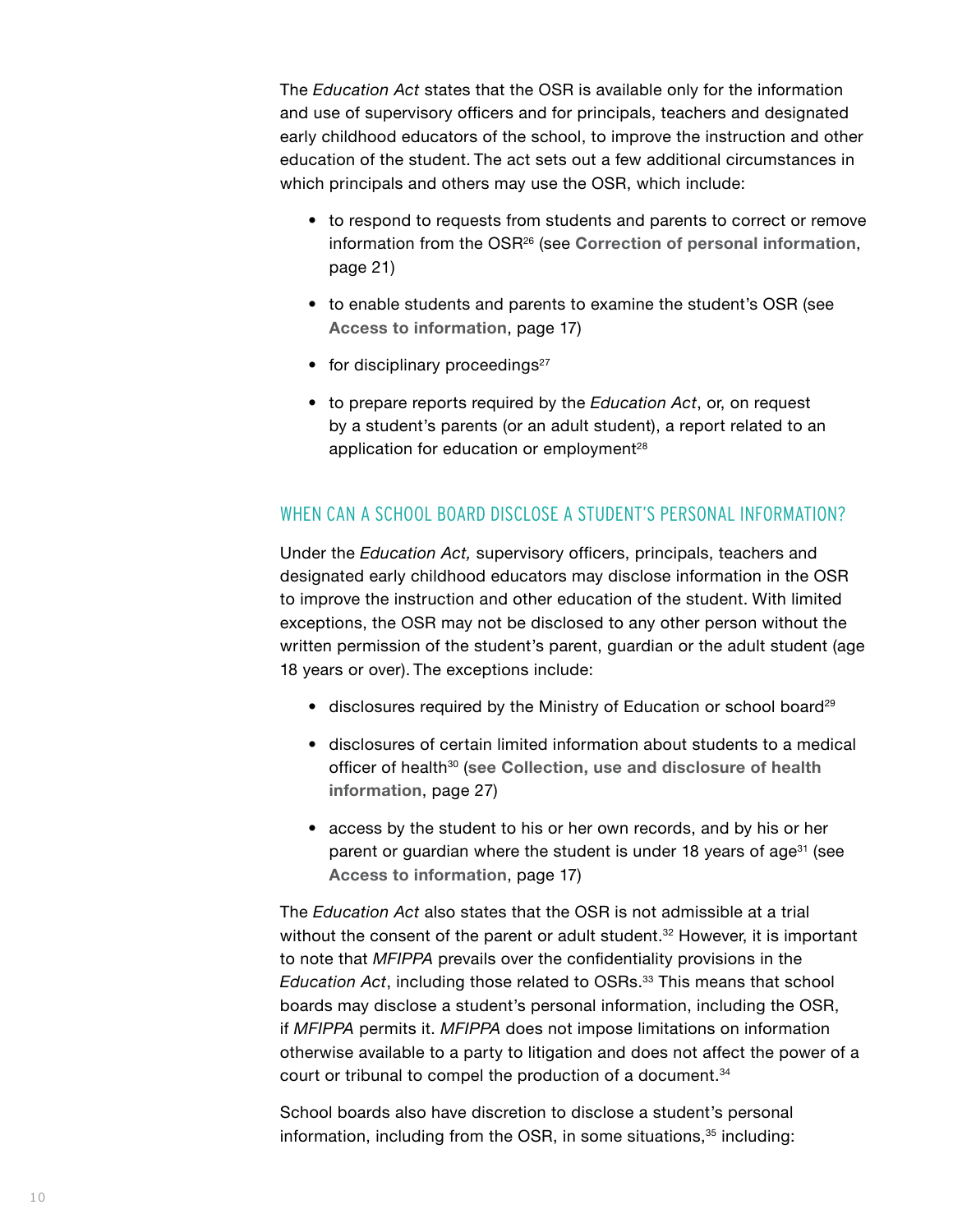- with consent
- for the purpose for which the information was obtained or for a **consistent purpose**
- to an officer, employee, consultant or agent of the institution who needs the information in the performance of their duties
- for the purpose of complying with law
- in compelling circumstances affecting health or safety
- to a law enforcement agency in order to aid in an investigation (see **[Disclosure to police](#page-28-0)**, page 25)
- where the student or his or her parents request access

For more information, see:

- **[Consent to collect, use, and disclose personal information](#page-17-0)**, page 14
- **[Access to information](#page-20-0)**, page 17

Yearbooks often contain personal information collected for different purposes, such as class and individual photographs. Most people within the school community *expect* that these photos, along with the student's name, will be published in the yearbook. Where an individual can reasonably expect a disclosure, this is considered to be a disclosure for a **consistent purpose**, which is permitted under *MFIPPA***.**

However, for personal information that an individual would not reasonably expect to be published in the yearbook—such as an autobiographical essay for a class assignment—the school would need to get consent before including it in the yearbook.

#### WHEN IS DISCLOSURE OF A STUDENT'S PERSONAL INFORMATION MANDATORY?

Some laws make it **mandatory** for school boards to disclose students' personal information in certain situations. In these cases, *MFIPPA* would not stand in the way of the disclosure – it permits disclosure for the purpose of complying with another act.36

The following are examples of situations where it is mandatory to disclose students' personal information, and where consent is not required: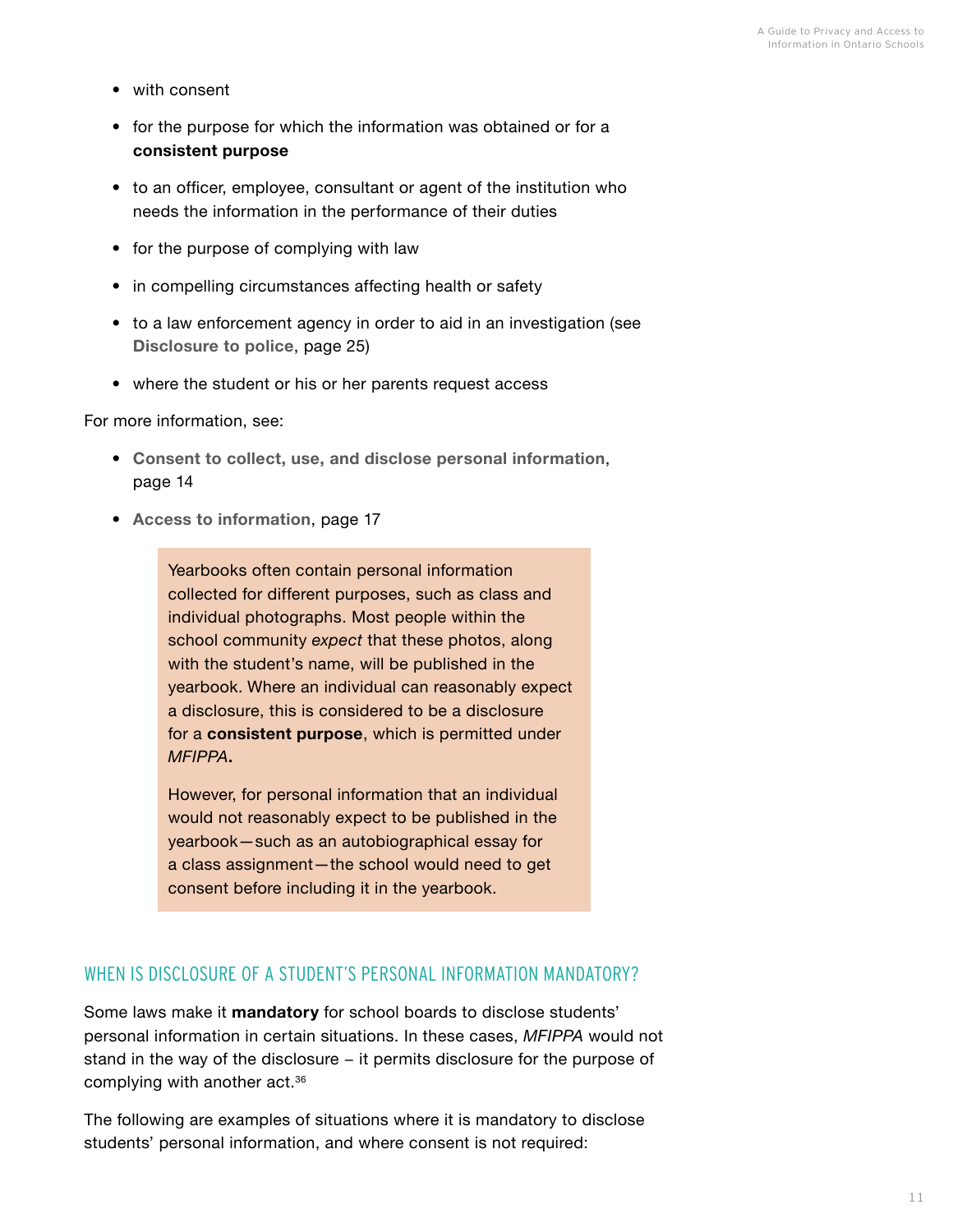- **• Disclosure to medical officers of health:** The *Education Act* requires principals to give the name, address and telephone number of any student (and their parent), and the student's birth date, when it is requested by the local medical officer of health.<sup>37</sup>
- **• Notifying parents of harm to students**: The *Education Act* also requires school board employees to report to the principal if they become aware that a student may have engaged in an activity that could result in their suspension or expulsion.<sup>38</sup> If the principal believes that a student has been harmed as a result of this activity, they have a duty to notify that student's parent or guardian, and the parent or guardian of any other student who engaged in the activity. However, there are limits on the nature and extent of personal information that can be shared.<sup>39</sup>
- **• Disclosure to eligibility review officers:** These officers may investigate eligibility for payments under several acts, including the *Ontario Disability Support Program Act*, the *Ontario Works Act* and the *Family Benefits Act*. Eligibility review officers may make a written demand for the production of records. If the officer makes such a demand, the school board or principal must comply.40
- **• Duty to report a child in need of protection**: Under the *Child, Youth and Family Services Act,* any person, including professionals who work with children, must immediately report to a children's aid society if they have reasonable grounds to suspect that a child is in need of protection (see **[Disclosure to a children's aid society](#page-27-0)**, page 24).
- **• Occupational health and safety**: Under the *Occupational Health and Safety Act,* school boards and other employers must advise a worker of any danger to their health or safety that they are aware of. This includes providing workers (for example, teachers or educational assistants) with personal information if it relates to a risk of workplace violence (for example, by a student or parent with a history of violent behaviour).41 There are limits:
	- o Information should only be shared with workers who are **expected to encounter** the person in their work and where the risk of violence is likely to expose them to **physical injury**. This means, for example, that it would not be permissible to share personal information about the potentially violent person with all staff, but sharing with just those staff who have contact with the person would be allowed.
	- o Employers are prohibited from disclosing more personal information than is **reasonably necessary** to protect the worker from physical injury.42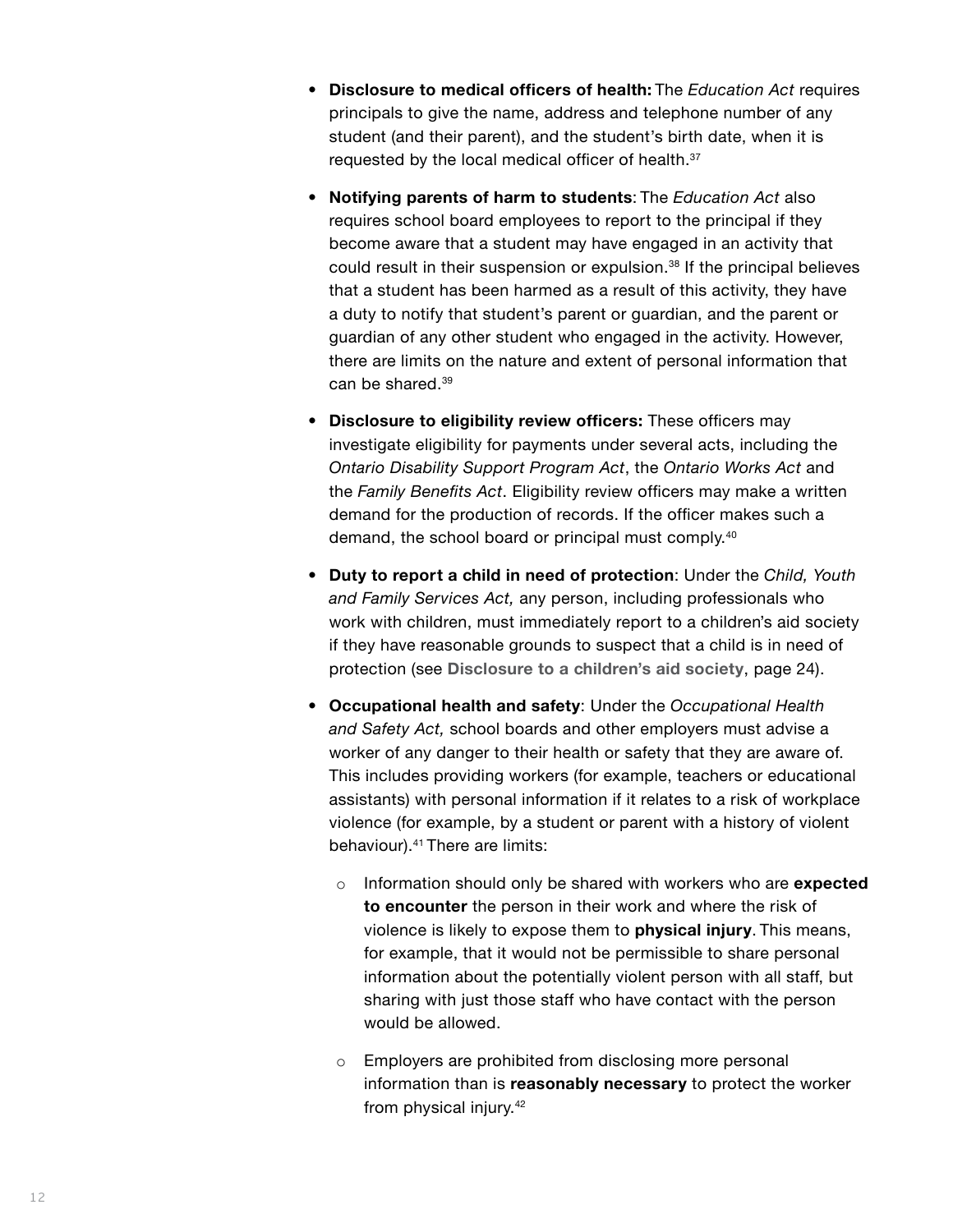<span id="page-16-0"></span>While consent would not be required for these disclosures, school boards should provide general information to the school community about the requirements for disclosure, for example, on a website, in a school newsletter, or in a student handbook.

### WHAT INFORMATION MAY BE DISCLOSED IN AN EMERGENCY?

Ontario's access and privacy laws do not stand in the way of the disclosure of vital information in urgent situations. In emergency and other limited circumstances, school boards can—and, in some cases, must—disclose information that would normally be protected by *MFIPPA*.

When compelling circumstances pose a threat to the health or safety of an individual, a school board may disclose personal information, and consent is not required.43 *MFIPPA* requires that the individual whose information was disclosed be notified of the disclosure.

School boards should consider all the circumstances before determining whether personal information will be disclosed, including whether the disclosure is necessary to address the threat to health or safety.

> An eighteen-year-old student opens up to her teacher about plans to seriously harm herself, but instructs the teacher not to tell anyone else. The teacher consults with the principal and school psychologist. After carefully considering the situation—including the level of risk and degree of urgency—and weighing various options for responding, they decide to immediately disclose the information to the student's parents.

> This type of disclosure is permitted under *MFIPPA*, which allows for disclosure without consent in compelling circumstances affecting the health or safety of an individual.

A school board must disclose records to the public or affected individuals if there are reasonable and probable grounds to believe that it is in the public interest to do so, and the record reveals a grave environmental, health or safety hazard to the public*.* <sup>44</sup> This requirement could apply, for example, where a bomb threat or armed individual posed an active threat to students and teachers. Before disclosure in such cases, notice should be given to the individual whose information is to be disclosed only if it is feasible to do so.<sup>45</sup> In these types of situations, privacy should never be seen as a barrier to protecting safety.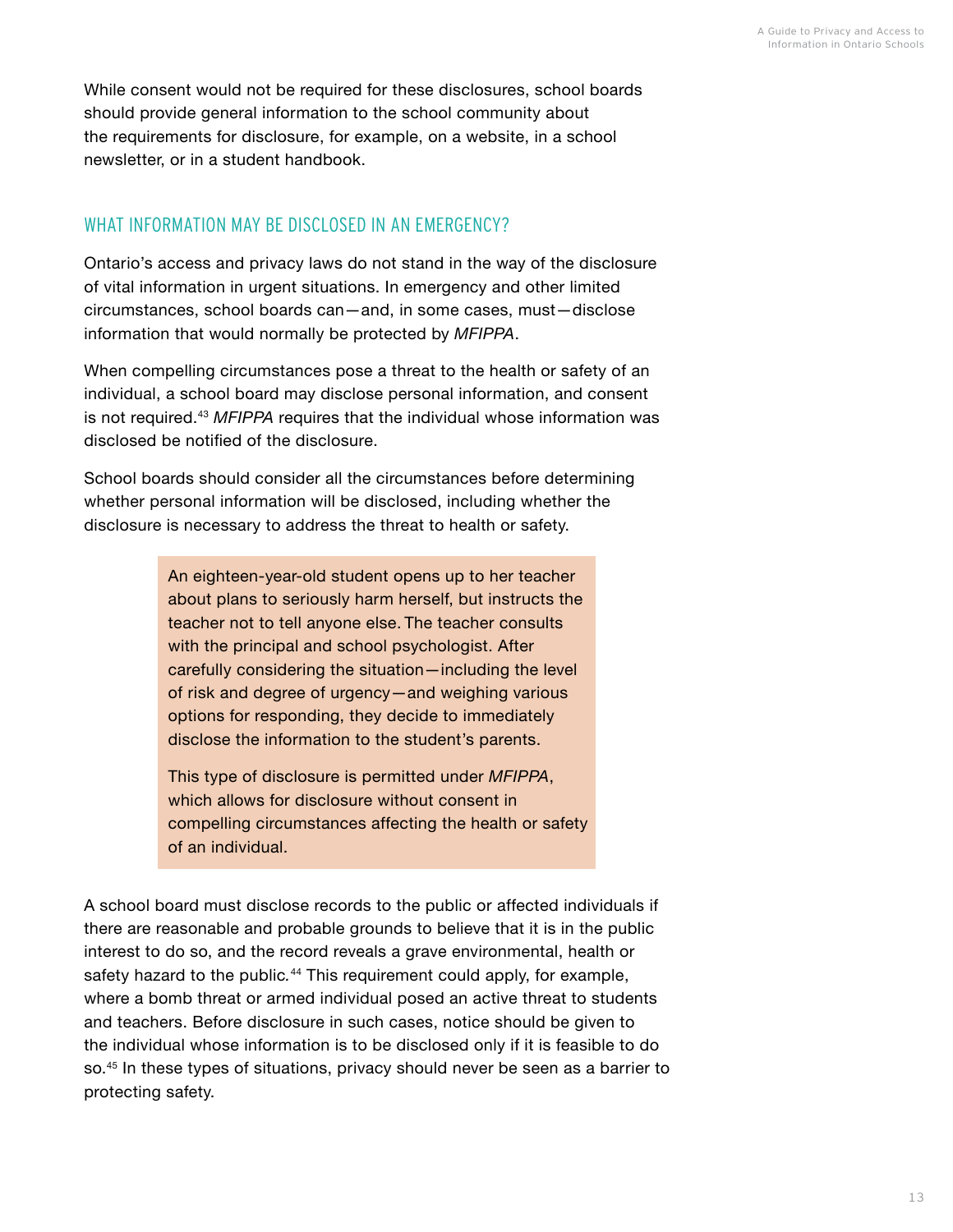<span id="page-17-0"></span>Consent to Collect, Use and Disclose Personal Information

### WHAT INFORMATION MAY BE DISCLOSED IN COMPASSIONATE CIRCUMSTANCES?

When there is a need to notify a close relative, friend or spouse about a student who is injured, ill or deceased, school boards may disclose personal information without consent in order to facilitate or enable contact.46 For example, if a young student is ill and the student's parent cannot be reached, the school may decide it needs to disclose this information to someone at the parent's workplace to help make contact with the parent. The information disclosed by the school should be limited to only that which will "facilitate contact"—in this case, it means that the school could disclose to the parent's workplace that the child was ill and needs to be picked up, but should not disclose the nature of the illness or other details.

## CONSENT TO COLLECT, USE AND DISCLOSE PERSONAL INFORMATION

## AT WHAT AGE CAN A STUDENT PROVIDE CONSENT? WHEN CAN PARENTS CONSENT ON BEHALF OF STUDENTS?

The rules surrounding the age at which a person can provide consent are different under *MFIPPA* and the *Education Act*.

Under *MFIPPA*, an individual having lawful custody (for example, a parent or guardian) of a child under **16** years of age may provide consent on the child's behalf.47 The child may also provide consent. Once a student turns 16, their parent or guardian may no longer consent on their behalf.

Under the *Education Act*, the parent or guardian of a student under **18** may provide written consent for the use or disclosure of information from the child's OSR.48 Once a student is 18 or older, the student alone may provide the consent.

Where school boards are required to seek consent for the use or disclosure of personal information, they should make sure that the person consenting **understands** what information the school board is seeking consent to use or disclose, and the purposes for the use or disclosure.<sup>49</sup>

#### MUST CONSENT BE IN WRITING?

Under the *Education Act*, where consent is required to use or disclose records in the OSR, the consent must be in writing.<sup>50</sup>

Under *MFIPPA*, consent to use or disclose information not part of the OSR does not need to be in writing. As a best practice, school boards should seek written consent or document oral consent so that there is a written record of it.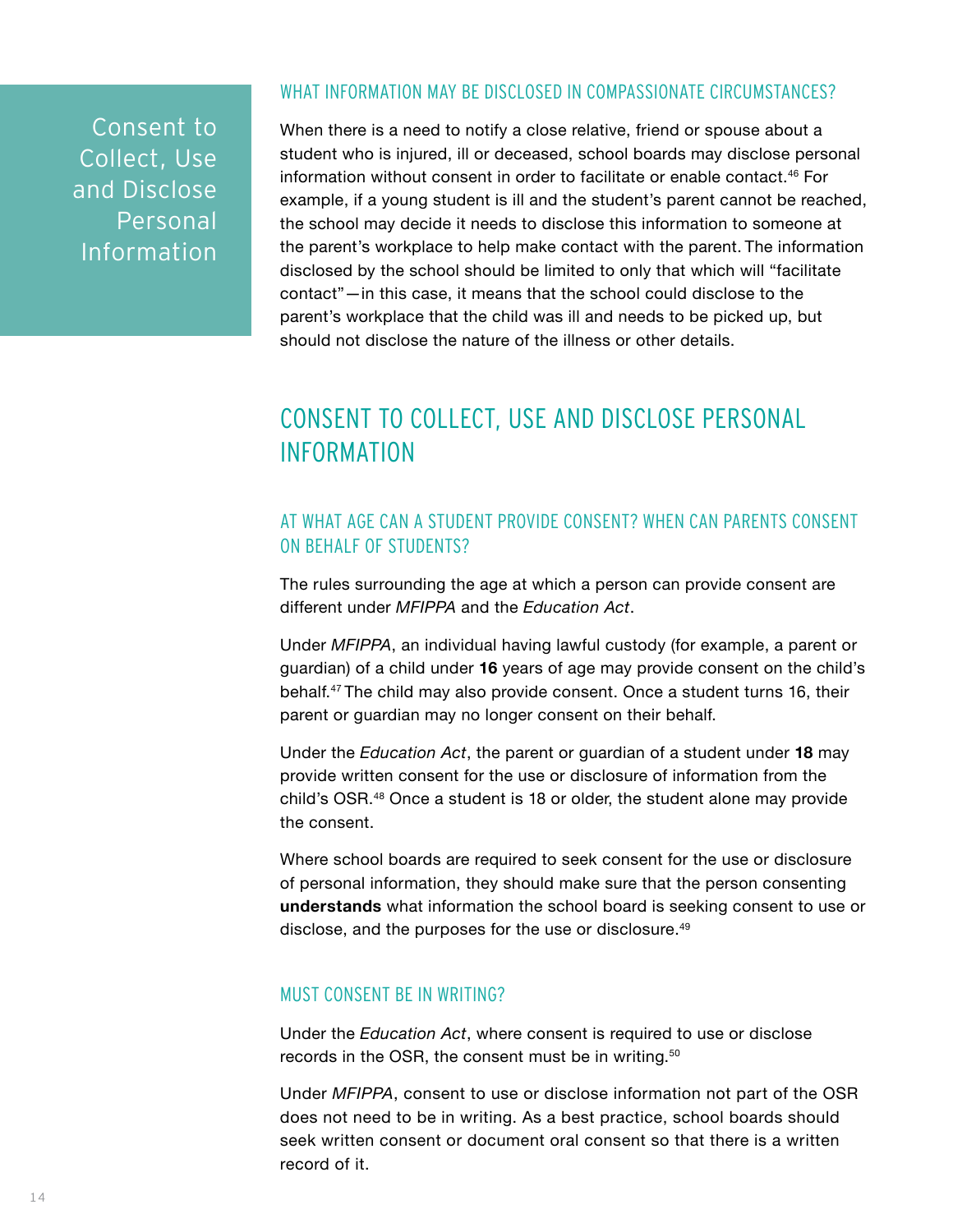## <span id="page-18-0"></span>SAFEGUARDING AND RETAINING INFORMATION

### HOW LONG ARE SCHOOL BOARDS REQUIRED TO KEEP STUDENT RECORDS?

The OSR Guideline establishes the minimum retention schedules for OSRs. The main parts of an OSR must be retained for **55 years** from the date the student leaves school. Other records in the OSR including report cards and the documentation file must be retained for **five years** after the student leaves school.

It is a good practice for school boards to develop retention schedules for records that are not in the OSR. In doing so, school boards must be aware of the rules set out in *MFIPPA*, which requires personal information be retained for at least **one year** after use, or for a period set out in a bylaw or school board resolution, whichever is shorter.<sup>51</sup> This requirement does not apply if the student, or their parent or guardian, in the case of a student under age 16, consents to an earlier disposal of the information, or if the information is credit or debit card payment data. This minimum retention period allows individuals to exercise their right to access and correct their records.

### WHEN CAN RECORDS BE DESTROYED OR REMOVED FROM THE OSR?

Principals can remove information from the OSR folder if it is no longer "conducive to the improvement of the instruction of the student."52 The information can either be given to the parents or to the student, if aged 18 or older, or destroyed.

Similarly, a parent, guardian or student aged 18 or older, may request that personal records be removed from the OSR, if the information is not "conducive to the improvement of the instruction of the student."53 If the principal refuses to do so, the student, parent or guardian who made the request may require the principal to refer the matter to a supervisory officer of the school board and ultimately, the parent may request a hearing before a person designated by the Ministry of Education.

Personal information will also be removed from the OSR and destroyed at the end of the retention period.

In all cases where personal information is destroyed, it must be done securely, in a way that ensures the complete destruction of the record.<sup>54</sup> This applies not only to personal information in the OSR, but to any type of personal information held by the school board.

### WHAT HAPPENS TO THE OSR WHEN A STUDENT CHANGES SCHOOLS?

Under the OSR Guideline, if a student changes schools, all parts of the OSR, except the office index card, will be transferred to another Ontario-based school.<sup>55</sup>

## Safeguarding and Retaining Information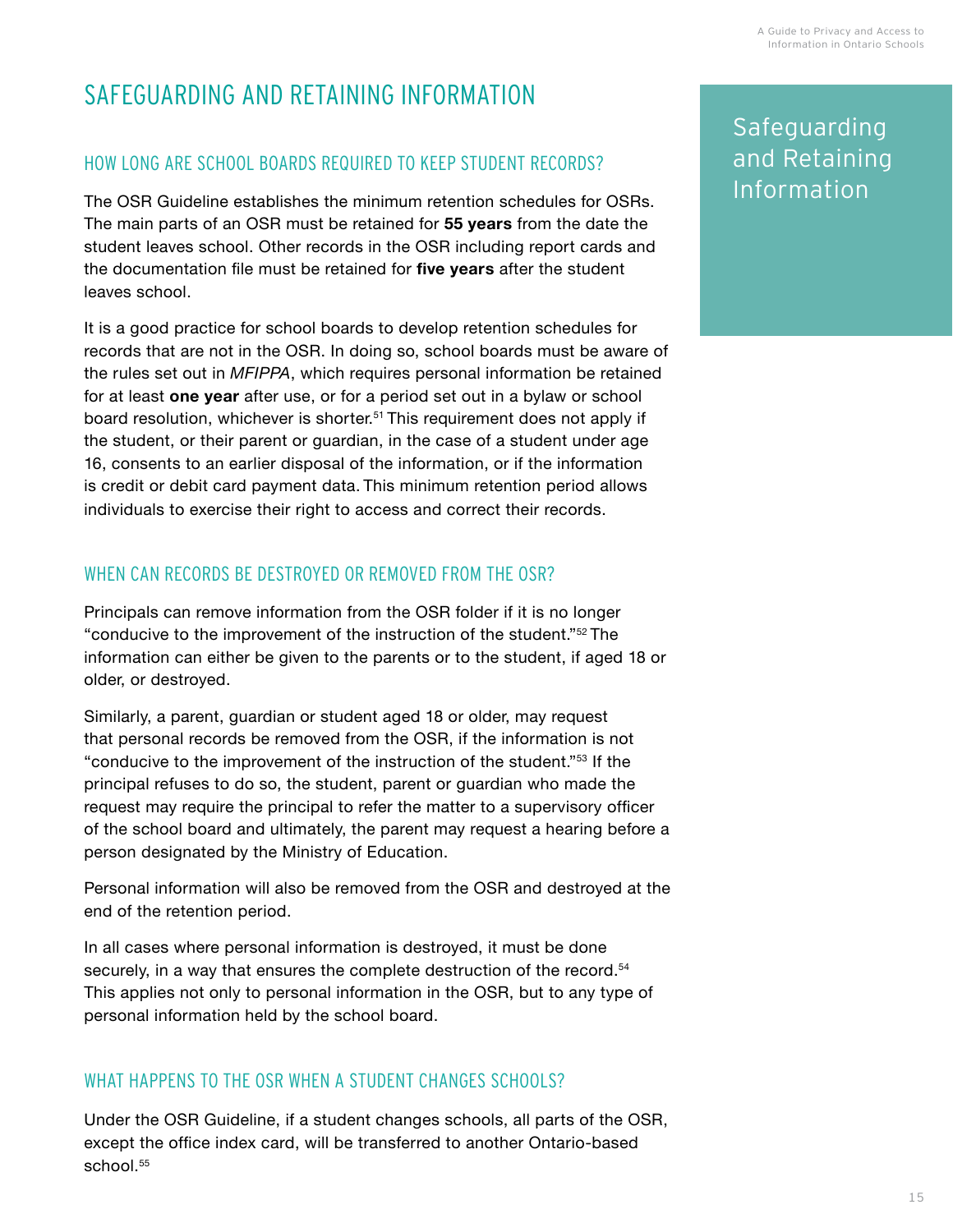<span id="page-19-0"></span>When a student transfers to a school outside of Ontario, a copy of the OSR may be sent to that school on request by its principal, and with the necessary consent of the parent, guardian or student. The original OSR must be retained by the Ontario school.

#### HOW DO SCHOOL BOARDS SAFEGUARD RECORDS?

The principal must ensure that the materials in the OSR are securely collected and stored in accordance with the OSR Guideline and school board policies.

School boards are required to define, document and put in place reasonable measures to protect records from inadvertent destruction or damage.56 This means they must record, in a policy or other document, the steps taken to protect the records. They are also required to take **reasonable steps** to prevent unauthorized access to their records, and ensure that only those individuals who need a record for the performance of their duties have access to it.57 The requirement to prevent unauthorized access applies throughout the life cycle of a given record, from collection, through all of its uses, up to and including its eventual disposal.

School boards are ultimately responsible for the safety and security of their students' personal information and for ensuring that adequate administrative, physical and technical measures to protect personal information are put in place, which may include the following:

| • strong authentication<br>• privacy and                                                                                                                                                                                                                                                                                                                                                                                                                                                                                                                                     | • controlled access to<br>locations where personal<br>information is stored                                        |
|------------------------------------------------------------------------------------------------------------------------------------------------------------------------------------------------------------------------------------------------------------------------------------------------------------------------------------------------------------------------------------------------------------------------------------------------------------------------------------------------------------------------------------------------------------------------------|--------------------------------------------------------------------------------------------------------------------|
| and access controls<br>security policies<br>and procedures<br>• logging, auditing and<br>monitoring<br>• privacy and<br>security training<br>• strong passwords and<br>• confidentiality<br>encryption<br>agreements<br>• maintaining up to date<br>software by applying<br>• privacy impact<br>the latest security<br>assessments<br>patches<br>• firewalls, hardened<br>servers, intrusion<br>detection and<br>prevention, anti-virus,<br>anti-spam, and/or anti-<br>spyware software<br>• protection against<br>malicious and mobile<br>code<br>• threat risk assessments | • locked cabinets<br>$\bullet$ access cards and keys<br>• identification, screening<br>and supervision of visitors |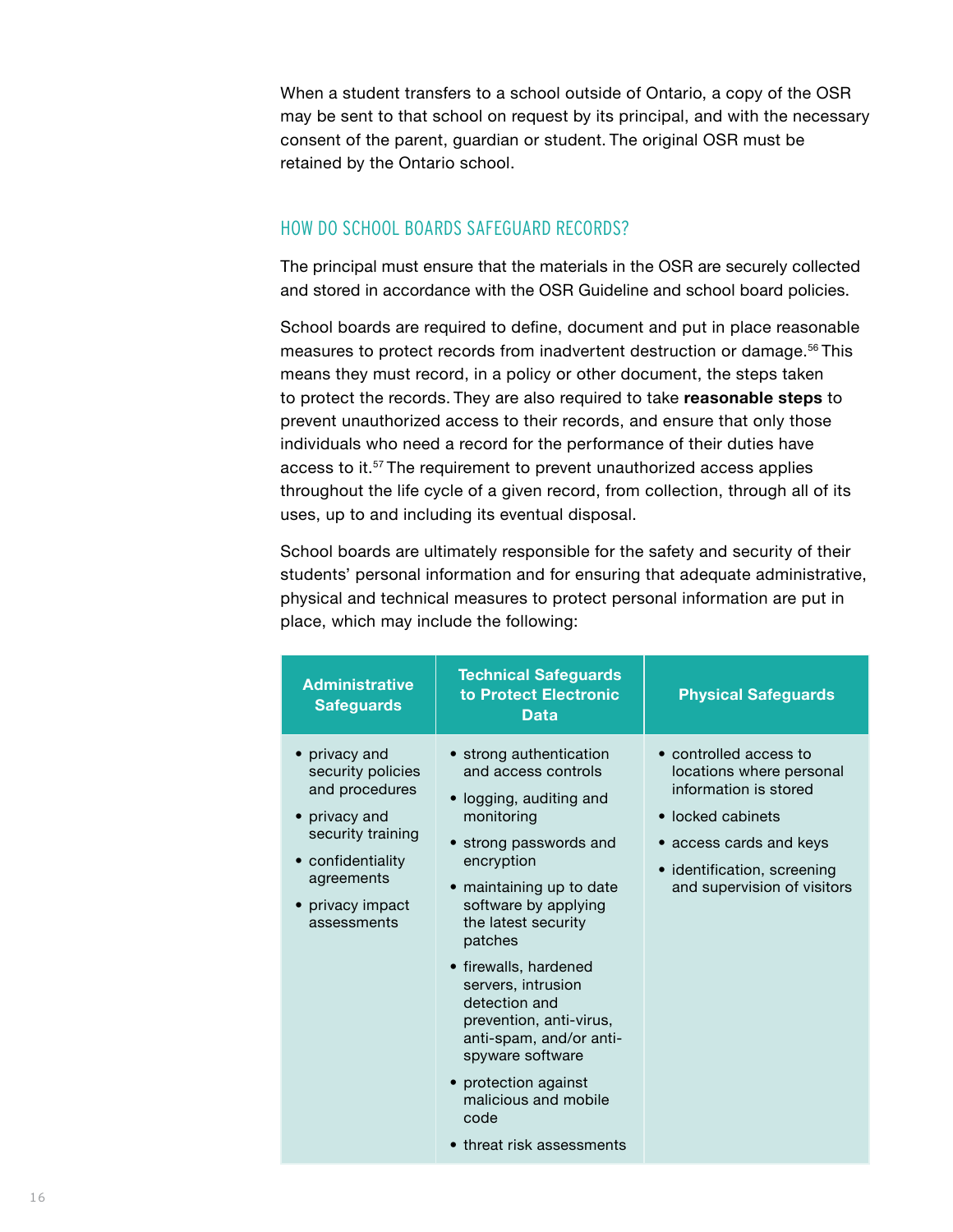Access to

Information

<span id="page-20-0"></span>When determining what safeguards should be put in place, consider the nature of the records, including:

- the sensitivity and amount of information in the record
- the number and nature of people with access to the information
- any threats and risks associated with the manner in which the information is kept

A school board administrator hears that some teachers are using their personal Facebook accounts to share photographs from their classrooms, including posting pictures of students and their artwork.

The administrator responds by updating the board's policies covering disclosure of personal information on social media and the requirements to get consent before posting online. She also sets up ongoing training for teachers, and updates the confidentiality agreements that teachers must sign.

## ACCESS TO INFORMATION

## DO STUDENTS AND THEIR PARENTS HAVE A RIGHT TO ACCESS STUDENTS' RECORDS?

Yes. Students and their parents have a right to access the student's personal information from their schools and school boards. This right is provided for in both *MFIPPA* and the *Education Act.* These two pieces of legislation operate independently, have different rights and responsibilities, and may also lead to different results.

#### **Right to access information under** *MFIPPA*

*MFIPPA*'s dual purpose is to protect privacy and provide a right of access to information held by school boards and other public institutions. To this end, *MFIPPA* provides individuals, such as students and parents, with a right to access records of their own personal information. This includes both the OSR and non-OSR records.

A child under 16 can access his or her own records. A parent or other person who has lawful custody of the child can also access records on the child's behalf.58

There are some exceptions where a school board may refuse to grant an individual access to a record of their personal information. One exception MFIPPA provides individuals, such as students and parents, with a right to access records of their own **personal information**.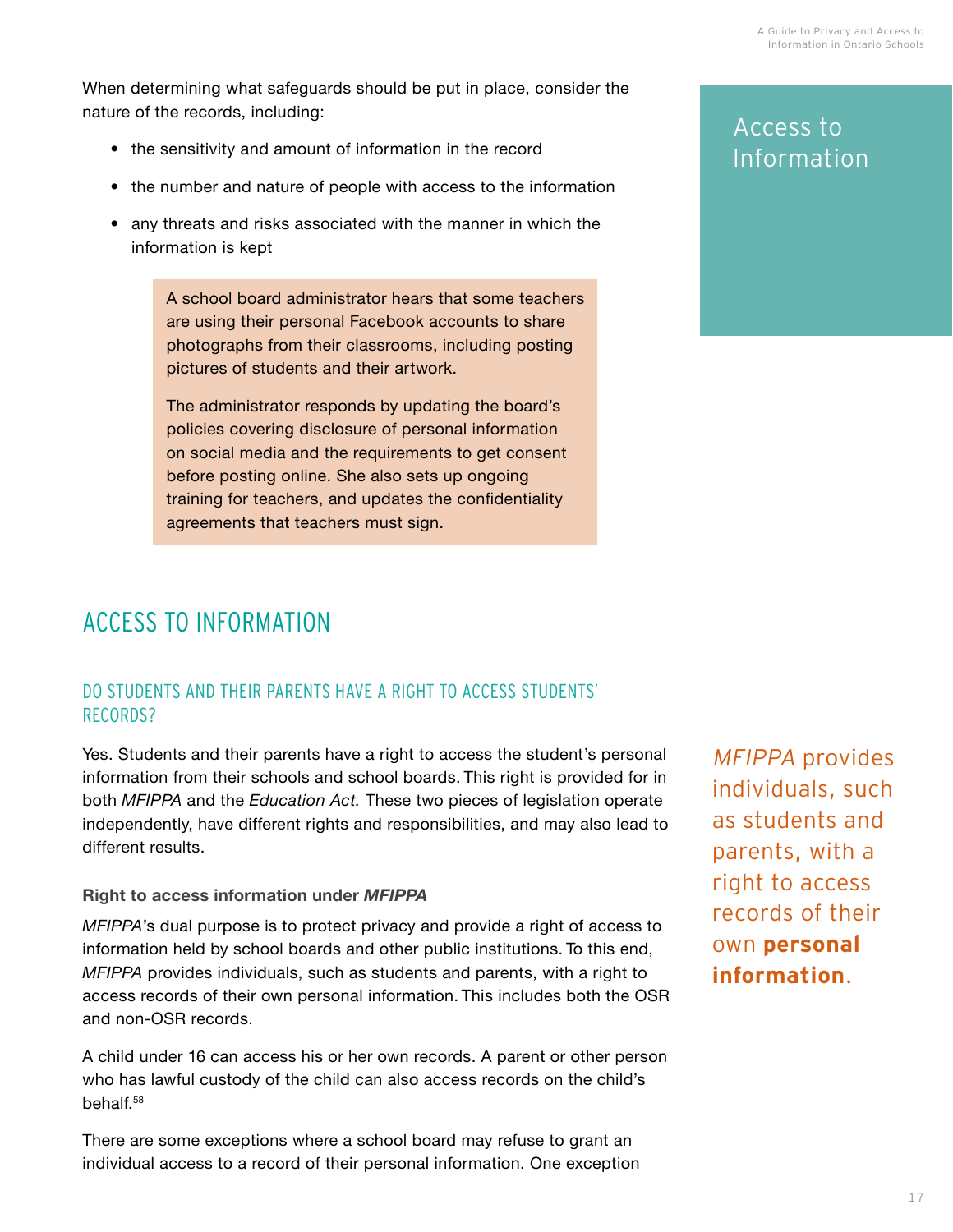<span id="page-21-0"></span>is where granting access to information would be an unjustified invasion of another individual's personal privacy, or where it could be expected to seriously threaten the safety or health of an individual.<sup>59</sup> The school board would still have to disclose any other personal information requested by the individual that did not fall under these exceptions.<sup>60</sup>

When a school board grants access to a record under *MFIPPA,* it must provide the individual with a copy of the record, unless it would not be feasible to reproduce it due to the length or nature of the record. In this case, the individual must be given an opportunity to examine the record.<sup>61</sup>

#### **Right to access information under the** *Education Act*

The *Education Act* gives every student the right to examine their OSR.<sup>62</sup> Until a student turns 18, parents or guardians also have a right to examine the student's OSR.<sup>63</sup> The *Education Act* does not specify whether students, parents or guardians have a right to receive a copy of the OSR.

### HOW DO STUDENTS AND PARENTS ACCESS PERSONAL INFORMATION?

If a student, or their parent or guardian, wants to access the student's personal information, they might choose to ask for the information informally, by asking the child's teacher for a particular record, for example. If an informal request does not work, or the records are numerous and lengthy, they may choose to make a formal access request. The request can be made under the *Education Act* or *MFIPPA,* or both.

#### **Requesting access under the** *Education Act*

Most students and parents request information directly from the school, either through an informal request or under the *Education Act:*

- The parent, guardian, or student, can make a request to the principal of the school to examine the student's OSR. For example, they could request an appointment to view the OSR at the school office.
- The request may be made either in writing or verbally.
- There is no cost associated with examining the OSR.
- The *Education Act* does not establish timelines or an appeal process for access requests.

#### **Requesting access under** *MFIPPA*

Students and parents may also make a formal request to the school board under *MFIPPA* by:

• sending the request in writing to the attention of the school board's freedom of information coordinator. Under *MFIPPA*, access requests must be made to the school board, not to the school.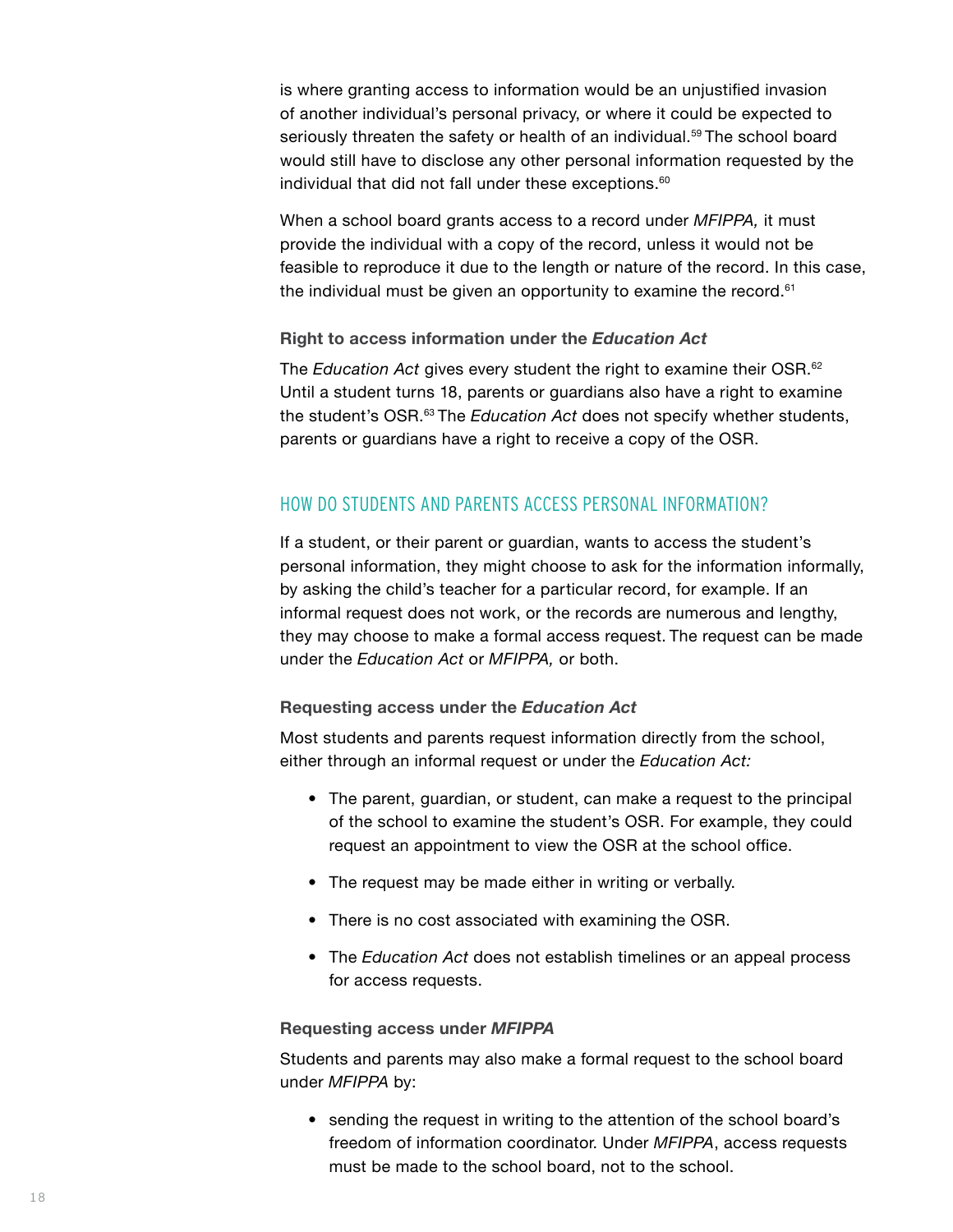- clearly identifying the records that are being requested, and specifying that the request is being made under *MFIPPA*. 64 The IPC offers an optional form that can used for this purpose.
- paying a  $$5$  fee.  $$^{65}$

The school board must issue a decision letter within **30 days.** The decision will either grant access to the records, extend the response time by a specified length of time, or deny access to all or part of the records. If a reply is not sent within 30 days, the requester may appeal to the IPC.

The school board may decide that additional fees are required for supplementary documents such as photocopies and printouts. The amount to be charged for each component of the fee is set out in a regulation under *MFIPPA*. 66 For fees over \$25, the school board must issue a fee estimate to the requester.<sup>67</sup>

If access is refused, the school board must provide specific details related to the refusal and information on how to seek a review of the decision by the IPC.68

Under both *MFIPPA* and the *Education Act*, students and their parents also have a right to request a correction of the student's record if they believe it is inaccurate (see **[Correction of Personal Information](#page-24-0)**, page 21).

## DO INDIVIDUALS HAVE A RIGHT TO ACCESS GENERAL RECORDS FROM A SCHOOL BOARD?

Yes. In addition to the right of individuals to access their own personal information, *MFIPPA* gives the public a right to access general records held by a school board, which could include things like policies, guides, emails, meeting minutes, and procurement records.

**Labour relations and employment-related matters** are excluded from *MFIPPA.*<sup>69</sup> For example, if a parent requested access to a report about employment-related discussions between a teacher and the board, the board may choose to deny access by claiming this exclusion applies. The parent has the right to appeal the school board's decision to the IPC. While these types of records are excluded from the scope of *MFIPPA,* the school board has discretion to disclose them outside of *MFIPPA*.

Even for records covered by *MFIPPA,* there are exceptions to the types of information that can be accessed. For example, if a record contains **someone else's personal information,** such as a teacher or another student, in many cases *MFIPPA* requires that this information be redacted or removed from the record before access is granted.<sup>70</sup>

The process for making a request for access to general records from a school board under *MFIPPA* is the same as for making a request for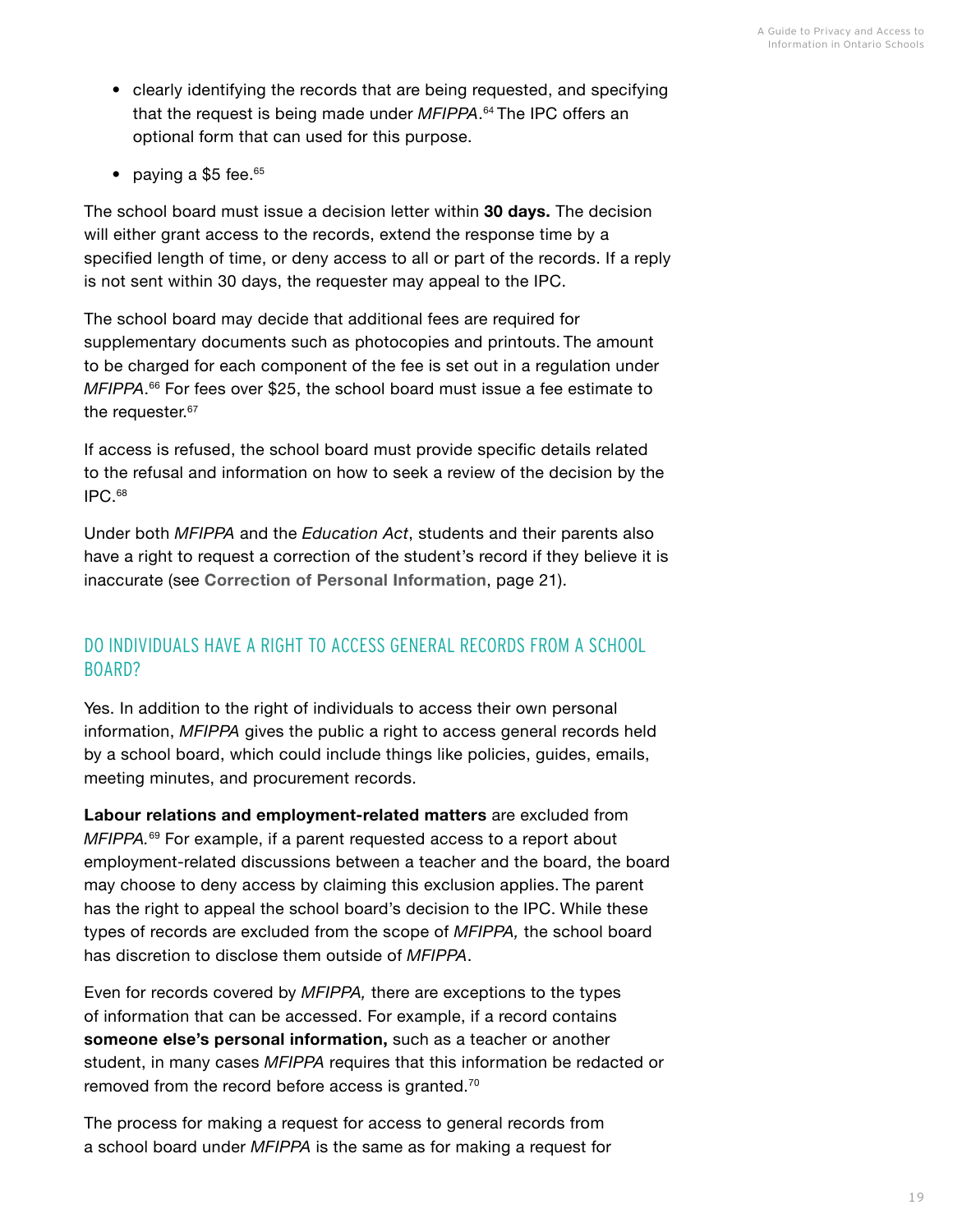personal information (see **[How do students and parents access personal](#page-21-0)  [information?](#page-21-0)**, page 18).

### DO STUDENTS NEED TO REACH A CERTAIN AGE BEFORE THEY CAN EXERCISE THEIR ACCESS RIGHTS?

No. A child of any age has the right to exercise his or her access rights under *MFIPPA.* This includes requesting access to general records held by the school or school board and/or to his or her personal information. Similarly, a child of any age has the right under the *Education Act* to examine his or her OSR.

### HOW DOES A CHILD'S AGE AFFECT THE PARENT'S RIGHT OF ACCESS TO PERSONAL INFORMATION?

Until a child turns 18, their parents or guardians have a right under the *Education Act* to examine the child's OSR, without the child's consent.71 Where a student of 16 or 17 has withdrawn from parental control, this right would likely not apply.

Until a child turns 16, anyone having lawful custody of the child has a right under *MFIPPA* to access the child's record of personal information on behalf of the child, without the child's consent being required.<sup>72</sup>

### DO NON-CUSTODIAL PARENTS HAVE A RIGHT TO ACCESS A CHILD'S SCHOOL RECORDS?

Yes. Non-custodial parents have a right to access their child's school records under both the *Education Act* and *MFIPPA*, provided they have **access rights** to the child.

Under the *Education Act* a parent or guardian of a child under the age of 18 is entitled to examine the OSR. This applies to custodial parents and noncustodial parents with access rights.73

Under *MFIPPA,* a non-custodial parent does not have the right to access personal information on behalf of their child in the way that a custodial parent does.74 However, the act allows for disclosure where an Ontario or Canadian law expressly authorizes it. The provincial *Children's Law Reform Act*<sup>75</sup> and the federal *Divorce Act*76 both indicate that a non-custodial parent **who has access to a child** has the right to make inquiries and to be given information concerning the child's health, education and welfare. The IPC has decided that these provisions allow non-custodial parents with access to their child to request and receive the child's education-related personal information under *MFIPPA*. 77 This applies to information in the OSR as well as information that is not in the OSR.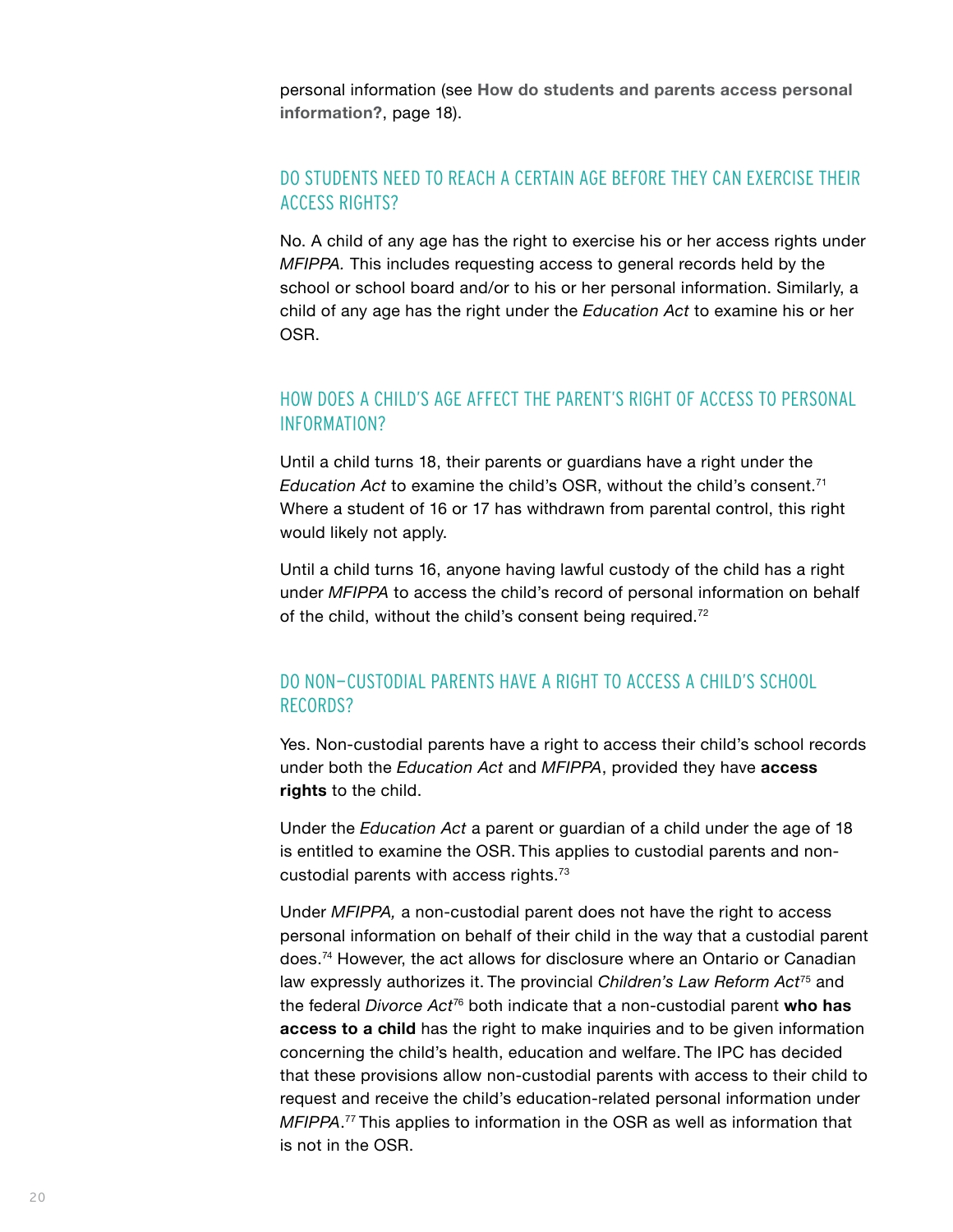## <span id="page-24-0"></span>CORRECTION OF PERSONAL INFORMATION

## ARE SCHOOL BOARDS REQUIRED TO ENSURE THAT RECORDS ARE ACCURATE?

Schools boards must take **reasonable steps** to ensure the personal information in their records is not used unless it is accurate and up to date.<sup>78</sup>

Under the OSR Guideline, school boards must develop policies for determining the relevance of the materials in the OSR. They must also regularly review the OSR and remove any material that is no longer conducive to the improvement of the instruction of the student.79 Additionally, there are some sections of the OSR that are specifically required to be kept up to date, such as information related to special health conditions. Entries in this part of the OSR must be dated and kept current.<sup>80</sup>

## CAN STUDENTS AND PARENTS REQUEST CORRECTION OF INACCURATE RECORDS?

Yes. If students or parents believe that personal information in a student's records is inaccurate, they have a right to request correction under both *MFIPPA* and the *Education Act.*

Under the *Education Act*, the parent or guardian of a student may make a request to the principal to correct the personal information contained in their child's OSR where they believe the information is inaccurate. Where the student is 18 or older, they may make this request directly.<sup>81</sup>

Only matters of fact, not opinion, may be corrected*.* If the principal refuses to correct the record, the requester may be referred to a supervisory officer of the school board. Ultimately, the student, parent or guardian may request a hearing before a designate of the Ministry of Education.

*MFIPPA* gives individuals the right to request correction of their personal information records.<sup>82</sup> Individuals of any age may make the request, and parents or guardians of children under 16 can request on the child's behalf.<sup>83</sup> If the school board denies the request, the individual can appeal to the IPC.<sup>84</sup> The IPC may order the school board to correct the information or attach a statement of disagreement to the information. Only matters of fact, not opinion, may be corrected.

## WHAT IS THE PROCESS FOR REQUESTING A CORRECTION?

If a student, their parent or guardian believes that information in a record is factually inaccurate and wants to request a correction, the first step should be to determine whether to make a request under *MFIPPA* or the *Education Act*. Either or both routes may be used, as follows:

Correction of Personal Information

If students or parents believe that personal information in a student's records is inaccurate, they have a right to request correction under both MFIPPA and the Education Act.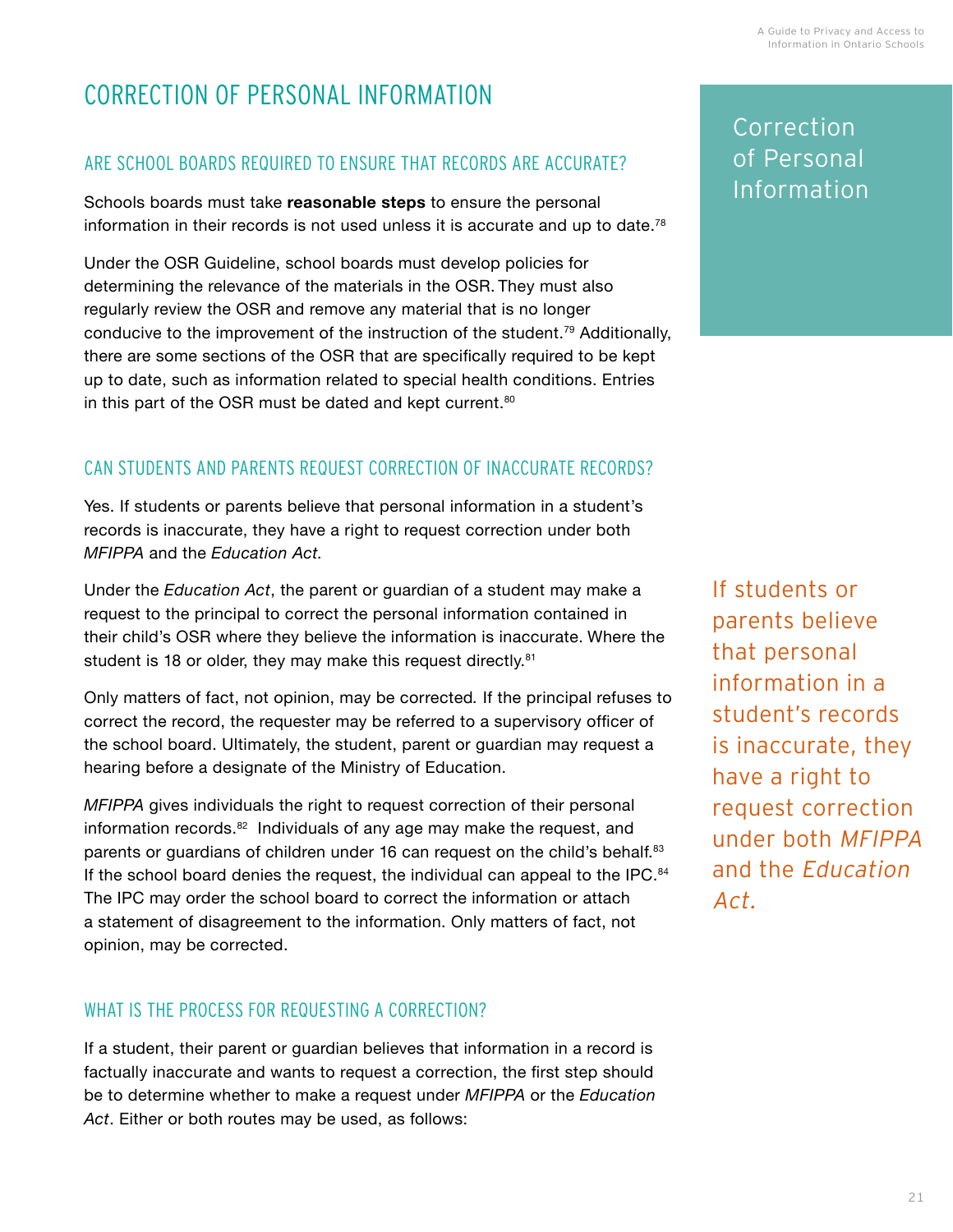| <b>Education Act</b>                                                                                                                                                                                                                                                                                                                                                                                          | <b>MFIPPA</b>                                                                                                                                                                                                                                                                                                                                         |
|---------------------------------------------------------------------------------------------------------------------------------------------------------------------------------------------------------------------------------------------------------------------------------------------------------------------------------------------------------------------------------------------------------------|-------------------------------------------------------------------------------------------------------------------------------------------------------------------------------------------------------------------------------------------------------------------------------------------------------------------------------------------------------|
| A student, or their parent or guardian<br>if the student is under 18, can<br>request a correction of the OSR if<br>they believe information in the record<br>was inaccurately recorded or is not<br>"conducive to the improvement of<br>the instruction of the student."<br>The requester may ask the principal<br>to correct the alleged inaccuracy or<br>remove it from the OSR.                            | A student, or their parent or guardian if<br>the student is under 16, can request<br>correction of a record of the student's<br>personal information in the OSR or<br>non-OSR records if they believe it<br>contains an error or omission.<br>This right only applies if the individual<br>has first been given access to the<br>record under MFIPPA. |
| The request must be made in writing<br>to the principal, referencing the<br>Education Act.                                                                                                                                                                                                                                                                                                                    | The request must be made in writing to<br>the Freedom of Information Coordinator<br>at the school board, referencing<br>MFIPPA.                                                                                                                                                                                                                       |
| No fee is required.                                                                                                                                                                                                                                                                                                                                                                                           | A \$5 fee is required.                                                                                                                                                                                                                                                                                                                                |
| The requester should identify the<br>inaccurate or omitted information<br>and the desired correction. If<br>appropriate, supporting<br>documentation should be included.                                                                                                                                                                                                                                      | The requester should identify the<br>inaccurate or omitted information and<br>the desired correction. The IPC has a<br>form that may be used for this purpose.<br>Any supporting documentation should<br>be included.                                                                                                                                 |
| No timelines for correction requests<br>are established by the Education Act<br>or OSR Guideline.                                                                                                                                                                                                                                                                                                             | A school board should respond in<br>writing to the request for correction<br>within 30 days of receiving it.                                                                                                                                                                                                                                          |
| If the principal complies, the<br>materials will be corrected or<br>removed from the OSR and<br>destroyed or returned to the student.<br>No record of the request will be<br>retained in the OSR. <sup>85</sup>                                                                                                                                                                                               | If the school board complies, the<br>information will be corrected or<br>removed from the record, and the<br>requester will be notified. The requester<br>can have the school board notify<br>anyone they have shared the<br>information with in the preceding year. <sup>86</sup>                                                                    |
| If the principal refuses to comply<br>with the request, the student, their<br>parent or guardian may, in writing,<br>require the principal to refer the<br>request to a supervisory officer. <sup>87</sup><br>The supervisory officer will either<br>require the principal to comply with<br>the request or submit the request to<br>a designate of the Ministry of<br>Education for a hearing. <sup>88</sup> | If the school board refuses to comply,<br>the requester may have a statement of<br>disagreement attached to the<br>information believed to be inaccurate or<br>incomplete. <sup>89</sup>                                                                                                                                                              |
| At the hearing, the ministry (or<br>designate) will decide the matter. The<br>decision is then final. <sup>90</sup>                                                                                                                                                                                                                                                                                           | The requester may appeal the school<br>board's decision (or a lack of response)<br>to the IPC. <sup>91</sup>                                                                                                                                                                                                                                          |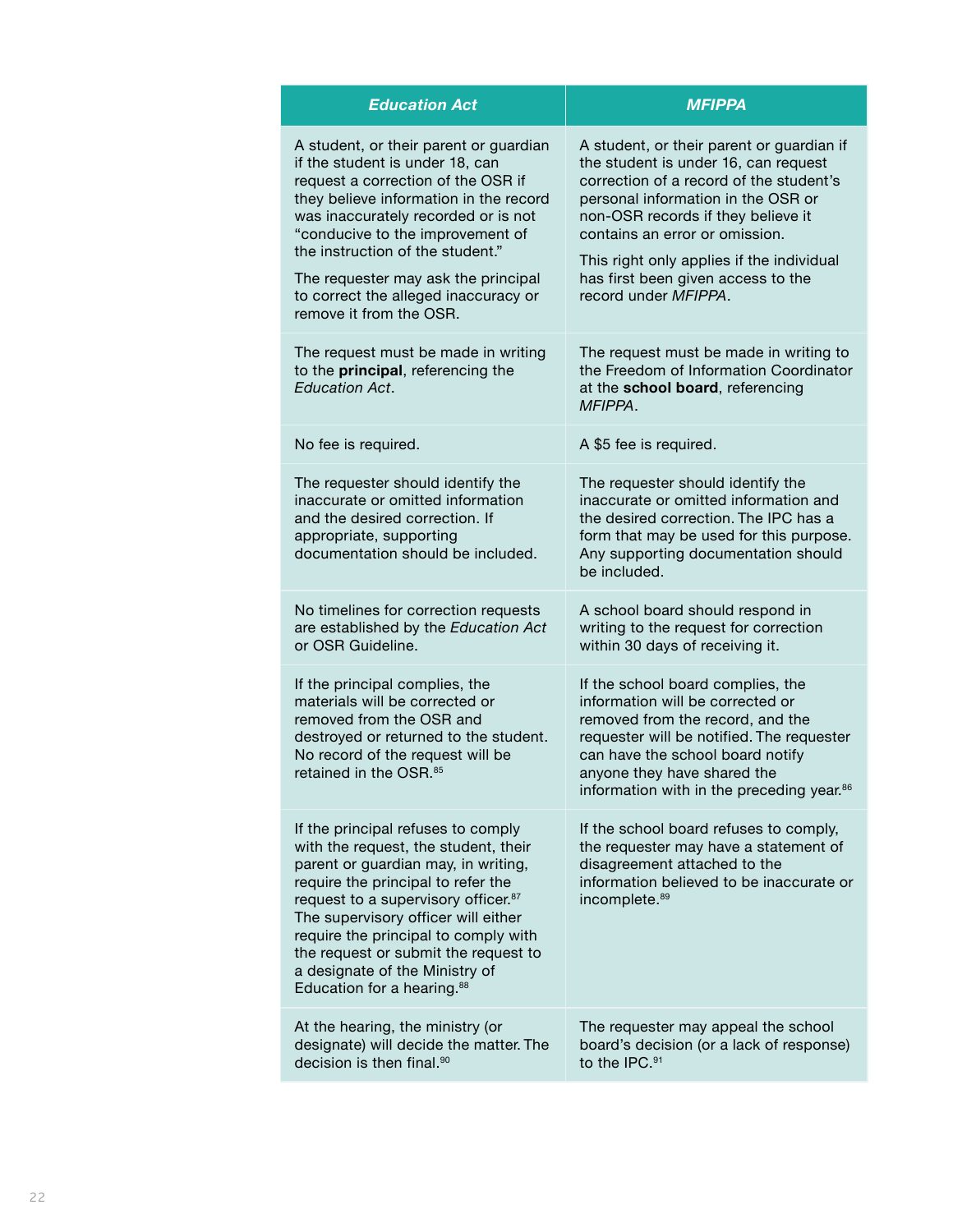## <span id="page-26-0"></span>SPECIAL TOPICS

### SCHOOL PHOTOGRAPHS

Photographs are often taken of students, in many cases by professional photographers, at the school's request. Any photograph of one or more identifiable individual(s) is considered to be **personal information**.

Schools are permitted to collect personal information, including photographs, where it is necessary to the proper administration of a lawfully authorized activity.<sup>92</sup> The collection of student photographs is considered necessary to the operation of a school (a lawfully authorized activity under the *Education Act)* because, for example, photographs enable staff to identify students.

#### **Are schools required to give notice when photographs are taken?**

Yes. A school must give notice if photographs of its students are taken by employees or anyone else working for the school, which may include contractors hired by the school and volunteers.<sup>93</sup> The school can provide notice in a variety of ways, including on the school's website, by email, regular mail, or in the student handbook (see **[Does a school board need to](#page-10-0)  [give notice that it is collecting personal information?](#page-10-0)**, page 7).

### **What are the school's responsibilities if it uses a professional photographer to take photographs?**

If a school board uses a professional photographer, the board is still ultimately responsible for the security and confidentiality of its students' personal information.94 Any service agreements with vendors must align with the provisions of *MFIPPA*. Their contracts should clearly describe the administrative, physical and technical safeguards to protect personal information (see **[How do school boards safeguard records?,](#page-19-0)** page 16).

> In IPC privacy reports **[MC16-4](https://decisions.ipc.on.ca/ipc-cipvp/privacy/en/item/309923/index.do?r=AAAAAQAGbWMxNi00AQ)** and **[MC16-5](https://decisions.ipc.on.ca/ipc-cipvp/privacy/en/item/310411/index.do)**, the IPC found that schools are permitted to disclose limited personal information of students to a professional photographer for administrative purposes.

The IPC also concluded that disclosure for limited marketing-related purposes was permitted because it could be **reasonably expected** that a student's personal information would be disclosed to the photographer for the purpose of offering parents the opportunity to purchase their children's school photographs. However, parents/guardians should be given the choice to opt out of receiving marketing materials.

## Special Topics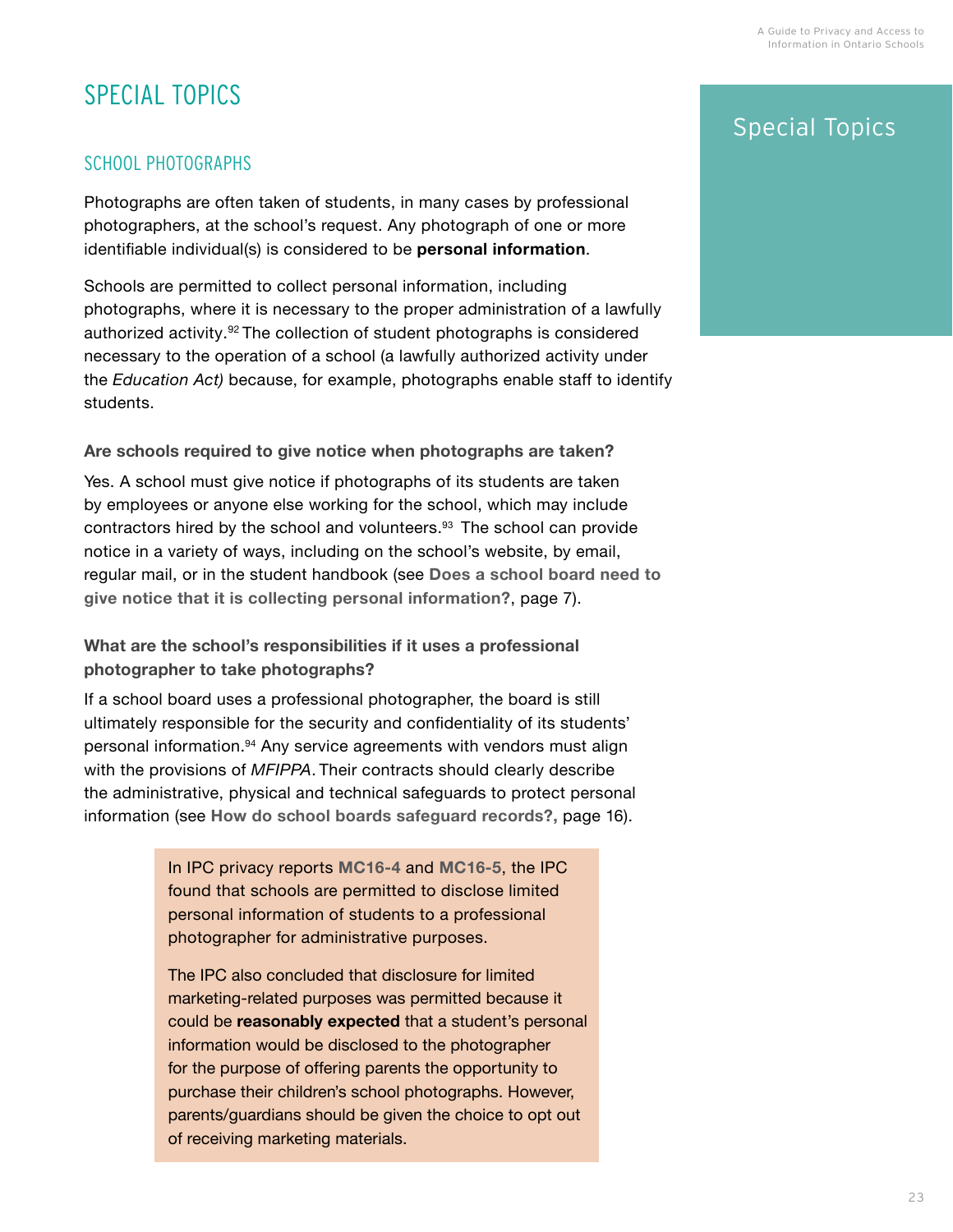#### <span id="page-27-0"></span>**What about photographs taken by people who are not employed by the school?**

Individuals not employed by the school may not be subject to *MFIPPA*. However, given that schools and school boards control who has access to school property, they are ultimately responsible for the safety and security of their students and the security and confidentiality of the students' personal information, including their image.

In some instances, parents and students take photographs at sporting events, school concerts and other functions, and these photos appear in the school newsletter or in photo displays. On occasion, the media or researchers may request permission to photograph within the school setting. In these situations, the school board must notify students and their parents or guardians and get their consent.

Schools should develop a policy regarding photography of students on school property or at school events by non-school employees. The policy should be developed in consultation with parents and guardians and communicated to them and to teachers. These policies should apply to all images, including photographs, web postings, film and video recordings.

### DISCLOSURE TO A CHILDREN'S AID SOCIETY

If any person—including a teacher or principal—has reasonable grounds to suspect that a child under the age of 16 is in need of protection, they are required to immediately report the suspicion and the information on which it is based to a children's aid society. This requirement, referred to as the "duty to report," is contained in Ontario's *Child, Youth and Family Services Act*  (*CYFSA*).95

The *CYFSA* states that a child may be in need of protection if the child has suffered or there is a risk that the child is likely to suffer physical harm, sexual abuse or exploitation, or emotional harm, or has been subject to inadequate care or a pattern of neglect.<sup>96</sup> A person does not need to be certain that a child is in need of protection—the duty to report is triggered if there are **reasonable grounds to suspect** the need for protection.97 Ontario's children's aid societies (societies) are required to investigate allegations or evidence that a child may be in need of protection.<sup>98</sup>

The duty to report applies despite the provisions of any other act including *MFIPPA* and the *Education Act*99 and applies even if the information is confidential or privileged. No legal action for reporting the information to a society can be taken against the person unless they act maliciously or without reasonable grounds to suspect that a child is in need of protection.<sup>100</sup>

A person with a duty to report must make the report *directly* to the society, and must not rely on another person to make the report on their behalf.101 For example, if a teacher suspects a child is being abused based on a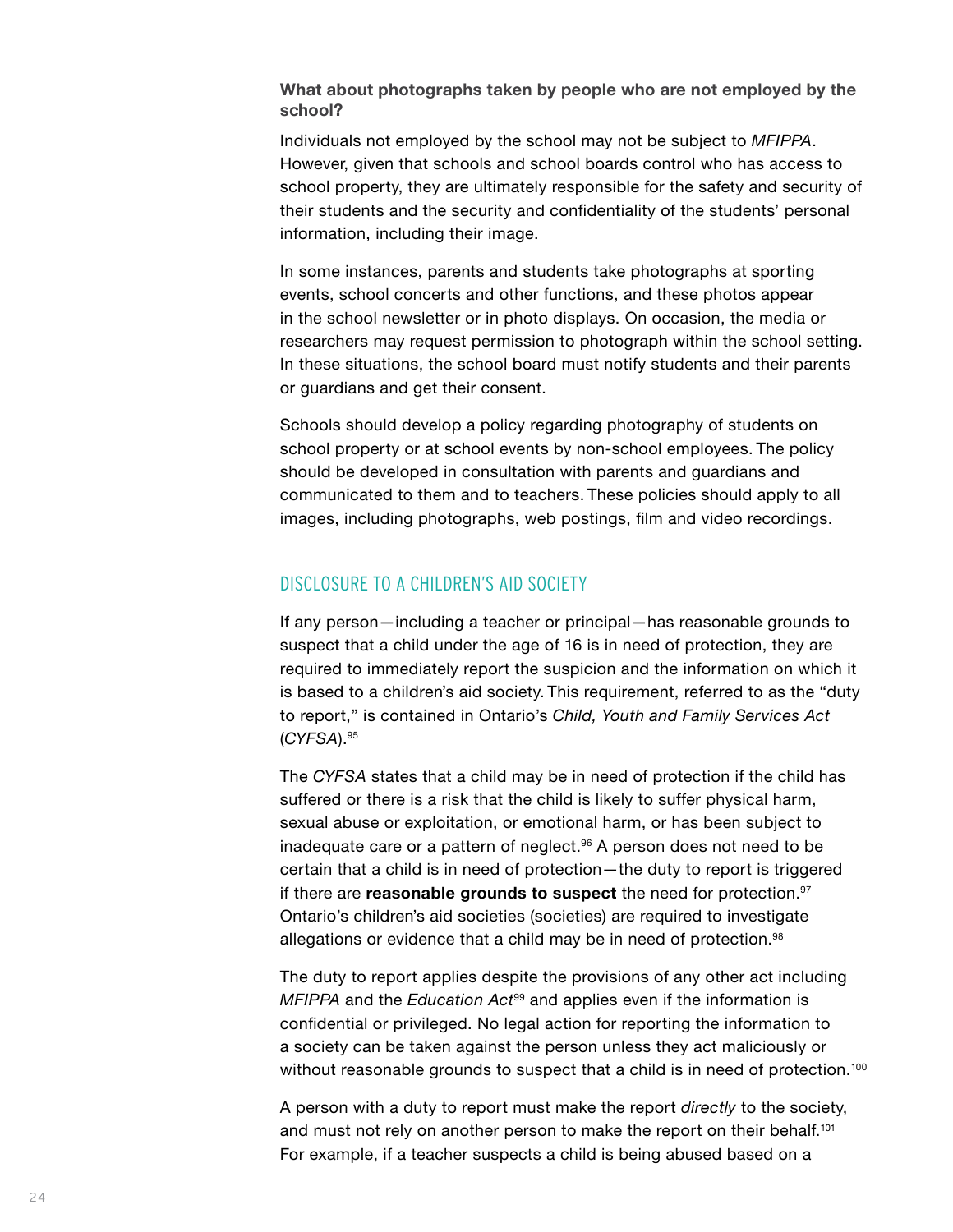<span id="page-28-0"></span>conversation with that child, the teacher should contact the society directly, rather than rely on another teacher or the principal to do so on their behalf. The duty to report is also *ongoing*, meaning that even if the teacher has already made a report to the society about the child, the teacher must make another report if there is additional information to suspect the child is in need of protection.<sup>102</sup>

While the duty to report applies to any person, professionals who work with children, including teachers, early childhood educators and principals who believe a child may be in need of protection may be guilty of an offence if they neglect to report it. A director, officer or employee of a corporation who authorizes or permits the commission of the offence may also be guilty under the *CYFSA*. 103

Outside of the duty to report, a person may also choose to report information to the society review team, which is a team each society establishes to recommend how a child can be protected.104 Despite the provisions of any other act, a person may disclose information to this team even if the information is confidential or privileged. No legal action for disclosing the information can be taken against the person unless they acted maliciously or without reasonable grounds to suspect that a child is in need of protection.<sup>105</sup>

> A principal is contacted by a children's aid society. The society is reviewing the case of a young student who may be suffering abuse. The society's review team asks questions concerning the student's attendance and well-being. Can the principal disclose information to the society, even though the principal is not certain of whether the student is in need of protection?

> Yes. Under the *CYFSA*, the principal can disclose information to a society review team if the information is reasonably required for that team to conduct its review. The principal's discretion to disclose applies despite the provisions of *MFIPPA* or any other act, and even if the information is confidential or privileged.

### DISCLOSURE TO POLICE

Under *MFIPPA*, school boards may disclose personal information to a law enforcement agency in Canada, such as a police service, in certain situations.<sup>106</sup>

Generally, school boards should disclose personal information to a law enforcement agency only when required by law, such as in response to a court order, rather than a simple request.

A person with a duty to report must make the report directly to the children's aid society, and must not rely on another person to make the report on their behalf.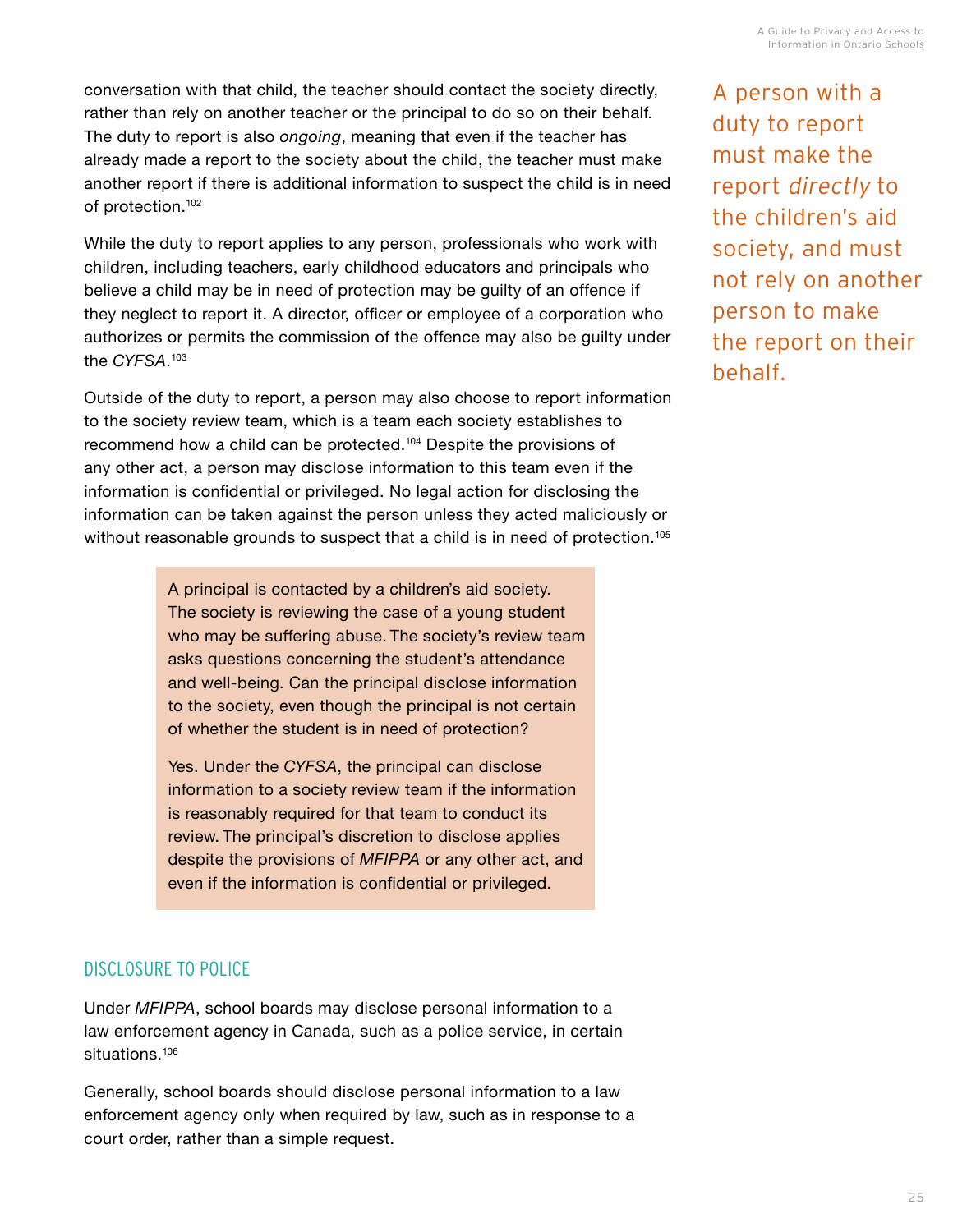However, they have discretion to disclose personal information to law enforcement agencies:

- to aid a law enforcement investigation
- for health or safety reasons

*MFIPPA* does not permit ongoing or informal arrangements for the automatic disclosure of personal information to law enforcement agencies.<sup>107</sup> In all cases, school boards should make their own assessment of the circumstances before deciding whether to disclose personal information to a law enforcement agency. If uncertain, the board should seek legal advice.

#### **When legally required**

In some situations, a school board may be required by law to disclose personal information to a law enforcement agency, such as on receipt of a court order (e.g., a search warrant or production order).<sup>108</sup> The institution must comply with the court order unless it successfully challenges it in court.

#### **To aid a law enforcement investigation**

A school board has the discretion to disclose personal information to a law enforcement agency in Canada, without a court order, to aid a law enforcement investigation.<sup>109</sup>

After receiving a request from law enforcement, the board must ensure that the request is for **specific information** made in the context of a **specific law enforcement investigation**. The institution should not disclose without a court order if this condition is not met.

A school board may also choose to disclose personal information to a law enforcement agency on its own initiative to aid an investigation, where the board has a reasonable basis to believe an offence has occurred. It should disclose only the information that appears to be relevant and necessary for a potential investigation. For example, if an assault is captured on a school's video surveillance system, the board may disclose the video capturing the event.

#### **For health or safety reasons**

A school board may also disclose personal information to law enforcement in "compelling circumstances affecting the health or safety of an individual" (see **[What information may be disclosed in an emergency](#page-16-0)**, page 13), either on its own initiative, or in response to a request from a law enforcement agency.110 For example, if a student is lost or missing from a school trip, a board may exercise its discretion to disclose personal information to the police after considering the relevant factors, including any compelling concerns about the student's health or safety.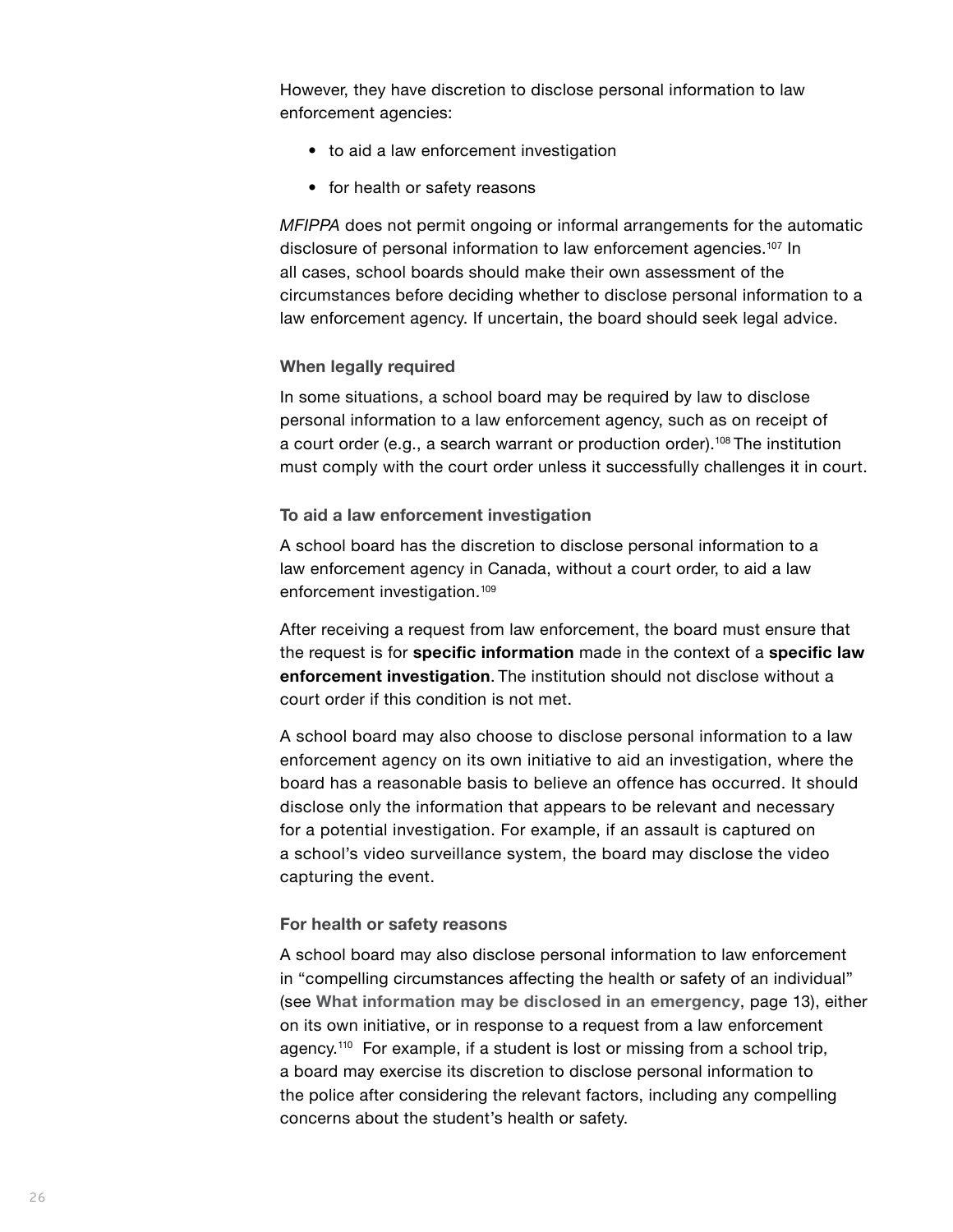#### <span id="page-30-0"></span>**Managing law enforcement requests**

School boards should:

- develop and publish clear **policies** addressing how decisions about disclosure to law enforcement agencies are made and documented
	- o such policies and procedures could be developed in conjunction with local police/school board protocols
	- o the Ministry of Education requires each school board to have such a protocol in place, and requires that it address information sharing and disclosure
- document all disclosure requests by requiring law enforcement agencies to complete a **request form** before information is released
- make reasonable efforts to **notify** individuals in writing that their information was disclosed due to circumstances affecting their health or safety
	- o in all other cases, such as where disclosure is made in response to a court order, the board should consider notifying the individual of the disclosure **after** consulting with the law enforcement agency to determine whether the notice would interfere with an investigation or otherwise cause significant harm
- annually publish **statistics** about disclosure to law enforcement

## COLLECTION, USE AND DISCLOSURE OF HEALTH INFORMATION

Special rules apply to the collection, use and disclosure of students' health information when they receive health care in school. Heath care includes any health-related examination, assessment, service or procedure provided to students to:

- diagnose, treat or maintain their physical or mental wellbeing
- prevent disease or injury, or
- promote health

Examples include providing care to a student who is not feeling well, examining a student's injury, and assessing a student for a condition such as a speech disorder.

The rules governing the collection, use and disclosure of students' personal health information are outlined in the *Personal Health Information Protection Act* (*PHIPA*) and apply to health information custodians and those working on their behalf. Custodians are only allowed to collect, use or disclose a student's personal health information if: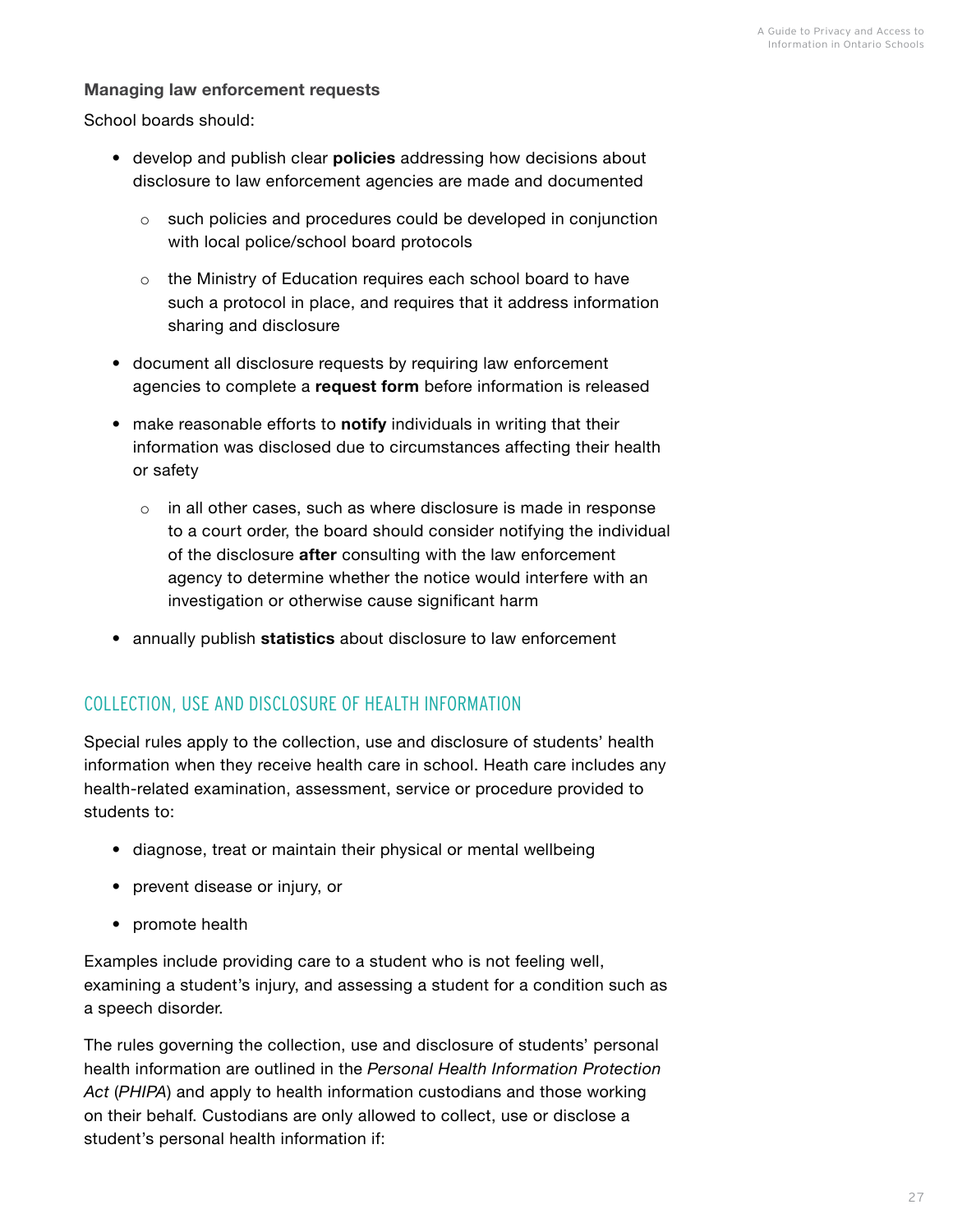- they have the student's consent (or the consent of a substitute decision-maker such as a parent), and it is necessary for a lawful purpose, or
- it is permitted or required by *PHIPA*

Custodians must take **reasonable steps** to keep health information secure. If personal health information is stolen, lost, or used or disclosed **without authority**, the custodian must notify the student or their substitute decisionmaker, and in some cases must also notify the IPC.

#### **What is personal health information?**

A student's personal health information includes any identifying information about the student that relates to:

- the student's physical or mental health, including their family health history
- providing health care to the student, including the identification of a health care provider
- payments, or eligibility for health care, or eligibility for coverage for health care
- the student's health number
- the identity of the student's substitute decision-maker

Personal health information can be in either oral or written form and includes any other information about the student contained in a health record.<sup>111</sup>

#### **Who is a health information custodian?**

A health information custodian is a certain person or organization that is involved in delivering health care and includes:

- health care practitioners such as physicians, nurses, psychologists, speech-language pathologists, dental hygienists and social workers providing health care
- a person who operates a group practice of health care practitioners
- a community health or mental health centre, program or service whose primary purpose is the provision of health care<sup>112</sup>

In some situations, a school board may be the custodian of students' health records, such as where it is operating a group practice of practitioners. In other circumstances, a health care practitioner employed by the board may be the custodian. While different arrangements are possible, the school board must provide clarity about who is the custodian responsible for student health records.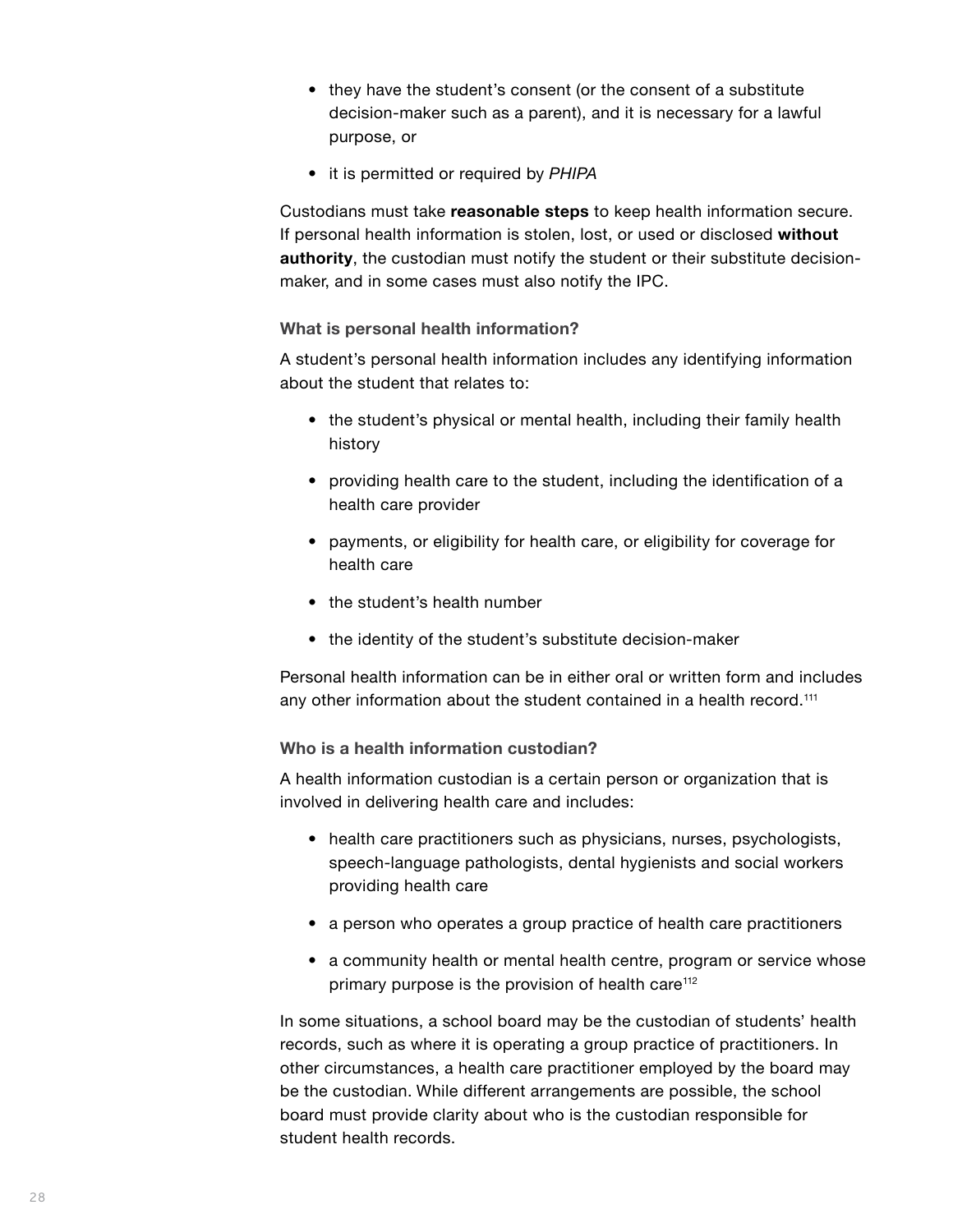For more information on custodians working for employers (including school boards) who are not custodians, please see the IPC's fact sheet: *[Health](http://www.ipc.on.ca/wp-content/uploads/Resources/fact-11-e.pdf)  [Information Custodians Working for Non-Health Information Custodians](http://www.ipc.on.ca/wp-content/uploads/Resources/fact-11-e.pdf)*.

### **Who can consent to the collection, use and disclosure of health information?**

Students can consent to the collection, use and disclosure of their personal health information if they can understand the information that is relevant to deciding whether to consent, and the possible consequences of that decision.

If a student is younger than 16, a parent<sup>113</sup> or other authorized person can consent on their behalf. This does not apply if the student has received treatment or counselling under the *CYFSA* on their own.114 The decision of a capable student prevails over a conflicting decision of a parent or other authorized person.115

If a student is incapable of consenting to the collection, use or disclosure of their personal health information, a substitute decision-maker can consent on their behalf.116

#### **Can students request access to their health information?**

Yes. Students or their substitute decision-makers, if applicable, can access the student's health records, with some exceptions. For example, students would not have the right to access a record if it is subject to a legal privilege or if a court order prohibits its disclosure.<sup>117</sup>

Custodians must respond to a request within **30 days**. This time limit can be extended by up to 30 additional days if the custodian gives written notice and an explanation for the extension.

Where the health care provider is employed by the school or acting on its behalf, the request must be made to the school board under *MFIPPA*.

#### **Can a school board collect, use and disclose student health numbers?**

Where a school board is not a custodian, it cannot collect, use or disclose a student's health number except for certain purposes, including providing health services funded by the Government of Ontario.<sup>118</sup> A school board cannot require students to present a health card for other purposes, such as to identify students for registration. However, the school board can ask to keep a student's health number on file, on a voluntary basis, in case of a medical emergency. School boards should consider the privacy risks associated with collecting health numbers when developing their policies on this subject.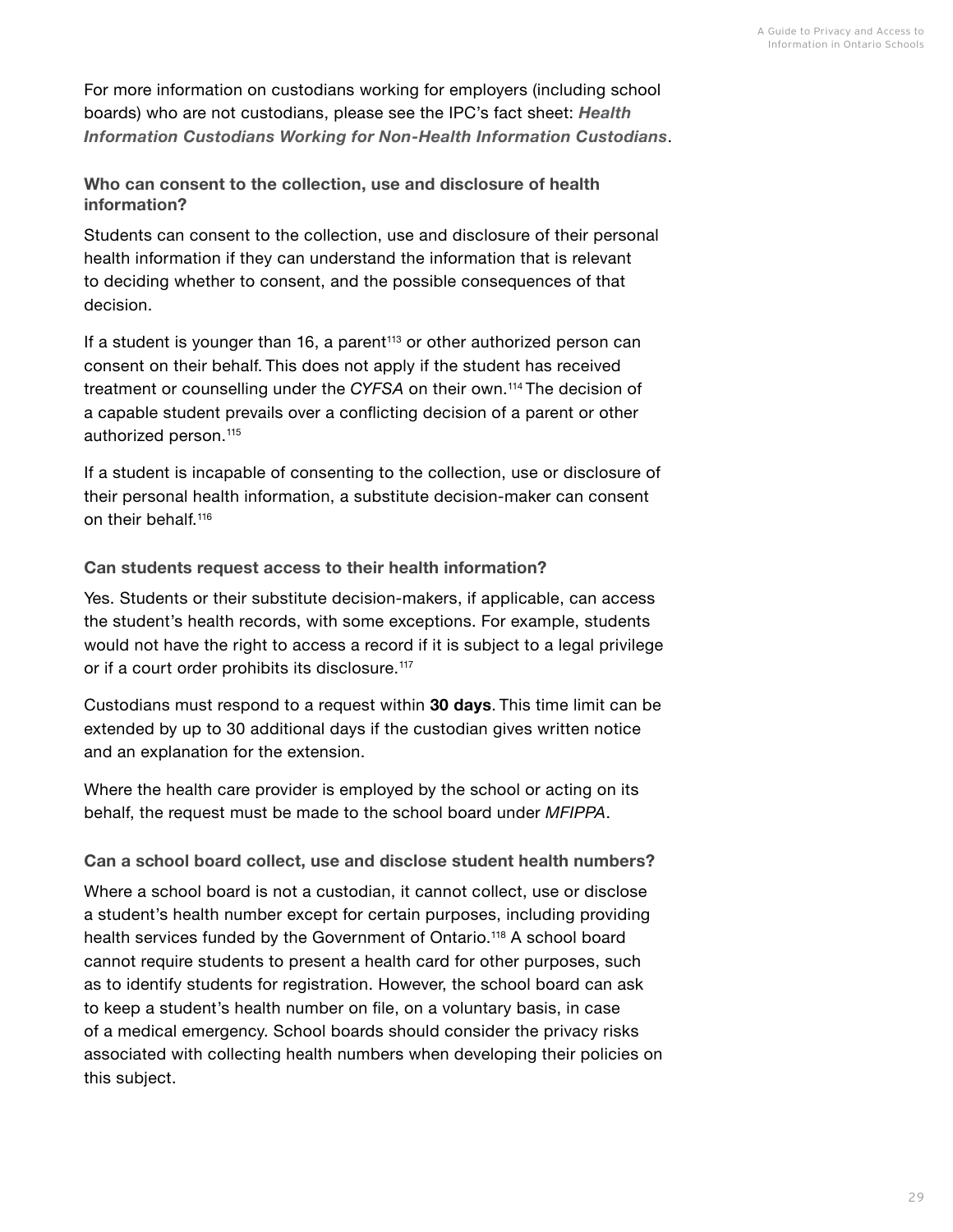#### **What about student immunization information?**

Public health units in Ontario must keep up-to-date immunization records for every student in relation to nine designated diseases.<sup>119</sup> If a student's record is incomplete, a health unit can send the school a written order to suspend the student. Physicians or nurses immunizing a child must provide the parent with a confirmation that the immunization was administered.

## PRIVACY IN THE NETWORKED CLASSROOM AND THE USE OF ONLINE EDUCATIONAL **SERVICES**

Ontario teachers often use online educational tools and services in their classrooms, sometimes without the knowledge or approval of school administrators and school boards.

Online educational services involve computer software and web-based tools that students and their parents access via the internet and use as part of a school activity. Examples include online services that students use to:

- access class readings
- view their learning progression
- watch video demonstrations
- comment on class activities
- complete their homework

While these services may be innovative, readily accessible, and available at little or no cost, their use may pose privacy risks to students and their families.

Under *MFIPPA,* school boards are accountable for online educational services used in the classroom. They must ensure that these services do not improperly collect, use or disclose students' personal information. For example:

- **• Improper Collection:** Some online educational services collect and retain students' personal information for their own non-educational purposes. They may also track and record students' online activities and interactions with others, and collect personal information from indirect sources.
- **• Unauthorized Use:** Online educational services may evaluate students' behaviour and performance, and generate profiles to market learning tools or products directly to students and parents without their consent.
- **• Unauthorized Disclosure:** Some online educational services sell students' personal information to third parties that market other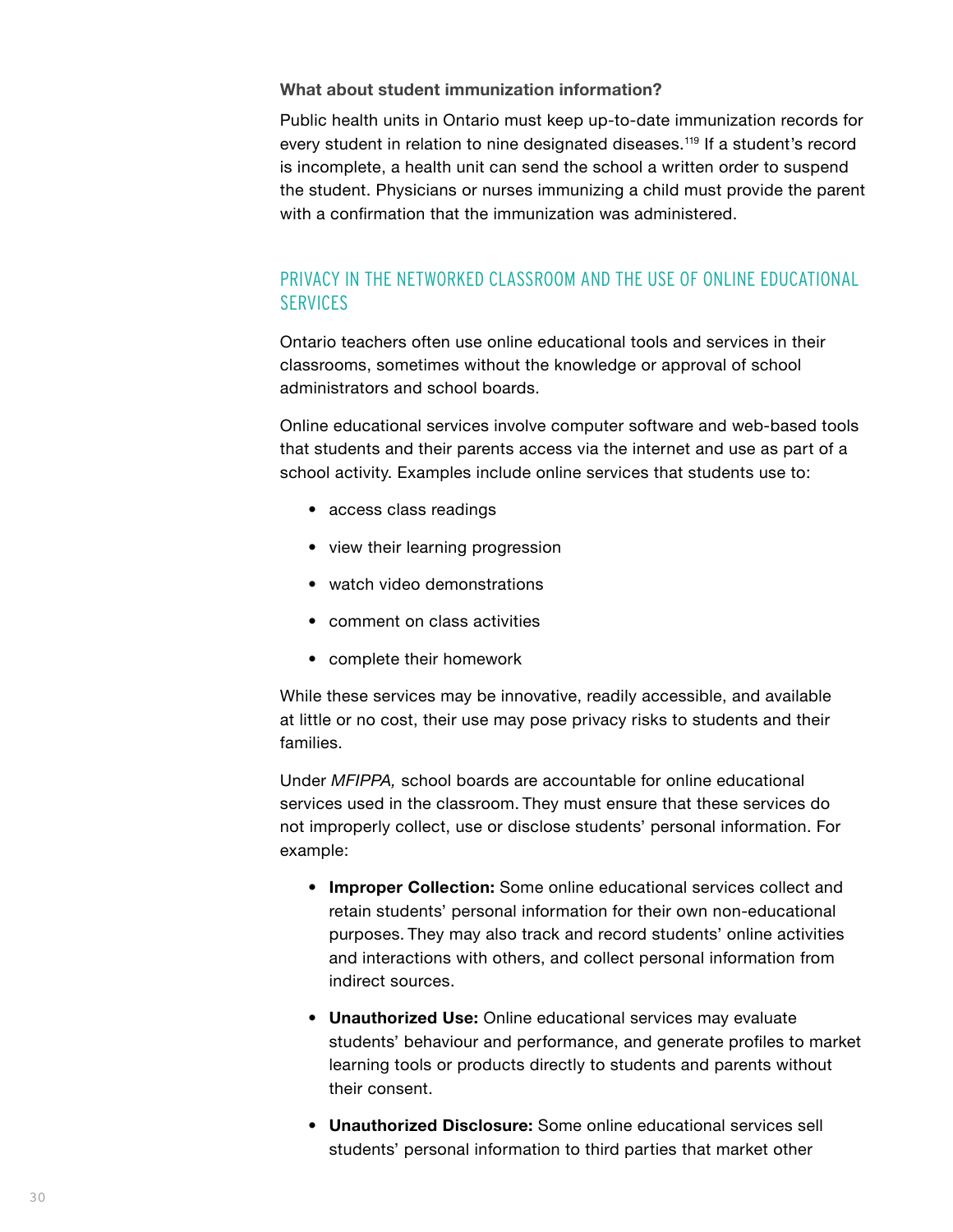services and products directly to students and parents without their consent.

#### **Best practices for the use of online educational services**

Given the privacy risks, the IPC recommends that schools and school boards considering the use of online educational services take the following steps:

- **1. Develop and implement policies** to evaluate, approve and support the use of online educational services for use in the classroom. Consider carrying out a privacy impact assessment and working with other educational stakeholders. Take precautions before accepting "take-it-or-leave-it" terms and conditions. Provide educators with a list of online education services which are approved for use in the classroom.
- **2. Provide privacy and security training and ongoing support for teachers and staff**. Educators must be able to provide effective guidance and support to students and parents on the use of online educational services.
- **3. Notify students and parents** about the personal information that may be handled by the online services and the reasons for handling it. The notice should be timely, accessible, clear, and concise, and enable individuals to make informed decisions.
- **4. Allow for students or parents to opt out of online educational services** that collect, use, retain or disclose personal data. Provide other ways to deliver the same educational services.
- **5. Develop and implement a "Bring Your Own Device" policy** for students and parents who access online educational services with their personal electronic devices. The policy should clarify appropriate uses of the online services and any consequences of using a personal device—especially when installing software or mobile applications.
- **6. Set and enforce retention periods for accounts and different categories of personal data**. Only use the data that is collected for as long as needed. In particular, logs of interactions between students, parents and educators should be routinely purged.

To raise awareness of the risks of using some online educational services, the IPC developed a brochure and poster about online educational services that are available on the IPC website.<sup>120</sup>

### TEACHING STUDENTS ABOUT PRIVACY

While this guide focuses on the privacy obligations of schools and school boards, readers may be wondering about the role that students themselves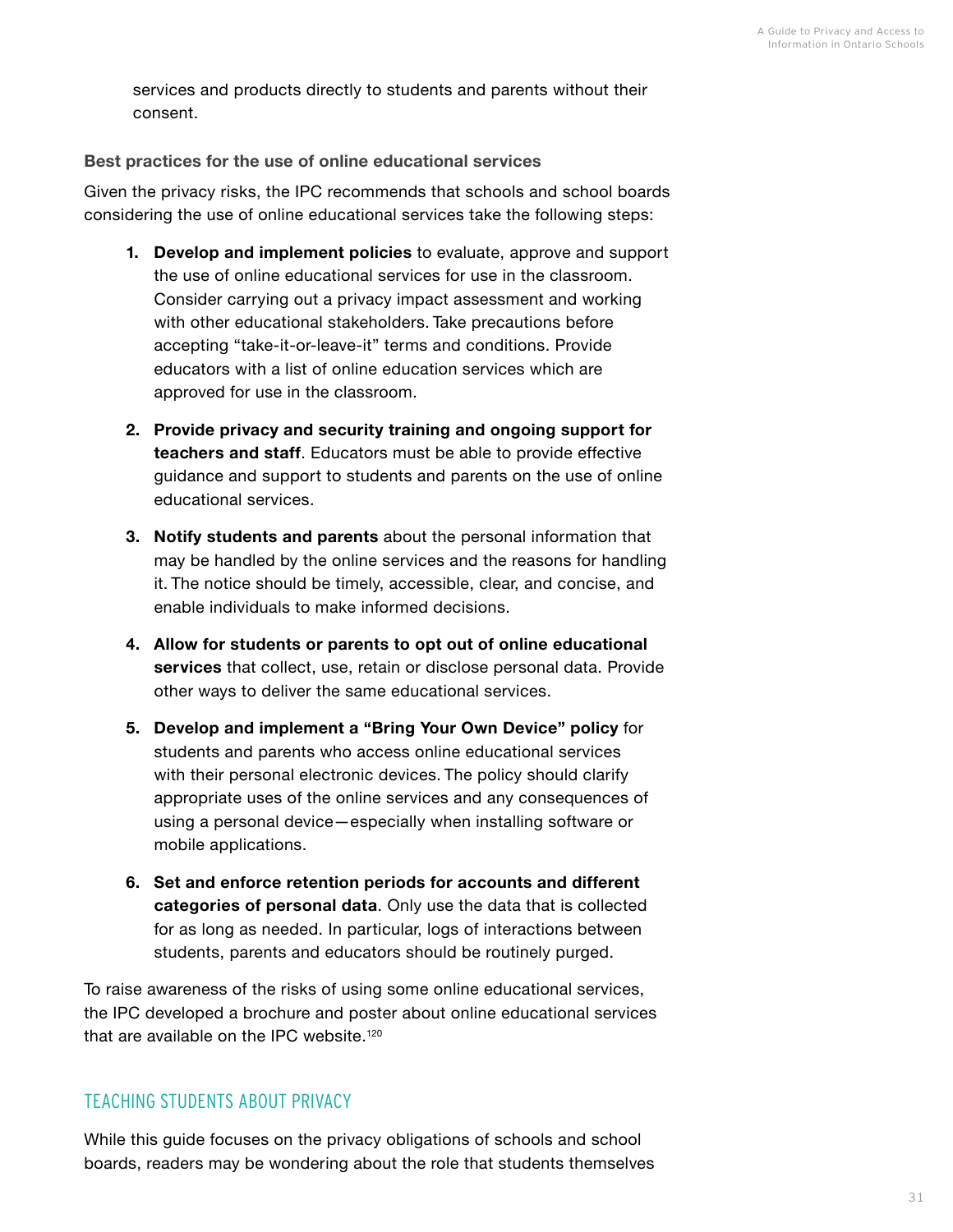For more information on access and privacy in the school system, IPC appeals and complaints processes, and to read IPC decisions, visit [www.ipc.on.ca,](file:///C:/Users/EHarris-McLeod/AppData/Local/Microsoft/Windows/INetCache/Content.Outlook/RWSIM40I/www.ipc.on.ca) or contact us. play in protecting their own privacy, and that of their peers, in an increasingly complex digital environment.

In learning to navigate the online world both safely and responsibly, students contend with issues that range from cyberbullying to child luring to identity theft. They need help in developing the skills to navigate around these threats, understanding who is processing their personal information for what purpose, and weighing the risks and benefits of sharing personal information online.

Educators have an important role to play in increasing digital privacy awareness among students. They also have an opportunity to introduce students to important public values like access to information and the protection of privacy.

The heads of all federal, provincial and territorial privacy protection authorities in Canada, including the IPC, have called for privacy education to become a greater priority by including it as a clear and concrete component in digital literacy curricula across the country. Federal, provincial and territorial privacy commissioners have also collaborated to develop lesson plans to support education about digital privacy.121

The IPC has created resource guides for teachers that may assist them in meeting existing Ministry of Education curriculum expectations.122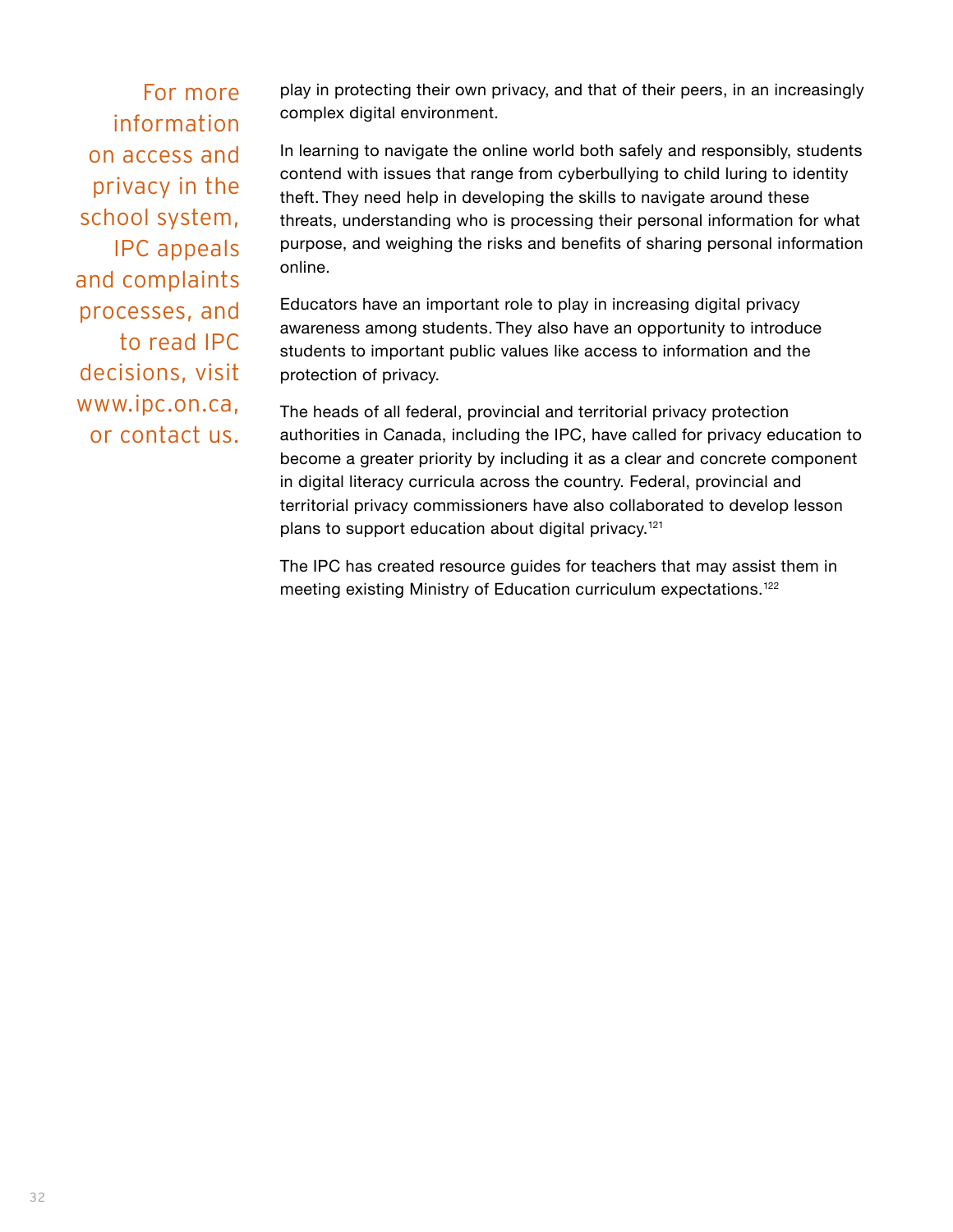## **ENDNOTES**

- Provincial and demonstration schools operated by the Ministry of Education, and the ministry itself, are governed by the provincial equivalent of *[MFIPPA](https://www.ontario.ca/laws/statute/90m56)*, the *Freedom of Information and Protection of Privacy Act* (*[FIPPA](https://www.ontario.ca/laws/statute/90f31)*). These two acts are very similar in terms of the rights and obligations they create. While references in this guide are to *[MFIPPA](https://www.ontario.ca/laws/statute/90m56)*, in all cases similar provisions are found in *[FIPPA.](https://www.ontario.ca/laws/statute/90f31)*
- Private schools are not subject to either *[MFIPPA](https://www.ontario.ca/laws/statute/90m56)* or *[FIPPA](https://www.ontario.ca/laws/statute/90f31)*. Some private schools are covered by a federal privacy law called the *Personal Information Protection and Electronic Documents Act* (*[PIPEDA](https://www.priv.gc.ca/en/privacy-topics/privacy-laws-in-canada/the-personal-information-protection-and-electronic-documents-act-pipeda/)*), which governs how private sector organizations collect, use and disclose personal information in the course of commercial activity. More information is available from the federal Office of the Privacy Commissioner of Canada (**[www.priv.gc.ca](https://www.priv.gc.ca)**), which has oversight over *[PIPEDA](https://www.priv.gc.ca/en/privacy-topics/privacy-laws-in-canada/the-personal-information-protection-and-electronic-documents-act-pipeda/)*.
- *MFIPPA,* [s. 2\(1](https://www.ontario.ca/laws/statute/90m56#BK1)).
- Ontario Student Record (OSR) Guideline, 2000, [s. 1.](http://www.edu.gov.on.ca/eng/document/curricul/osr/osr.html#1)
- The office index card, while a component of the OSR, is not filed in the OSR folder and is not transferred with the OSR when the student moves on to a new school.
- *Education Act,* ss*.* [266\(2\)](https://www.ontario.ca/laws/statute/90e02#BK441) and [266\(10\)](https://www.ontario.ca/laws/statute/90e02#BK441); *MFIPPA,* [s. 32.](https://www.ontario.ca/laws/statute/90m56#BK44) OSRs may only be disclosed in specific situations described in [section 266](https://www.ontario.ca/laws/statute/90e02#BK441) of the *Education Act* or [section 32](https://www.ontario.ca/laws/statute/90m56#BK44) of *MFIPPA*.
- *MFIPPA,* [s. 28\(2\)](https://www.ontario.ca/laws/statute/90m56#BK39)
- *MFIPPA,* [s. 28\(1\)](https://www.ontario.ca/laws/statute/90m56#BK39)
- *Education Act*, [s. 265\(1\)\(d\)](https://www.ontario.ca/laws/statute/90e02#BK439)
- The *[Anti-Racism Act, 2017](https://www.ontario.ca/laws/statute/17a15)* allows certain public sector organizations to collect and use personal information for the purpose of eliminating systemic racism and advancing equity, in compliance with that act and its accompanying data standards.
- *Education Act*, [s. 169.1\(1\)\(a\)](https://www.ontario.ca/laws/statute/90e02#BK144)
- See *Cash Converters Canada Inc. v. Oshawa (City)*, [2007 ONCA 502,](http://canlii.ca/t/1rxpx) and IPC Privacy Report **[MC07-68](https://www.ipc.on.ca/wp-content/uploads/2016/09/mc07-68-ttc_592396093750.pdf)**
- For example, see IPC Privacy Report **[MI10-5](https://decisions.ipc.on.ca/ipc-cipvp/privacy/en/item/133575/index.do)**
- *MFIPPA,* [s. 29\(1\)](https://www.ontario.ca/laws/statute/90m56#BK40)
- *MFIPPA*, [s. 29\(1\)](https://www.ontario.ca/laws/statute/90m56#BK40)
- *MFIPPA,* [s. 29\(2\)](https://www.ontario.ca/laws/statute/90m56#BK40)
- *MFIPPA*, [s. 29\(3\)](https://www.ontario.ca/laws/statute/90m56#BK40), Regulation 823 under *MFIPPA*, [s. 4](https://www.ontario.ca/laws/regulation/900823)
- [Regulation 440/01](https://www.ontario.ca/laws/regulation/010440) under the *Education Act*
- *Education Act,* [s. 266.2\(2\)](https://www.ontario.ca/laws/statute/90e02#BK444)
- *Education Act,* [s. 266.3](https://www.ontario.ca/laws/statute/90e02#BK445)
- Regulation 440/01 under the *Education Act*, [s. 4](https://www.ontario.ca/laws/regulation/010440)
- *Education Act*, [s. 266.3\(1\)](https://www.ontario.ca/laws/statute/90e02#BK445)
- *Education Act*, [s. 266.4\(1-3\)](https://www.ontario.ca/laws/statute/90e02#BK446)
- *MFIPPA*, [s. 31](https://www.ontario.ca/laws/statute/90m56#BK43)
- *MFIPPA*, ss. [31\(c\)](https://www.ontario.ca/laws/statute/90m56#BK43) and [32\(h\)](https://www.ontario.ca/laws/statute/90m56#BK44)
- *Education Act*, [ss. 266\(4\) 266\(5.3\)](https://www.ontario.ca/laws/statute/90e02#BK441)
- *Education Act*, [s. 266\(13\)](https://www.ontario.ca/laws/statute/90e02#BK441)
- *Education Act*, [s. 266\(6\)](https://www.ontario.ca/laws/statute/90e02#BK441)
- *Education Act,* [s. 266\(7\)](https://www.ontario.ca/laws/statute/90e02#BK441)
- *Education Act,* [s. 266\(2.1\)](https://www.ontario.ca/laws/statute/90e02#BK441)
- *Education Act,* [s. 266\(3\)](https://www.ontario.ca/laws/statute/90e02#BK441)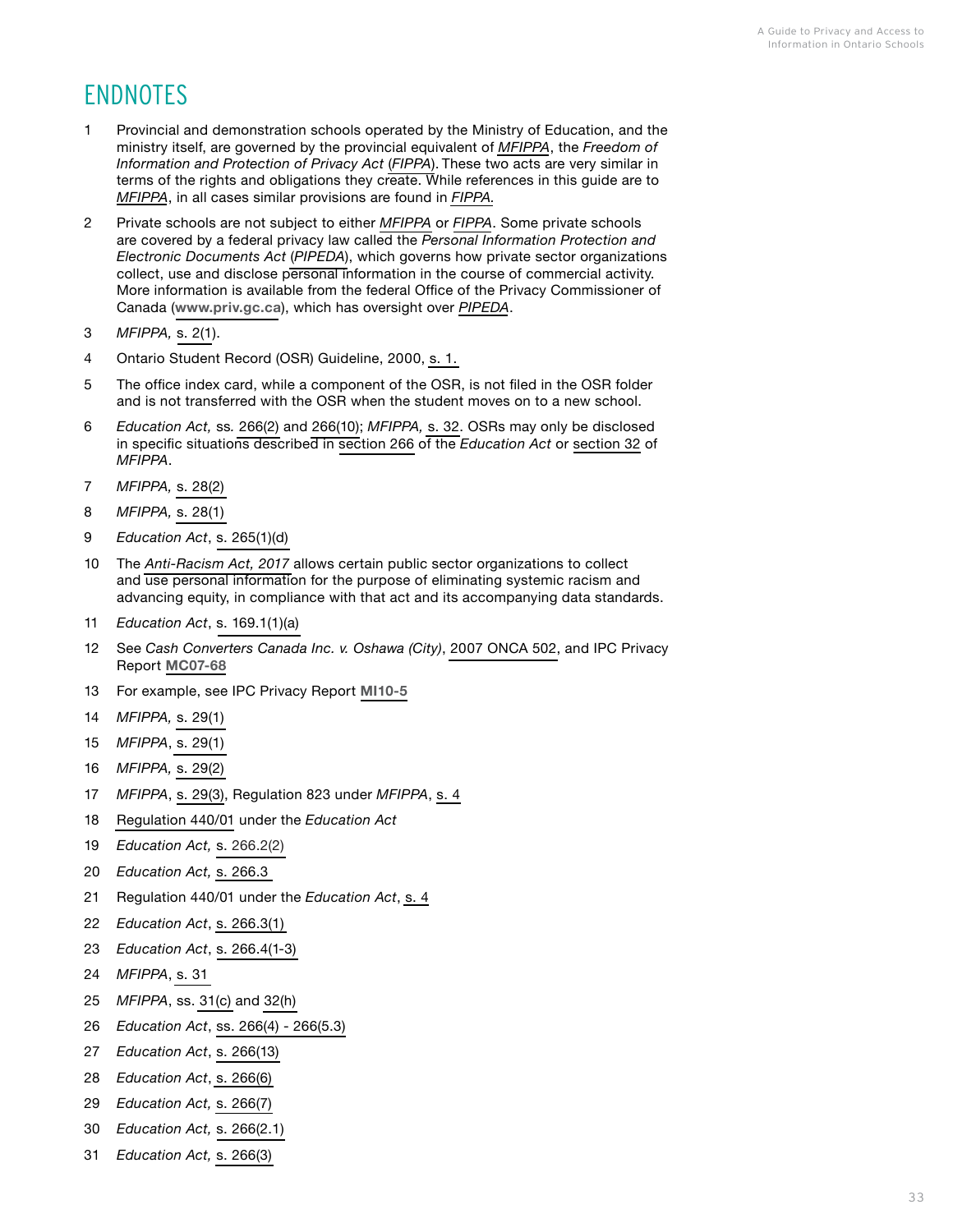- *Education Act,* [s. 266\(2\)\(b\)](https://www.ontario.ca/laws/statute/90e02#BK441)
- *MFIPPA* [s. 53\(1\);](https://www.ontario.ca/laws/statute/90m56#BK70) IPC privacy report **[MC11-73](https://decisions.ipc.on.ca/ipc-cipvp/privacy/en/item/168835/index.do)**.
- *MFIPPA* ss. [51\(1\)-\(2\)](https://www.ontario.ca/laws/statute/90m56#BK67)
- Set out in *MFIPPA,* [s. 32](https://www.ontario.ca/laws/statute/90m56#BK44)
- *MFIPPA,* [s. 32\(e\)](https://www.ontario.ca/laws/statute/90m56#BK44)
- *Education Act,* [s. 266\(2.1\)\)](https://www.ontario.ca/laws/statute/90e02#BK441)
- *Education Act,* [s. 300.2](https://www.ontario.ca/laws/statute/90e02#BK552)
- [Section 300.3\(5\)](https://www.ontario.ca/laws/statute/90e02#BK553) of the *Education Act* provides that when notifying the parent or guardian of the harmed student, the principal must not disclose the name or any other identifying or personal information about the student who engaged in the harmful activity, except in so far as is necessary to explain the nature of the activity that resulted in harm to the student, the nature of the harm, the steps taken to protect the student's safety, and the supports that will be provided to the student in response to the harm. [Section 300.3\(7\)](https://www.ontario.ca/laws/statute/90e02#BK553) provides similar limits on disclosing information about the student who was harmed.
- O. Reg. 134/98 under the *Ontario Works Act*, [s. 65\(5\)](https://www.ontario.ca/laws/regulation/980134#BK82)
- *Occupational Health and Safety Act,* ss. [25\(2\)\(a\),](https://www.ontario.ca/laws/statute/90o01#BK47) [27\(2\)\(a\)](https://www.ontario.ca/laws/statute/90o01#BK50) and [32.0.5](https://www.ontario.ca/laws/statute/90o01#BK61)
- *Occupational Health and Safety Act,* s. [32.0.5\(4\)](https://www.ontario.ca/laws/statute/90o01#BK61)
- *MFIPPA,* [s. 32\(h\)](https://www.ontario.ca/laws/statute/90m56#BK44)
- *MFIPPA,* [s. 5\(1\)](https://www.ontario.ca/laws/statute/90m56#BK7)
- *MFIPPA,* [s. 5\(2\)](https://www.ontario.ca/laws/statute/90m56#BK7)
- *MFIPPA,* [s. 32\(i\)](https://www.ontario.ca/laws/statute/90m56#BK44)
- *MFIPPA,* [s. 54\(c\)](https://www.ontario.ca/laws/statute/90m56#BK71)
- *Education Act,* s. [266 \(2\)](https://www.ontario.ca/laws/statute/90e02#BK441) and [\(10\)](https://www.ontario.ca/laws/statute/90e02#BK441). Where a 16 or 17 year old child has withdrawn from parental control, the parent's rights or entitlements under the *Education Act*, such as the right to provide consent on the student's behalf, likely would not apply. In such instances the school board may want to consider seeking legal advice.
- *MFIPPA,* [s. 32\(b\)](https://www.ontario.ca/laws/statute/90m56#BK44)
- *Education Act,* ss. [266\(2\)](https://www.ontario.ca/laws/statute/90e02#BK441) and s. [266\(10\)](https://www.ontario.ca/laws/statute/90e02#BK441)
- Regulation 823 under *MFIPPA,* [s. 5](https://www.ontario.ca/laws/regulation/900823)
- OSR Guideline, 2000, [Section 9](http://www.edu.gov.on.ca/eng/document/curricul/osr/osr.html#9). This determination must be made in accordance with school board policy.
- *Education Act,* [s. 266\(4\)\(b\)](https://www.ontario.ca/laws/statute/90e02#BK441)
- OSR Guideline, 2000, [Section 8](http://www.edu.gov.on.ca/eng/document/curricul/osr/osr.html#8)
- OSR Guideline, 2000, [Section 6](http://www.edu.gov.on.ca/eng/document/curricul/osr/osr.html#6). This transfer would be permissible under *MFIPPA* [\(s.](https://www.ontario.ca/laws/statute/90m56#BK44)  [32\(c\)\),](https://www.ontario.ca/laws/statute/90m56#BK44) which permits the disclosure of personal information for the purpose for which it was compiled, or for a consistent purpose.
- Regulation 823 under *MFIPPA*, [s. 3\(3\)](https://www.ontario.ca/laws/regulation/900823)
- Regulation 823 under *MFIPPA*, [s. 3\(1-2\)](https://www.ontario.ca/laws/regulation/900823)
- *MFIPPA,* [s. 54\(c\)](https://www.ontario.ca/laws/statute/90m56#BK71)
- *MFIPPA*, [s. 38 \(a\)](https://www.ontario.ca/laws/statute/90m56#BK52), [s. 38 \(b\),](https://www.ontario.ca/laws/statute/90m56#BK52) [s. 13](https://www.ontario.ca/laws/statute/90m56#BK19)
- *MFIPPA*, [s. 4\(2\)](https://www.ontario.ca/laws/statute/90m56#BK5)
- *MFIPPA*, [s. 23](https://www.ontario.ca/laws/statute/90m56#BK31)
- *Education Act*, [s. 266\(3\);](https://www.ontario.ca/laws/statute/90e02#BK441) OSR Guideline, 2000, [Section 4.1](http://www.edu.gov.on.ca/eng/document/curricul/osr/osr.html#4)
- *Education Act*, [s. 266\(3\);](https://www.ontario.ca/laws/statute/90e02#BK441) OSR Guideline, 2000, [Section 4.2](http://www.edu.gov.on.ca/eng/document/curricul/osr/osr.html#4)
- *MFIPPA*, [s. 17\(1\)](https://www.ontario.ca/laws/statute/90m56#BK24)
- Regulation 823 under *MFIPPA,* [s. 5.2](https://www.ontario.ca/laws/regulation/900823)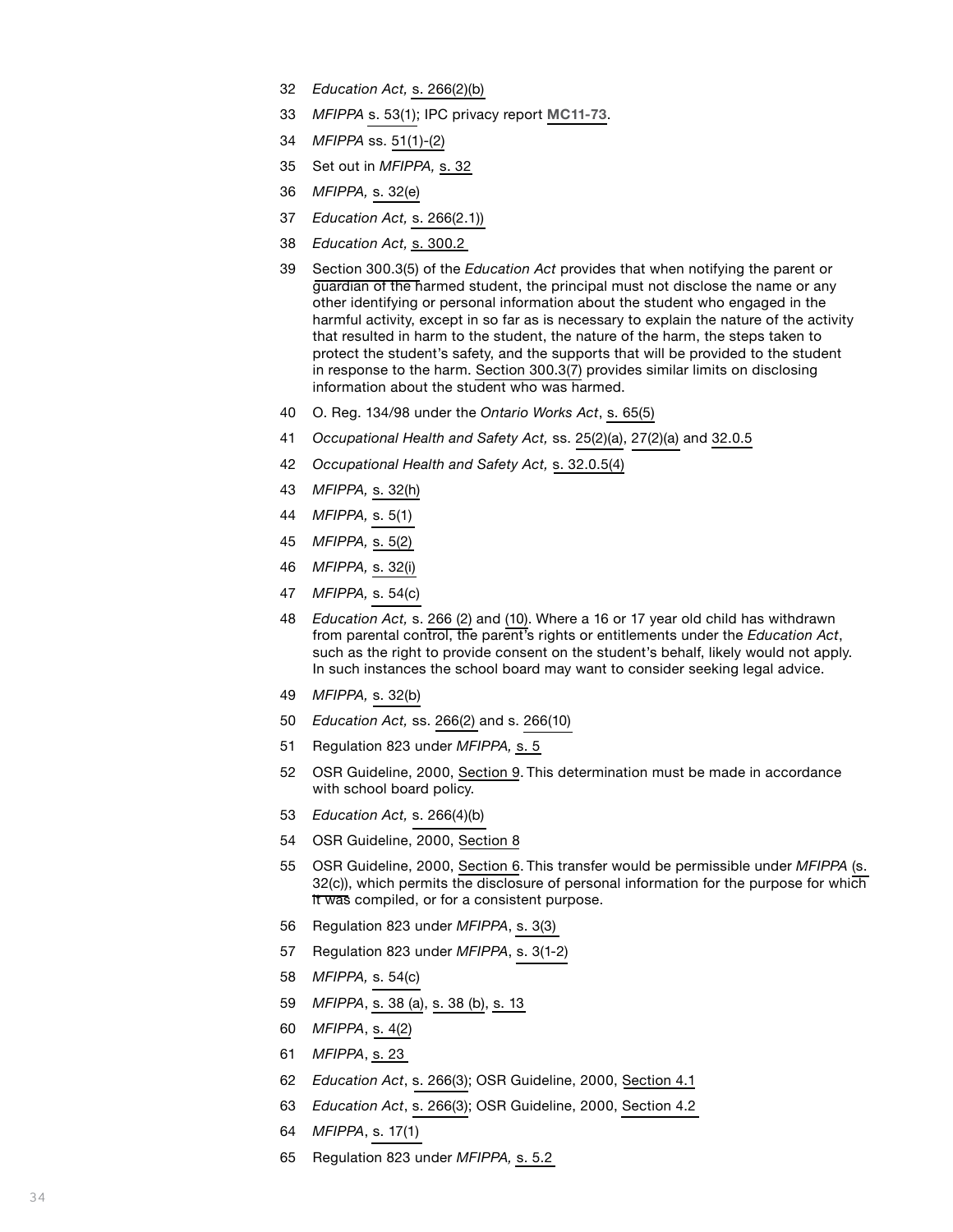- Regulation 823 under *MFIPPA,* [s. 6](https://www.ontario.ca/laws/regulation/900823) (general records) and [s. 6.1](https://www.ontario.ca/laws/regulation/900823) (personal information). School Boards looking for additional information can consult the IPC's guidance on fees, available at: **[www.ipc.on.ca/wp-content/uploads/2018/06/fees](https://www.ipc.on.ca/wp-content/uploads/2018/06/fees-fee_estimates-fee_waivers-e.pdf)[fee\\_estimates-fee\\_waivers-e.pdf](https://www.ipc.on.ca/wp-content/uploads/2018/06/fees-fee_estimates-fee_waivers-e.pdf)** )
- *MFIPPA*, [s. 45\(3\)](https://www.ontario.ca/laws/statute/90m56#BK61)
- *MFIPPA*, [s. 22](https://www.ontario.ca/laws/statute/90m56#BK30)
- *MFIPPA,* [s. 52\(3\)](https://www.ontario.ca/laws/statute/90m56#BK68)
- *MFIPPA,* [s. 14](https://www.ontario.ca/laws/statute/90m56#BK20)
- *Education Act,* [s. 266\(3\)](https://www.ontario.ca/laws/statute/90e02#BK441)
- *MFIPPA,* [s. 54\(c\)](https://www.ontario.ca/laws/statute/90m56#BK71)
- See IPC Order **[MO-2853](https://decisions.ipc.on.ca/ipc-cipvp/orders/en/item/134020/index.do?r=AAAAAQAHbW8tMjg1MwE)**
- *MFIPPA,* [s. 54\(c\)](https://www.ontario.ca/laws/statute/90m56#BK71) gives this right only to individuals who have *lawful custody* of the child under age 16.
- *Children's Law Reform Act*, [s. 20\(5\)](https://www.ontario.ca/laws/statute/90c12#BK33)
- *Divorce Act*, [s. 16\(5\)](https://laws-lois.justice.gc.ca/eng/acts/d-3.4/page-4.html#h-10)
- See IPC Orders **[M-787](https://decisions.ipc.on.ca/ipc-cipvp/orders/en/item/129974/index.do)**, **[P-1246](https://decisions.ipc.on.ca/ipc-cipvp/orders/en/item/129992/index.do)** and **[MO-3026](https://decisions.ipc.on.ca/ipc-cipvp/orders/en/item/134345/index.do)**
- *MFIPPA,* [s. 30\(2\).](https://www.ontario.ca/laws/statute/90m56#BK41) See *Cash Converters Canada Inc. v. Oshawa (City)*, [2007 ONCA](https://www.canlii.org/en/on/onca/doc/2007/2007onca502/2007onca502.html)  [502,](https://www.canlii.org/en/on/onca/doc/2007/2007onca502/2007onca502.html) and IPC Privacy Report I95-110M.
- OSR Guideline, 2000, [Section 2](http://www.edu.gov.on.ca/eng/document/curricul/osr/osr.html#2)
- OSR Guideline, 2000, [Section 3.1.5](http://www.edu.gov.on.ca/eng/document/curricul/osr/osr.html#3)
- *Education Act*, [s. 266\(4\)](https://www.ontario.ca/laws/statute/90e02#BK441)
- *MFIPPA,* [s. 36\(2\)](https://www.ontario.ca/laws/statute/90m56#BK50)
- *MFIPPA,* [s. 54\(c\)](https://www.ontario.ca/laws/statute/90m56#BK71)
- *MFIPPA*, [s. 39](https://www.ontario.ca/laws/statute/90m56#BK54)
- OSR Guideline, 2000, [Section 9](http://www.edu.gov.on.ca/eng/document/curricul/osr/osr.html#9)
- *MFIPPA*, [s. 36\(2\)\(c\)](https://www.ontario.ca/laws/statute/90m56#BK50)
- *Education Act*[, s. 266\(5\)](https://www.ontario.ca/laws/statute/90e02#BK441)
- *Education Act,* [s. 266\(5.1\)](https://www.ontario.ca/laws/statute/90e02#BK441)
- *MFIPPA*, [s. 36\(2\)\(b\)](https://www.ontario.ca/laws/statute/90m56#BK50)
- *Education Act*, [s. 266\(5.2-5.3\)](https://www.ontario.ca/laws/statute/90e02#BK441)
- *MFIPPA*, [s. 39](https://www.ontario.ca/laws/statute/90m56#BK54)
- *MFIPPA,* [s. 28\(2\)](https://www.ontario.ca/laws/statute/90m56#BK39)
- *MFIPPA,* [s. 29\(2\)](https://www.ontario.ca/laws/statute/90m56#BK40)
- Regulation 823 under *MFIPPA*, [s. 3](https://www.ontario.ca/laws/regulation/900823)
- *CYFSA,* [s. 125.](https://www.ontario.ca/laws/statute/17c14#BK168) Note that a person *may* report to a society about a 16 or 17 year old whom they suspect is in need of protection, although there is not a duty under the law to do so. If a person chooses to make a report about a 16 or 17 year old whom they suspect is in need of protection, they may do so despite the information being confidential or privileged.
- *CYFSA,* [s. 74\(2\),](https://www.ontario.ca/laws/statute/17c14#BK101) also see *CYFSA,* [s. 125\(1\)](https://www.ontario.ca/laws/statute/17c14#BK168)
- *CYFSA*, [s. 125\(1\)](https://www.ontario.ca/laws/statute/17c14#BK168)
- *CYFSA,* [s. 35\(1\)\(a\)](https://www.ontario.ca/laws/statute/17c14#BK49)
- *CYFSA,* [s. 125\(1\)](https://www.ontario.ca/laws/statute/17c14#BK168)
- *CYFSA,* [s. 125\(10\)](https://www.ontario.ca/laws/statute/17c14#BK168)
- *CYFSA,* [s. 125\(3\)](https://www.ontario.ca/laws/statute/17c14#BK168)
- *CYFSA,* [s. 125\(2\)](https://www.ontario.ca/laws/statute/17c14#BK168)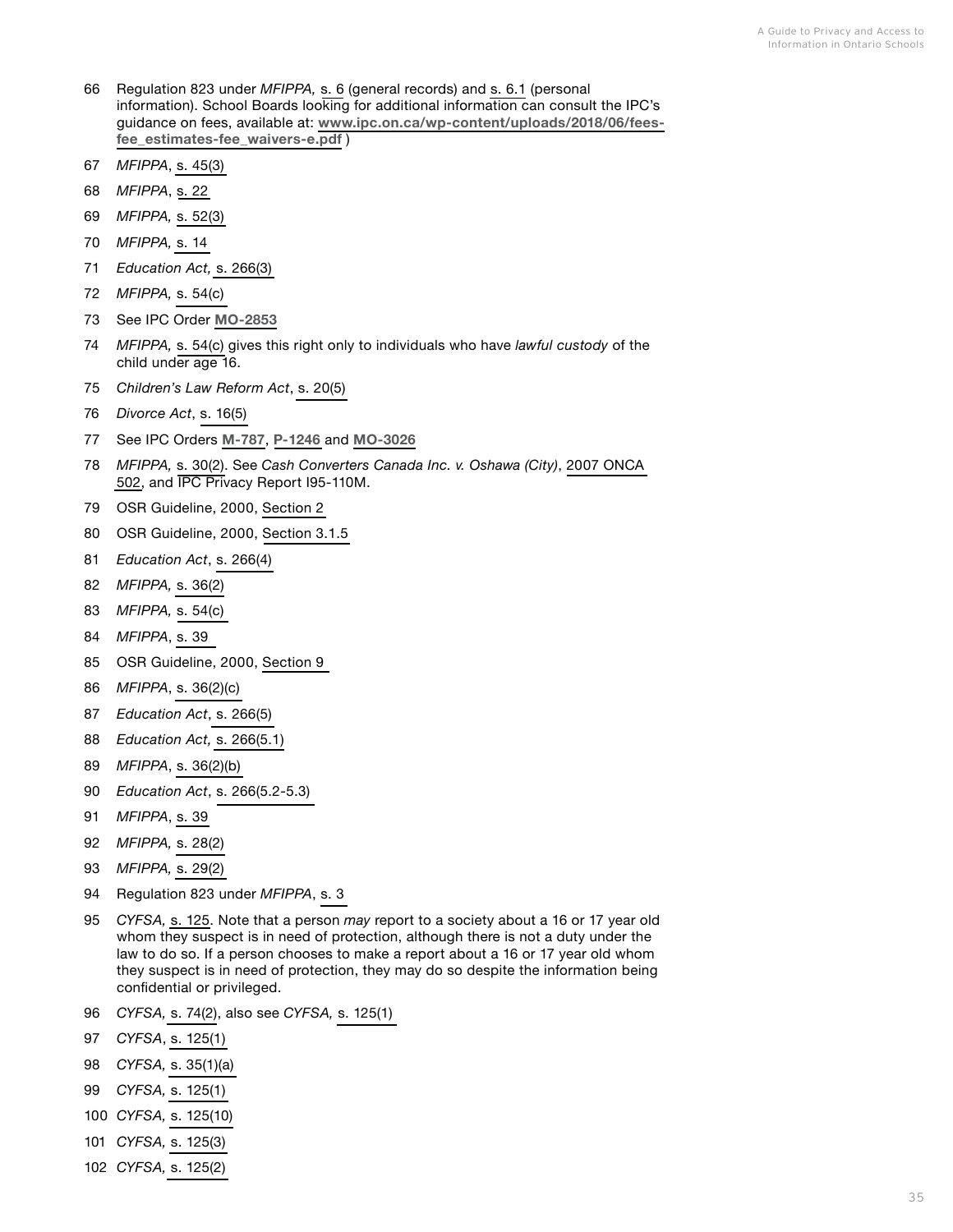- *CYFSA,* [s. 125\(5-9\)](https://www.ontario.ca/laws/statute/17c14#BK168). A person convicted of either offence is liable to a fine of up to \$5,000.
- *CYFSA,* [s. 129\(4\)](https://www.ontario.ca/laws/statute/17c14#BK173)
- *CYFSA,* [s. 129 \(5-6\)](https://www.ontario.ca/laws/statute/17c14#BK173)
- *MFIPPA*, ss. [2\(1\)](https://www.ontario.ca/laws/statute/90m56#BK1) and [32\(g\)](https://www.ontario.ca/laws/statute/90m56#BK44)
- See *Ontario Court of Appeal, R. v. Orlandis-Habsburgo*, [2017 ONCA 649](http://canlii.ca/t/h59h9)
- *MFIPPA,* [s. 32\(e\)](https://www.ontario.ca/laws/statute/90m56#BK44)
- *MFIPPA*, [s. 32\(g\)](https://www.ontario.ca/laws/statute/90m56#BK44)
- *MFIPPA*, [s. 32\(h\)](https://www.ontario.ca/laws/statute/90m56#BK44)
- *PHIPA*, [s. 4](https://www.ontario.ca/laws/statute/04p03#BK5)
- *PHIPA*, [s. 3](https://www.ontario.ca/laws/statute/04p03#BK4)
- This does not include a parent who has only a right of access to the child.
- *PHIPA*, [s. 23\(1\)](https://www.ontario.ca/laws/statute/04p03#BK34)
- *PHIPA*, [s. 23\(3\)](https://www.ontario.ca/laws/statute/04p03#BK34)
- *PHIPA*, [s. 26](https://www.ontario.ca/laws/statute/04p03#BK37)
- *PHIPA*, [s. 52\(1\)\(a\) and \(b\)](https://www.ontario.ca/laws/statute/04p03#BK70)
- *PHIPA*, [s. 34](https://www.ontario.ca/laws/statute/04p03#BK47)
- The designated diseases are: diphtheria, measles, mumps, poliomyelitis, rubella, tetanus, meningococcal disease, pertussis, and varicella.
- IPC's brochures and posters ("Online Educational Services: What Educators Need to Know") are available at **[www.ipc.on.ca/wp-content/uploads/2016/11/online](http://www.ipc.on.ca/wp-content/uploads/2016/11/online-educational-services.pdf)[educational-services.pdf](http://www.ipc.on.ca/wp-content/uploads/2016/11/online-educational-services.pdf)**
- Lesson plans are available at **[www.ipc.on.ca/new-lesson-plans-for-educators](http://www.ipc.on.ca/new-lesson-plans-for-educators-privacy-rights-digital-literacy-and-online-safety/)[privacy-rights-digital-literacy-and-online-safety/](http://www.ipc.on.ca/new-lesson-plans-for-educators-privacy-rights-digital-literacy-and-online-safety/)**
- Resource guides, tailored for grades five, ten, 11 and 12 are available at: **[www.ipc.](http://www.ipc.on.ca/wp-content/uploads/Resources/Grade_11-12_Resource_Guide.pdf) [on.ca/wp-content/uploads/Resources/Grade\\_11-12\\_Resource\\_Guide.pdf](http://www.ipc.on.ca/wp-content/uploads/Resources/Grade_11-12_Resource_Guide.pdf)**; **[www.](http://www.ipc.on.ca/wp-content/uploads/Resources/Grade_10_web-e.pdf) [ipc.on.ca/wp-content/uploads/Resources/Grade\\_10\\_web-e.pdf](http://www.ipc.on.ca/wp-content/uploads/Resources/Grade_10_web-e.pdf)**; and **[www.ipc.](http://www.ipc.on.ca/wp-content/uploads/Resources/up-1grade_5.pdf) [on.ca/wp-content/uploads/Resources/up-1grade\\_5.pdf](http://www.ipc.on.ca/wp-content/uploads/Resources/up-1grade_5.pdf)**